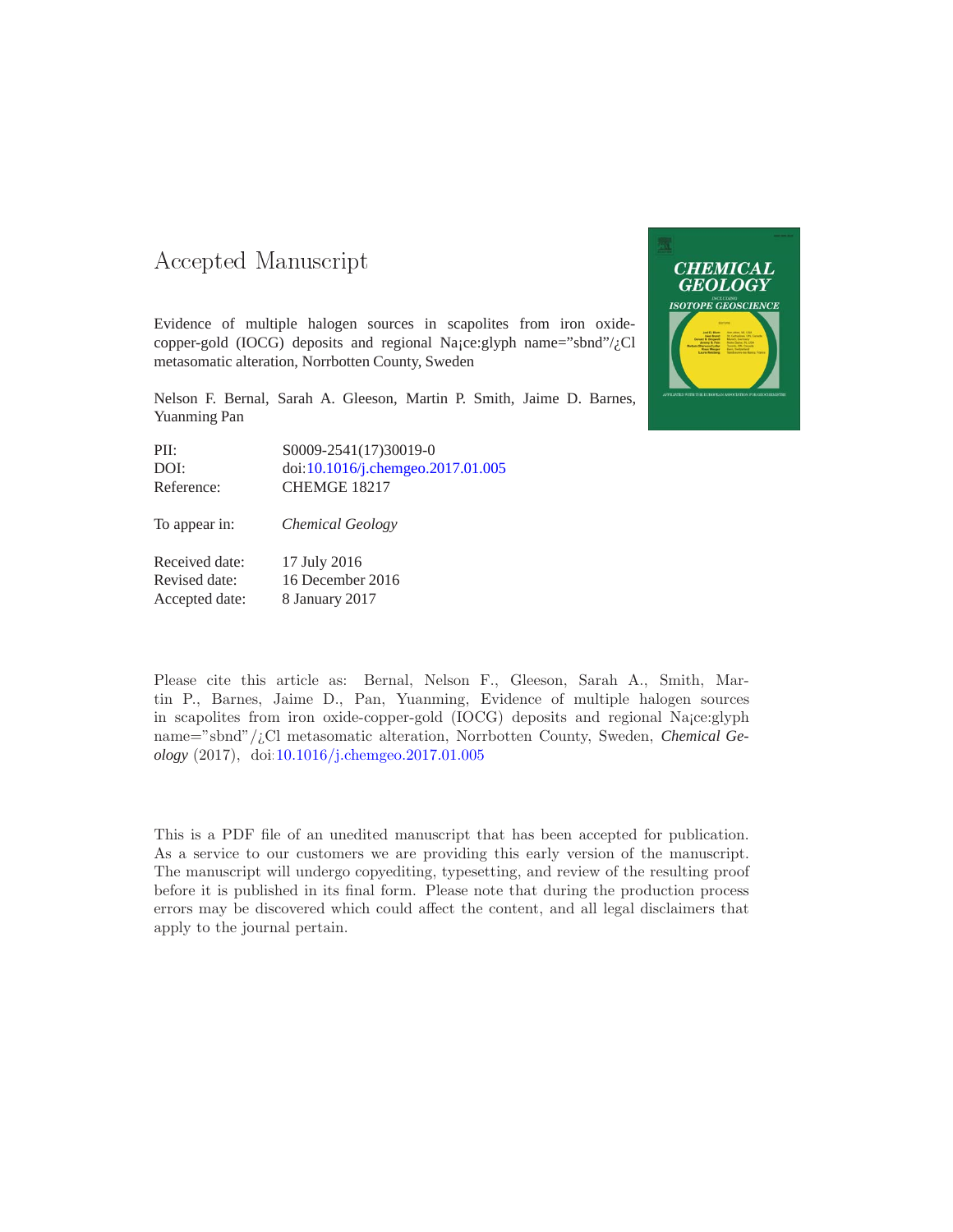#### **Evidence of multiple halogen sources in scapolites from iron oxidecopper-gold (IOCG) deposits and regional Na-Cl metasomatic alteration, Norrbotten County, Sweden**

Nelson F. Bernal<sup>a\*</sup>, Sarah A. Gleeson<sup>abc</sup>, Martin P. Smith<sup>d</sup>, Jaime D. Barnes<sup>e</sup> and Yuanming Pan<sup>f</sup>

al<sup>a\*</sup>, Sarah A. Gleeson<sup>abc</sup>, Martin P. Smith<sup>d</sup>, Jaime D. Barnes<sup>\*</sup> a<br>
inversity of Alberta, Department of Earth and Atmospheric Sci<br>
Edmonton T6G 2E3, Canada.<br>
bernal@ualberta.ca<br>
centre Potsdam. GFZ German Research Cen <sup>a</sup> University of Alberta, Department of Earth and Atmospheric Sciences. Edmonton T6G 2E3, Canada. bernal@ualberta.ca <sup>b</sup> Helmholtz Centre Potsdam. GFZ German Research Centre for Geosciences, Telegrafenberg B121, Potsdam14473, Germany sgleeson@gfz-potsdam.de c Institute of Geological Sciences, Freie Universität Berlin, Malteserstrasse 74-100, 12249, Berlin, Germany  $dS$ chool of Environment and Technology, University of Brighton, Cockcroft Building, Lewes Road, Brighton BN2 4GJ, UK martin.smith@brighton.ac.uk <sup>e</sup> Department of Geological Sciences, University of Texas, Austin. Texas 78712, USA jdbarnes@jsg.utexas.edu <sup>f</sup>Department of Geological Sciences, University of Saskatchewan, Saskatoon. Saskatchewan S7N 5E2, Canada yuanming.pan@usask.ca

\*Corresponding author. Ph: +1(587) 436 1635 Present address: 11 Evansglen Crt NW Calgary AB, T3P 0P2 Canada. e-mail:bernal@ualberta.ca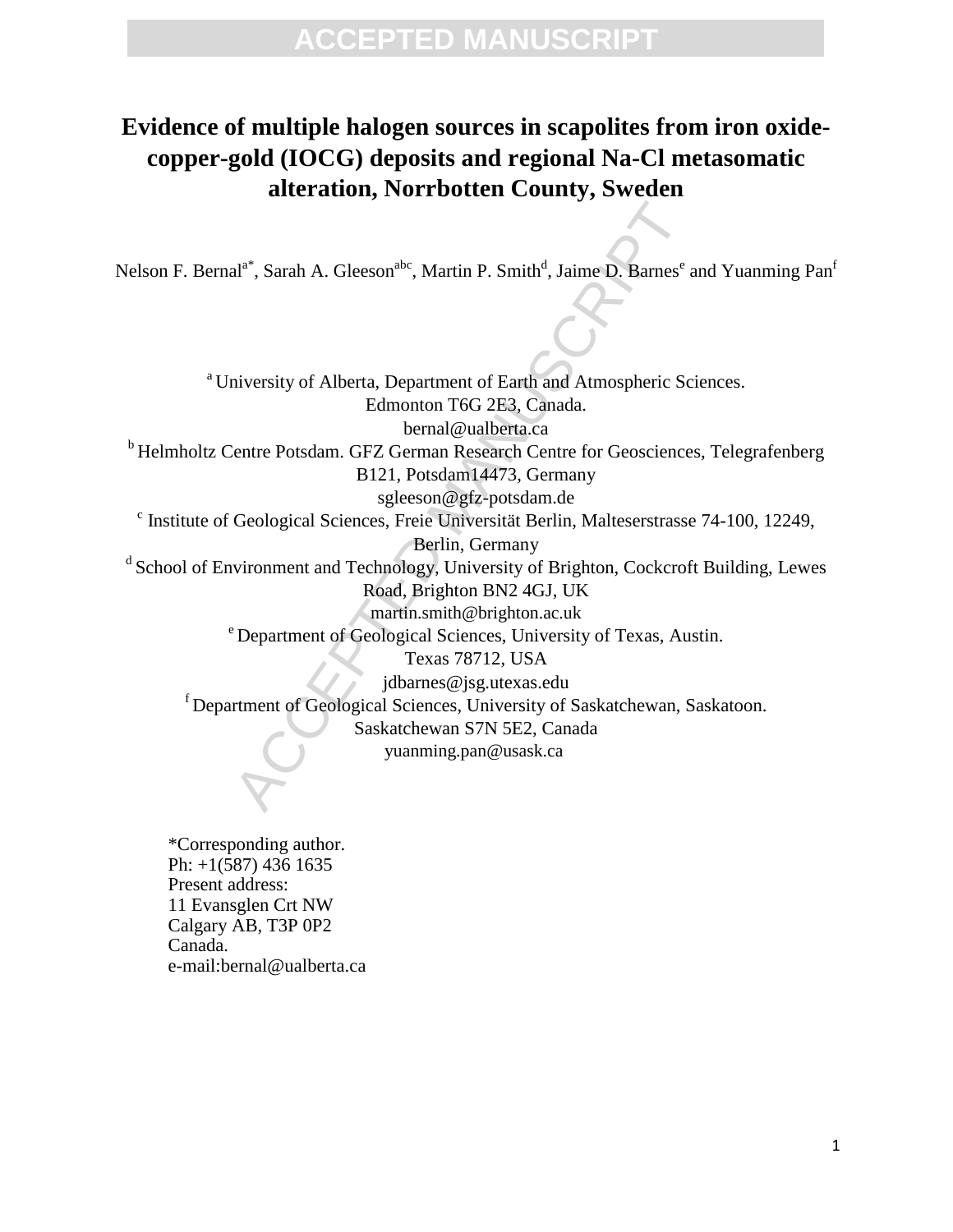#### **Abstract**

), scapolite altered metabasic rocks (IOCG-M), and from IOCC<br>arns (IOCG-PS) from Norrbotten County in Northern Sweden<br>ogen content and CI stable isotope composition. The aim of th<br>are of halogens within alteration assembla Scapolites from barren regional Na-Cl metasomatic assemblages (RM), iron oxide-copper-gold deposits (IOCG), scapolite altered metabasic rocks (IOCG-M), and from IOCG-proximal alteration/Na-skarns (IOCG-PS) from Norrbotten County in Northern Sweden have been analysed for halogen content and Cl stable isotope composition. The aim of the study was to constrain the source of halogens within alteration assemblages, and to investigate the possible fractionation of Cl isotopes between scapolite and the hydrothermal fluid. Scapolite separates were analyzed for Cl, Br, and major oxide concentrations using electron probe micro-analysis (EPMA) and micro-X-ray fluorescence (XRFM) spectrometry. Chlorine was extracted from the scapolite separates via pyrohydrolysis and then analysed for their stable Cl isotope compositions by isotope ratio mass spectrometry (IRMS).

All samples of scapolite investigated in this study are marialitic in composition. One of the scapolites from the Gruvberget deposit (IOCG-PS) had a Cl/Br molar ratio of 2,363, which is the highest amongst all scapolites reported in the literature to date. Cl/Br molar ratios lower than seawater (650), were identified in two IOCG-PS scapolite samples (Cl/Br=554 and 271), as well as in two IOCG-M scapolites (Cl/Br=393 and 565). Three RM scapolites had Cl/Br molar ratios very close to, or slightly higher than, seawater values (639 to 770). Samples with Cl/Br molar ratios less than seawater are inferred to have halogens derived from evaporative residual brines; whereas samples with molar ratios higher than seawater may have halogens derived from fluids that have dissolved halite and/or are from magmatic systems. Considering the wide variation of the Cl/Br molar ratios in the IOCG-PS and IOCG-M scapolites compared to the restricted composition of the regional alteration (RM), it is proposed that the hydrothermal fluids interacted with several different protoliths to generate the IOCG alteration.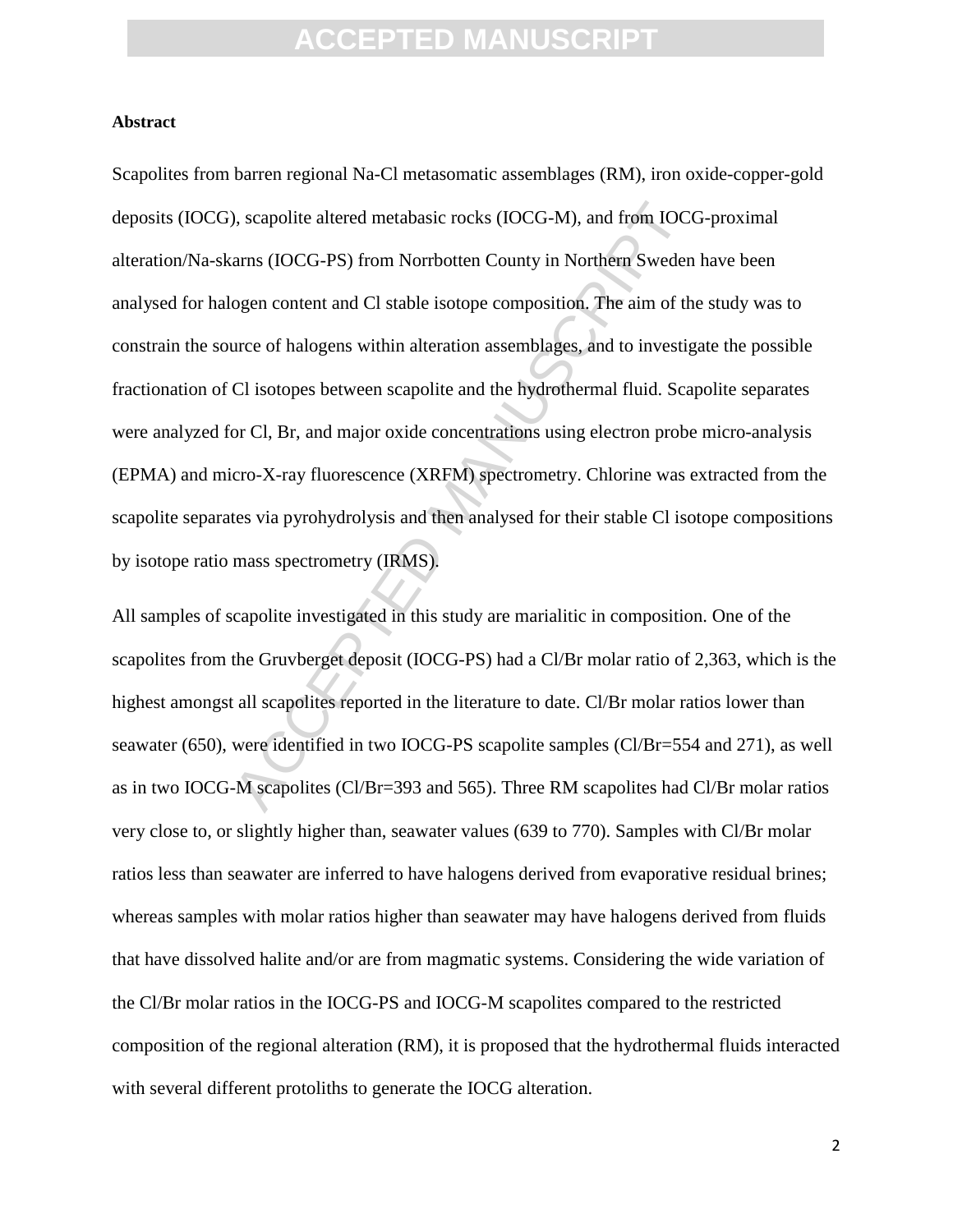ished  $\delta^{37}$ Cl value from fluid inclusion leachates (-1.7%) from it Pahtohavare and the  $\delta^{37}$ Cl value of co-existing scapolite meatrical fluid-scapolite fractionation factor was calculated to be +tor is not supported RM alteration scapolites had  $\delta^{37}$ Cl values from -0.1‰ to +0.3‰, two IOCG-M scapolites had values of 0.2‰ and IOCG-PS scapolites had  $\delta^{37}$ Cl values from -0.1‰ to +1.0‰. Using a previously published  $\delta^{37}$ Cl value from fluid inclusion leachates (-1.7‰) from the IOCG-M mineralisation at Pahtohavare and the  $\delta^{37}$ Cl value of co-existing scapolite measured in this study  $(0.2\%)$ , an empirical fluid-scapolite fractionation factor was calculated to be  $+1.9\%$ . This large fractionation factor is not supported by previous predictions for monovalent chlorides and, assuming equilibrium, indicates that  ${}^{37}$ Cl was preferentially accommodated in the A site of the scapolite structure. This indicates that either the stable Cl isotope partitioning between the CaCl<sub>2</sub>rich brine and the scapolite may differ from currently available estimates for NaCl brines in equilibrium with silicate minerals, or that the scapolite and brine are not in isotopic equilibrium. Overall, the data in this study suggest that halogens in early scapolites were derived from residual brines and halite, during metamorphism of evaporites linked to the RM alteration. Later in the history of the Norrbotten district components of the RM alteration were recycled and mixed during magmatic and local metasomatic events to varying extents, resulting in the brines associated with IOCG alteration.

Keywords: halogens, chlorine isotopes, isotope fractionation, scapolite, IOCG.

#### **1. Introduction**

The ability of the halogen elements to be incorporated in mineral structures is controlled by their ionic radii, electronegativity and electron affinities. In general, F and Cl, with smaller radii and larger electronegativites and electron affinities, are more readily incorporated in non-halide minerals than Br and I. Only a few non-halide minerals can accommodate significant amounts of Cl in their structures, despite the abundance of Cl in some geologic environments. Some of these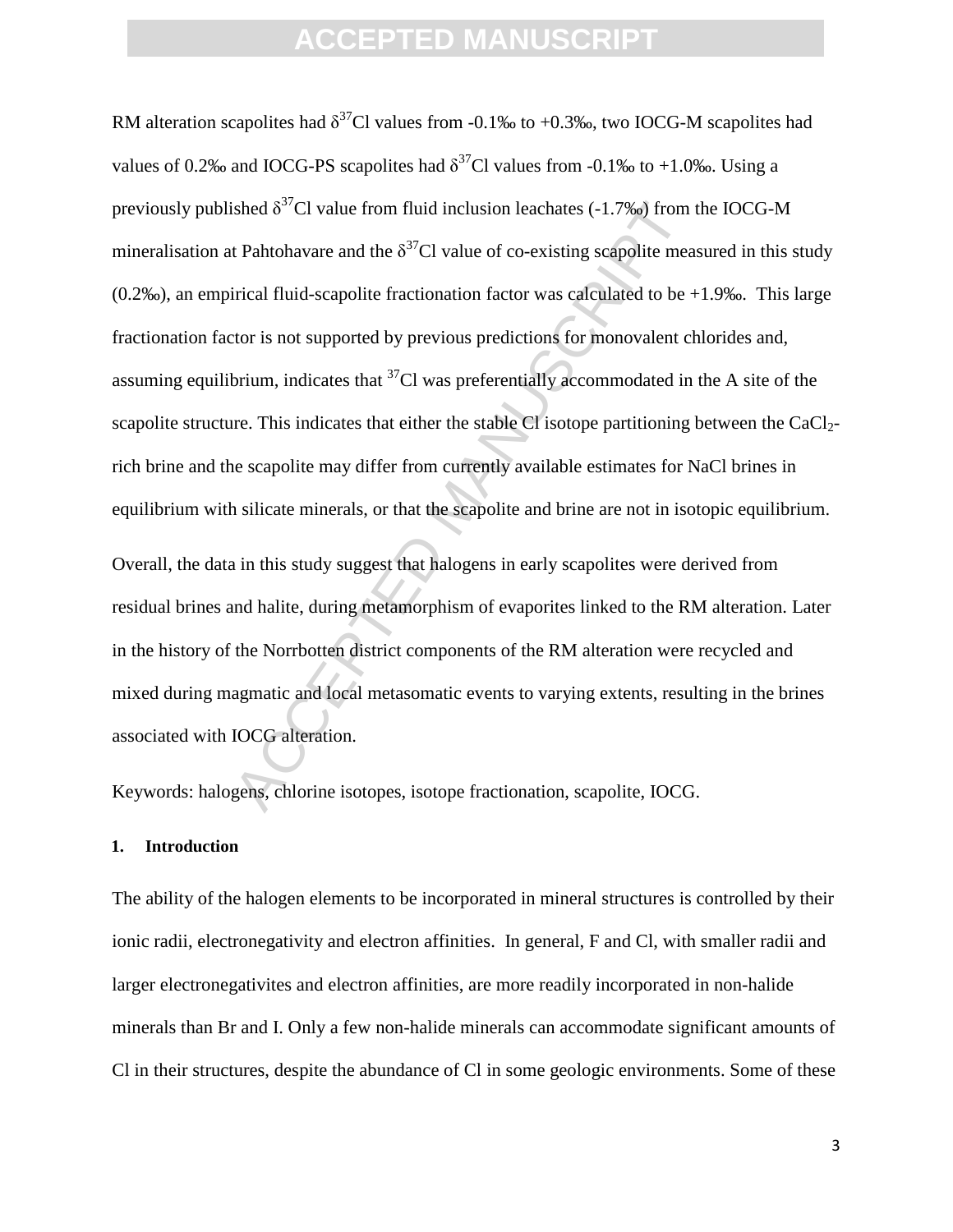Cl-bearing minerals, such as apatite, amphibole, biotite and scapolite, are found in alteration assemblages in ore deposits. Scapolite can also form as a result of metasomatic processes, metamorphism and as a primary phase in igneous rocks (Mora and Valley, 1989; Dong, 2005; Mi and Pan, 2016).

and as a primary phase in igneous rocks (Mora and Valley, 198<br>
16).<br>
Au deposits (IOCG) are found in cratonic areas or on continent<br>
n different types of host rocks, including plutonic granitoids, (<br>
and mainly (meta)-sili Iron-oxide Cu-Au deposits (IOCG) are found in cratonic areas or on continental margins. These deposits occur in different types of host rocks, including plutonic granitoids, (meta)-andesitic volcanic rocks, and mainly (meta)-siliclastic and/or metabasic rocks (Williams et al., 2005). Fluid inclusion studies on these deposits show that the mineralising fluid is commonly a Cl-rich brine (e.g. Williams et al., 2005; Chiaradia et al. 2006) and the alteration assemblages associated with these deposits often contain Cl-rich scapolite. A variety of fluid sources have been suggested for the brines that form IOCG deposits including magmatic and metamorphic fluids, formation waters and/or mixtures of these end members (e.g. Barton and Johnson, 1996, 2000, Frietsch et al., 1997, Williams et al. 2005, Chiarada et al., 2006, Pollard 2000, 2006, Oliver et al., 2004, Fisher and Kendrick, 2008; Kendrick et al., 2008a).

A temporal and spatial association between the Kiruna type iron oxide-apatite (IOA) and IOCG deposits has been noted in the past (Williams et al. 2005). IOCG deposits are characterized by the occurrence of Cu-sulphide  $\pm$  Au hydrothermal ores with abundant ( $>$  20%) hematite or magnetite (e.g., Corriveau, 2007; Smith et al., 2012). These deposits are associated with batholitic granitoids and pervasive alkali metasomatism (Williams et al. 2005). A- to I-type magmatism and alkaline-carbonatite stocks may also be related to IOCG mineralisation (Corriveau, 2007). In the Norrbotten region, IOA deposits are restricted to the Kiruna and Galliväre areas, whereas the IOCG deposits are found in the Karelian greenstones and in volcanic rocks of Svecofennian age (Wanhainen at al., 2012).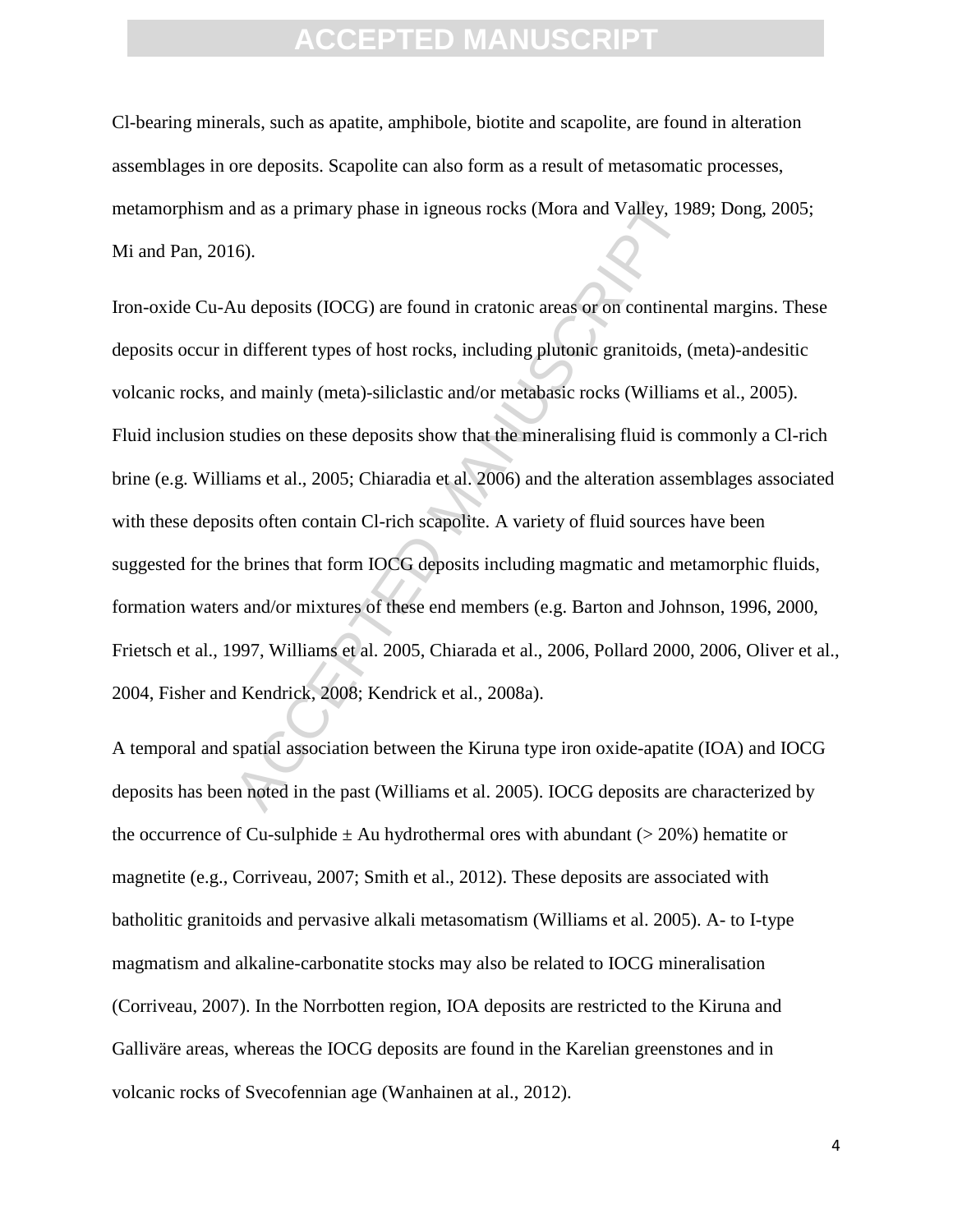tes from veins in the IOCG deposits had low  $\delta^{3'}$ CI values (-5.6)<br>that the CI in these fluids had a magmatic, and ultimately a m<br>mposition had been modified by crystallization of scapolites (a<br>ly lowered the  $\delta^{37}$ CI Gleeson and Smith (2009) determined the halogen contents and Cl stable isotope compositions of fluid inclusions in quartz veins from IOA and IOCG systems in Norrbotten, Sweden. The fluid inclusion leachates from veins in the IOCG deposits had low  $\delta^{37}$ Cl values (-5.6‰ to -1.3‰) and it was suggested that the Cl in these fluids had a magmatic, and ultimately a mantle, source but their isotopic composition had been modified by crystallization of scapolites (and micas), which had progressively lowered the  $\delta^{37}$ Cl values of the residual fluids. There are no experimental constraints on the direction or magnitude of chlorine isotope fractionation factors between brines and silicate minerals. However, theoretical calculations of equilibrium fractionation of Cl isotopes between solid monovalent chloride NaCl- and KCl-saturated brines and the divalentmetal chlorides  $FeCl<sub>2</sub>$  and MnCl<sub>2</sub>, (which may serve as a proxy for the fractionation behavior of structurally bound Cl in micas and amphiboles) indicate that  $37$ Cl is partitioned into the divalent chloride (Schauble et al. 2003). The magnitude of the calculated fractionation ranges from 2 to 3‰ at 25 °C to <1‰ at hydrothermal temperatures of 300 to 350 °C. These calculations suggest that there should only be a small partitioning of the  $37<sup>7</sup>C$ l isotope into amphiboles or micas relative to monovalent chloride brines (e.g. NaCl, KCl). The Cl isotope fractionation between brines and scapolite is unknown, but given that Cl in scapolite is mostly bonded to the monovalent cation  $Na^+$ , the theoretical expectation is that scapolite would have less of an affinity for <sup>37</sup>Cl than amphiboles or micas. This is due to the control of the Cl oxidation state and its bond partners on calculated fractionation factors (Schauble et al., 2003).

Kusebauch et al. (2015) reported  $\delta^{37}$ Cl values of -0.7 to 0.0‰ and or Cl/Br molar ratios of 250 to 143 for scapolites from the Bamble sector, SE Norway. This study discounted the presence of meta-evaporites or mantle sources in the halogen compositions of the fluids in the Bamble sector based on halogen ratios; and instead concluded that the halogens in the scapolites of the Bamble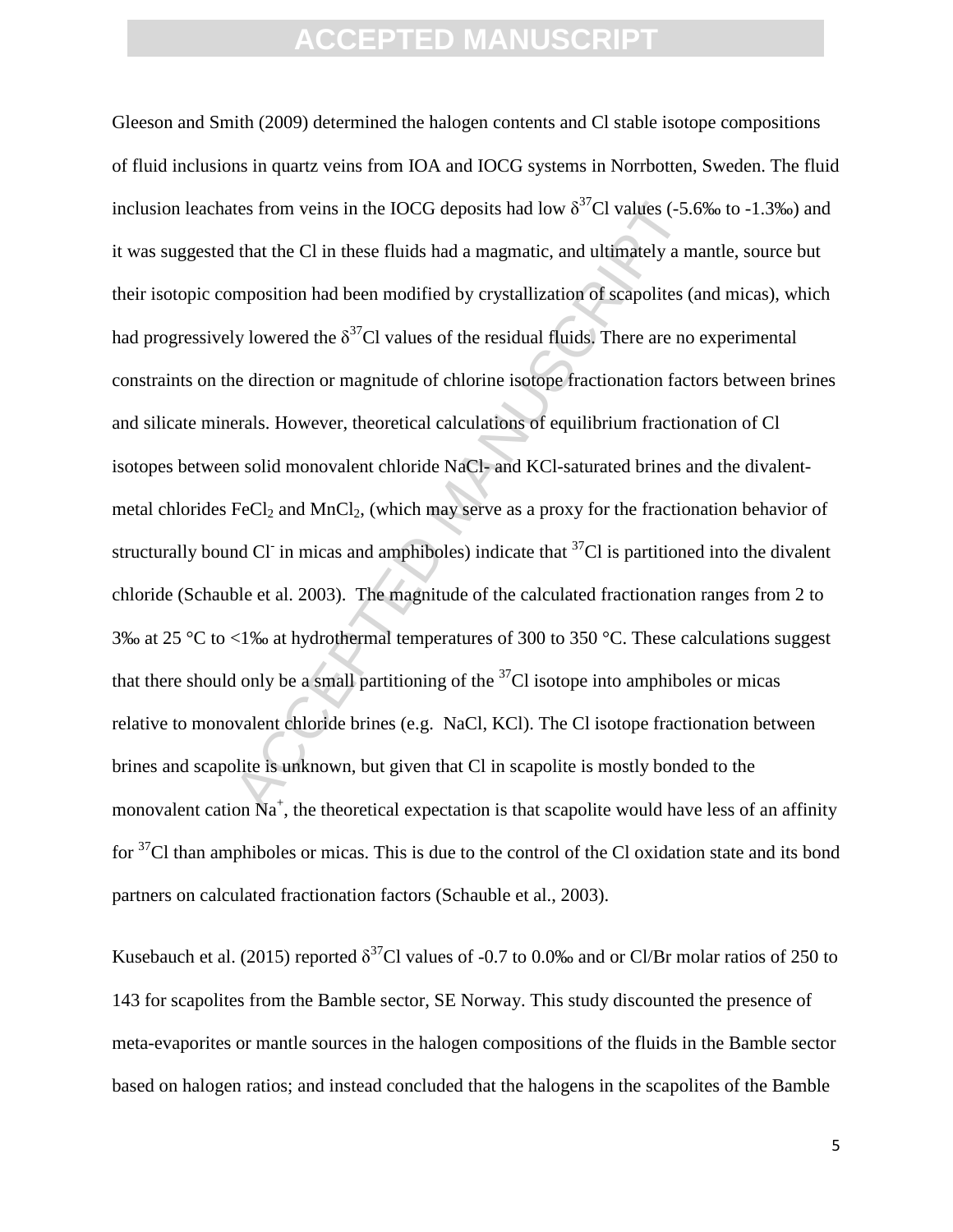sector have a marine pore fluid origin. Based on a Rayleigh distillation model, a fractionation factor fluid-scapolite of 1.0010 at 600 °C was identified to explain negative  $\delta^{37}$ Cl values measured in the scapolite alteration sequence.

scapolite alteration sequence.<br>
have analysed the halogen concentration and the Cl isotope c<br>
the Nunasvaara and, the Greenstone and porphyry-hosted Cu c<br>
allosalmi, Sarkivaara and Gruvberget (Fig. 1). This work tests<br>
ith In this study, we have analysed the halogen concentration and the Cl isotope composition of scapolites from the Nunasvaara and, the Greenstone and porphyry-hosted Cu deposits at Pahtohavare, Kallosalmi, Sarkivaara and Gruvberget (Fig. 1). This work tests the hypothesis of Gleeson and Smith (2009), which proposed mantle-derived halogens in the scapolites, and also provides an empirical estimate of the direction and magnitude of the Cl isotope fractionation factor between scapolite and hydrothermal fluids at temperatures between 300-500°C. On the basis of the halogen content and Cl isotope data, the sources of chlorine in scapolite associated with regional metasomatism and ore-forming processes are discussed.

#### **2. Geology background and previous studies**

The IOCG-type deposits of Norrbotten County, Sweden (Fig. 1) are hosted by a Paleoproterozoic sequence (~1.9 Ga) of Svecokarelian metavolcanic and metasedimentary rocks known as the Greenstone and Porphyry Groups (Carlon 2000; Bergman et al., 2001). The Karelian Greenstone group is composed of volcanic rocks of tholeiitic to komatiitic composition overlying the Archaean basement (Ekdahl, 1993). The Porphyry Group consists of basalt, trachyandesite and rhyodacite-rhyolite units that are intruded by the syenitic- to quartz syenitic-composition Kiruna porphyries. The Porphyry Group may have acquired their bulk composition as a result of metasomatic overprinting of an older calc-alkaline association (Martinsson, 1997). These units were originally assigned an age of ~1880 Ma (Romer et al., 1994), but U-Pb analyses of cores of titanite grains from the hanging wall to the Luossavaara ore body suggest a minimum age of 2050 Ma (Storey et al., 2007). Albitisation and scapolitisation occurred at a regional scale, but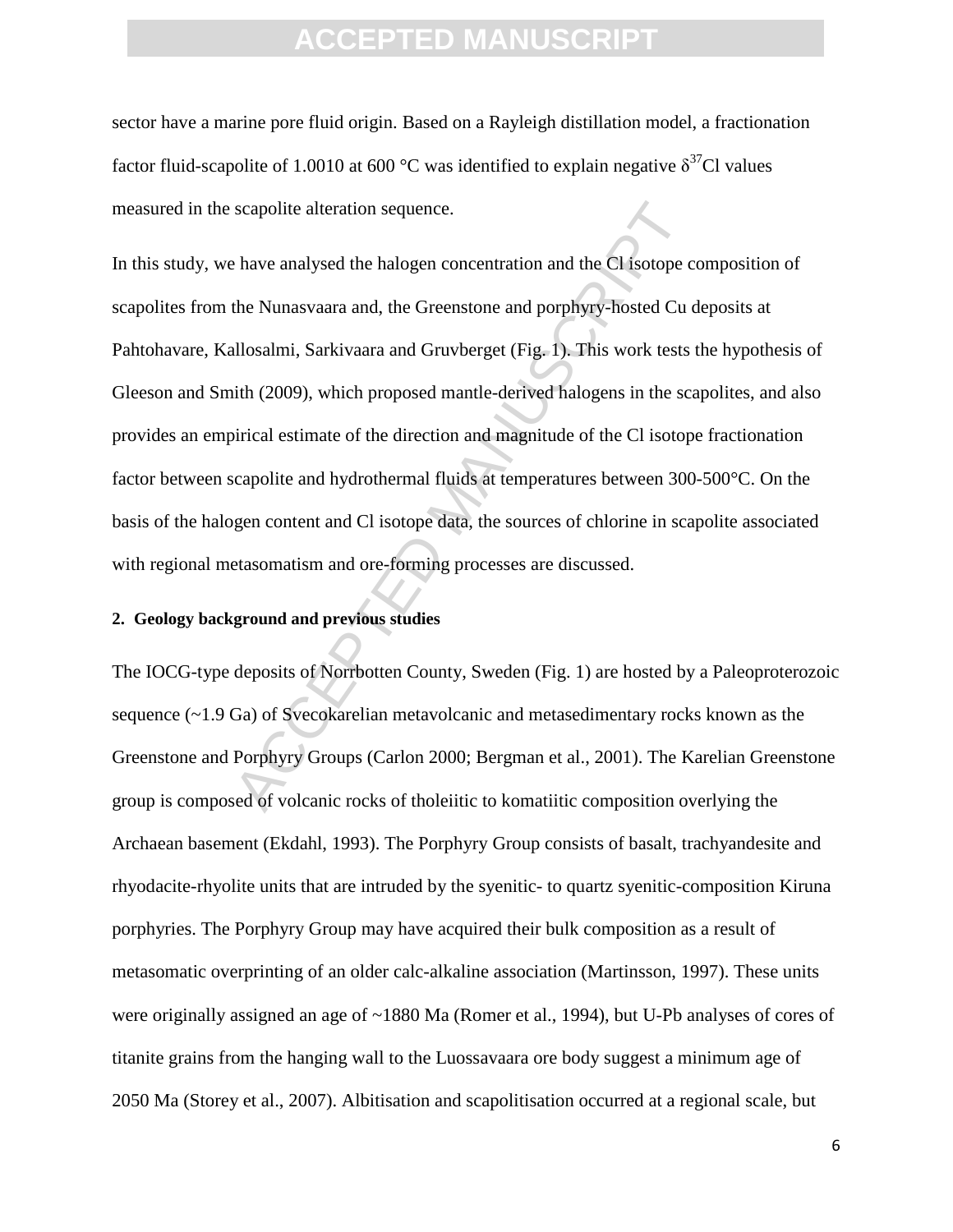the timing of regional Na alteration is relatively poorly constrained. Smith et al. (2009) presented a single LA-ICPMS U-Pb age of titanite from Na-altered diorite at Nunasvaara of 1903±8 Ma – an age which is pre- to syn- the main iron-oxide apatite (IOA) mineralisation at Kirunavaara and potentially elsewhere.

pre- to syn- the main iron-oxide apatite (IOA) mineralisation a<br>vhere.<br>where.<br>are associated with high salinity brines, which are responsible<br>on, albite and scapolite (Williams et al., 2005; Kendrick et al., i<br>uith 2009). IOCG deposits are associated with high salinity brines, which are responsible for the presence of Na-rich alteration, albite and scapolite (Williams et al., 2005; Kendrick et al., 2007; 2008a, b; Gleeson and Smith 2009). The chlorine stable isotope composition and halogen concentrations from fluid inclusion leachates extracted from quartz veins in the region have previously been analysed (Gleeson and Smith, 2009). In the Norrbotten district, some mineralising fluids are Carich. This enrichment is probably due to the dissolution of limestones during the interaction of mineralising fluids with calc-silicate skarns in the area (Wanhainen et al. 2003, Smith et al., 2012). The IOCG alteration, at some locations in the Norrbotten region, is also associated with  $CO<sub>2</sub>$ -rich hydrothermal fluids and characteristic elemental concentrations that are well understood (Smith et al. 2012).

#### **2.1 Origin of the Samples**

Scapolite is directly associated with IOCG mineralisation and also with barren regional units. Scapolite-bearing samples for this study were taken from regional Na-Cl metasomatic assemblages (RM), from scapolite altered metabasic rocks in the vicinity of iron oxide-apatite or iron oxide-copper-gold deposits (IOCG-M), and from intense Na-alteration zones in which the original character of the rock has been obscured by alteration (Na-metasomatites or proximal 'Na-Skarns'; IOCG-PS) (Fig. 2).

#### **2.1.1 Regional Na-Cl metasomatism (RM)**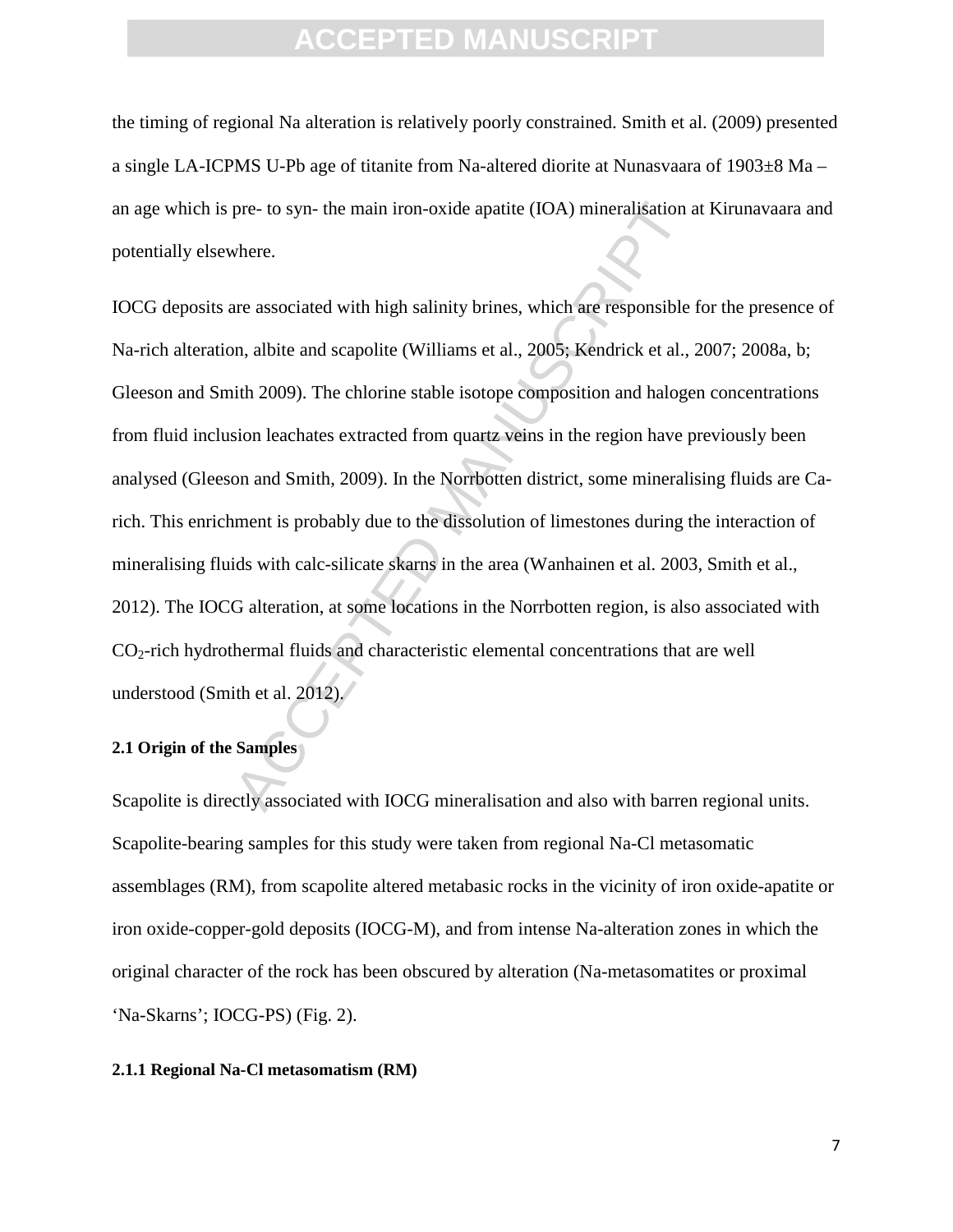minations, stringers and veinlets (Freitsch et al., 1997). Sodium<br>reviously been interpreted to be a result of the metamorphism<br>reviously been interpreted to be a result of the metamorphism<br>intary sequence (Frietsch et al. Regional Na-Cl metasomatism is developed throughout the Norrbotten area, southern Norway and Fennoscandinavia. In the stratigraphy, RM occurs as massive layers and structurally controlled disseminations, stringers and veinlets (Freitsch et al., 1997). Sodium metasomatism in the region has previously been interpreted to be a result of the metamorphism of evaporites in the volcano-sedimentary sequence (Frietsch et al., 1997). In other IOA-IOCG districts, a strong case has been made for the direct association of regional Na-alteration with the mobilisation of metals that are subsequently concentrated in mineral deposits (Barton and Johnson, 1996, 2000; Oliver et al., 2004). The regional metasomatic samples in this study are not associated with ore. Samples were taken from regional alteration assemblages at Nunasvaara, where the contact of a diorite intrusion with brecciated metasediments is exposed. Both the diorite and the host sediments are altered and contain scapolite and albite, with igneous and breccia matrices now dominated by actinolite and abundant accessory titanite (Fig. 2). A second group of samples were taken from well preserved pillow basalts on the banks of the Torneälven River. Here basalts are altered to scapolite-albite-actinolite-bearing assemblages, cut by veins containing scapolite, actinolite, chlorite and magnetite (Fig. 2).

#### **2.1.2 IOCG-Scapolite altered Metabasic Rocks (IOCG-M)**

More intense scapolite alteration is developed around many of the ore deposits in the region, typically, but not exclusively, in metabasic protoliths (e.g. Frietsch et al., 1997; Martinsson, 2004; Edfelt et al., 2005; Smith et al., 2007). Samples of scapolite from metabasic hosts in the immediate vicinity of ore deposits were taken from Pahtohavare (Martinsson, 1997; Lindblom et al., 1996) and Kallosalmi (Wägman and Ohlsson, 2000). Pahtohavare is a previously mined Cu- (Au) deposit hosted in folded, greenschist-facies slates and metabasic rocks (Fig. 2). Ore is associated with albitisation and scapolitisation in both lithologies, commonly with overprinting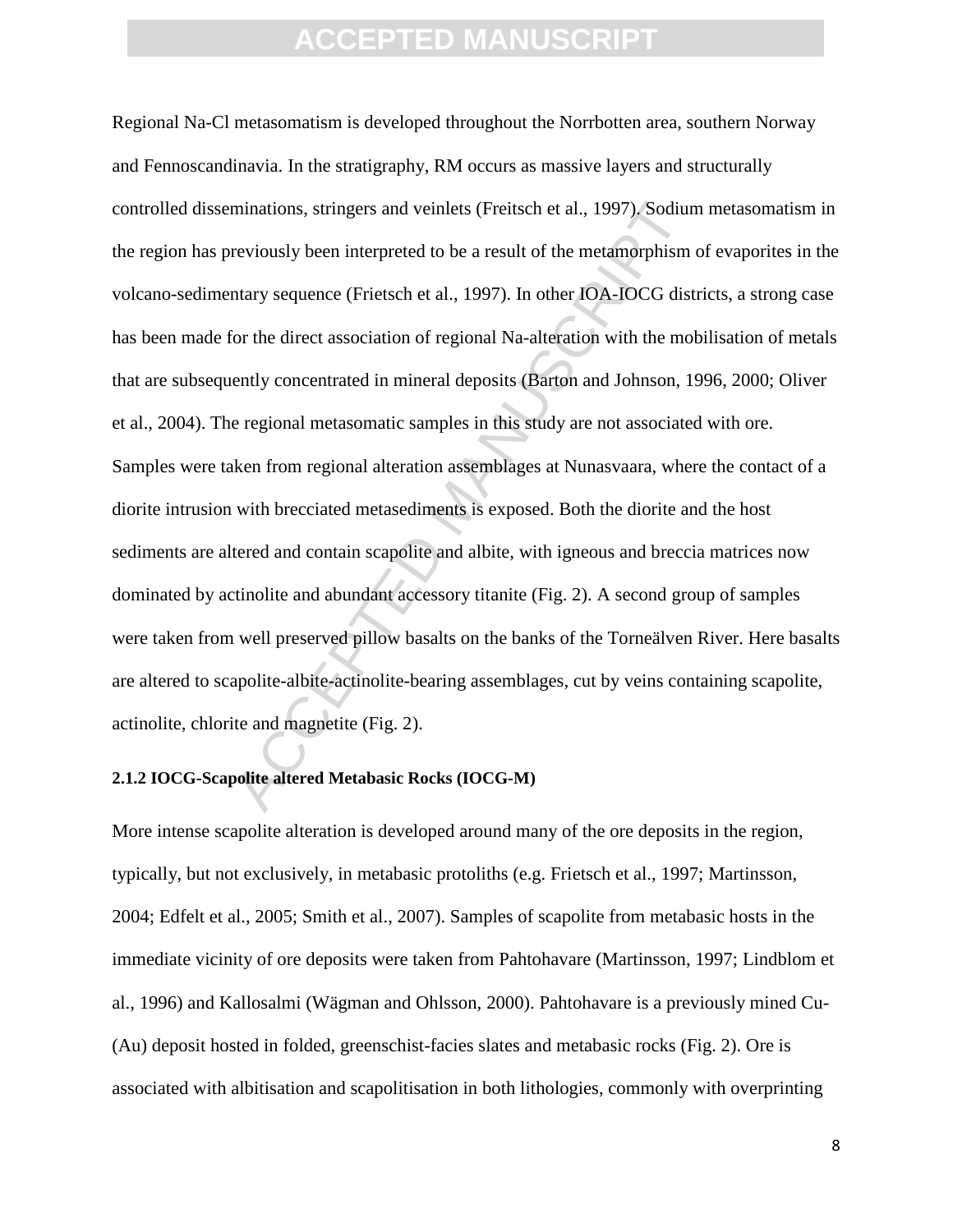potassic alteration. Samples were taken from altered metabasic rocks in core, and from a metadolerite dyke exposed in the open pit. Kallosalmi is an unmined prospect in which strongly Na-altered metabasic rocks host carbonate-associated Cu mineralisation. Drill core samples were taken from altered metabasic rocks.

#### **2.1.3 IOCG scapolite rich alteration/Na skarn (IOCG-PS)**

basic rocks host carbonate-associated Cu mineralisation. Drill<br>ed metabasic rocks.<br>olite rich alteration/Na skarn (IOCG-PS)<br>ollected from Pahtohavare and Kallosalmi (described above) w<br>albitised rocks with little relict te Samples were collected from Pahtohavare and Kallosalmi (described above) where intensely scapolitised and albitised rocks with little relict texture directly host chalcopyrite mineralisation (Fig. 3). Similar mineralisation was sampled at Sarkivaara (Wägman and Ohlsson, 2000) where intense scapolite-albite alteration hosts chalcopyrite-molybdenite mineralisation. Samples from Gruvberget (Martinsson and Virkkunen, 2004) were taken from altered metavolcanic rock within 2 m of the contact with a magnetite-hematite-apatite body, with overprinting Cu mineralisation. The alteration consists of the development of albite and scapolite with actinolite, overprinted by K-feldspar alteration (Fig. 2). The rock is also associated with abundant, large (>1cm) titanite crystals. Scapolite and quartz rarely occur directly together, as scapolite occurs as an alteration phase in the wall rock, and the quartz in veins. However, the scapolite alteration in the vicinity of ore deposits is directly associated with chalcopyrite mineralisation, as is quartz at Pahtohavare, Kallosalmi and Gruvberget. Some quartz veins cut scapolite alteration but scapolite, actinolite and quartz have also been observed to co-exist in the same assemblage. The formation of scapolite and quartz is therefore, interpreted to be related to the fluids responsible for mineralization in these deposits.

#### **3. Methods and analytical techniques**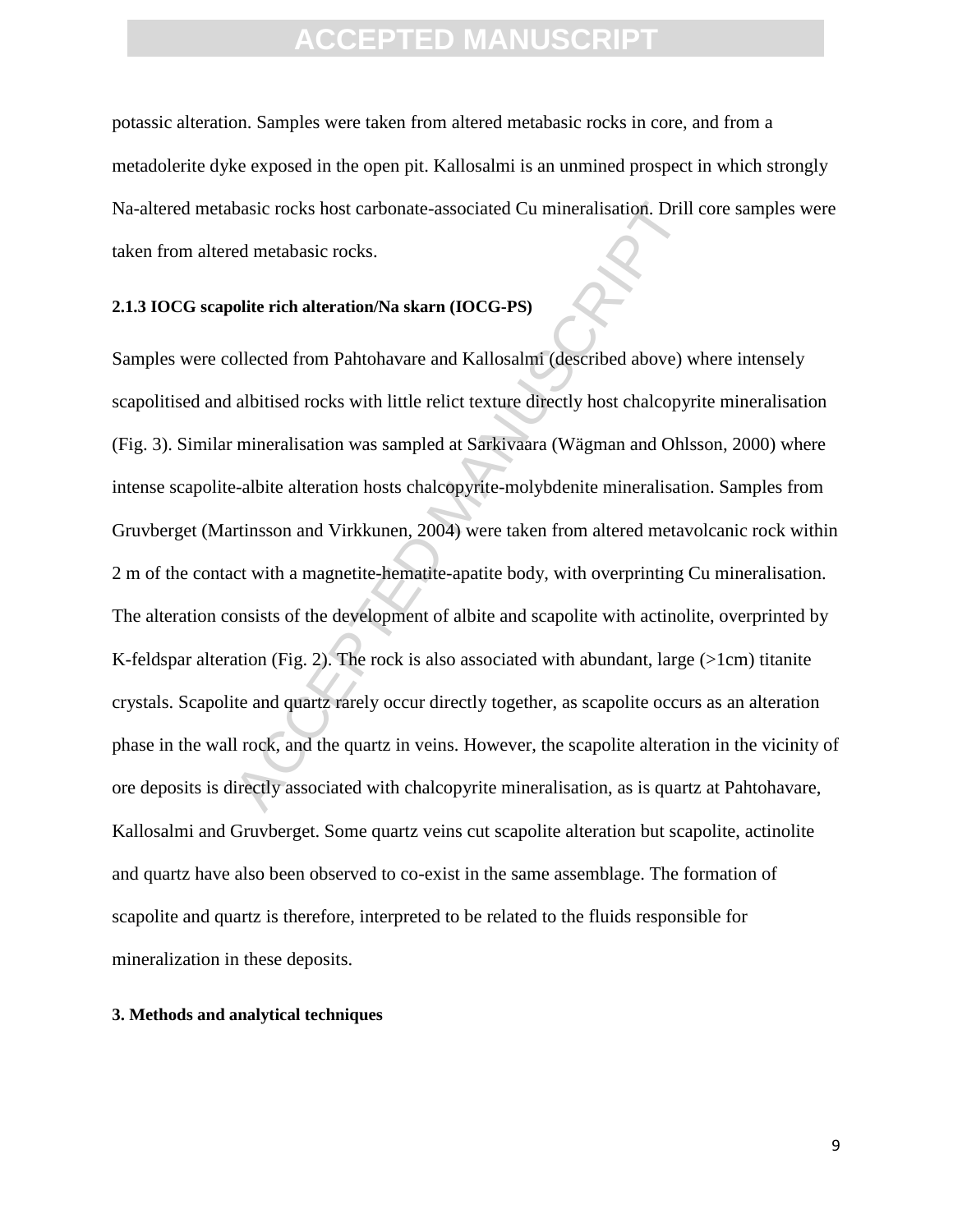Analyses were carried out on scapolite in thin sections and mineral separates. In other to assess the possibility of variable scapolite compositions in the bulk mineral separates, different grain size separates from single samples  $(100-125\mu m, 125-250\mu m, 250-500\mu m)$  were analysed for 17 samples (Table 1).

#### **3.1 Electron probe micro-analysis (EPMA)**

om single samples (100-125µm, 125-250µm, 250-500µm) wer<br>
1).<br>
1).<br>
be micro-analysis (EPMA)<br>
robe analyses of scapolite in thin sections were carried out usi<br>
robe at the Natural History Museum, London. Beam condition<br>
1 s Electron microprobe analyses of scapolite in thin sections were carried out using a Cameca SX50 electron microprobe at the Natural History Museum, London. Beam conditions were set at 20Kv and 20nA with a spot size of 1mm. Individual elements were calibrated against natural and synthetic mineral standards, including halite for Cl,  $BaF_2$  for F, celestine for S, jadeite for Na, KBr for K, wollastonite for Ca and Si, olivine for Mg, corundum for Al, and pure metal for Fe. Count times were typically 10 s, but were 20 s for the halogens and Na. Background count times were half those on the element peak. The halogens and alkalis were always analysed first to avoid problems of mobility under the electron beam. The data were empirically corrected for peak overlaps using analyses of standards following the techniques outlined in Williams (1996).

#### **3.2 X-ray Fluorescence Microprobe**

Bromine analyses were carried out on an XRF Microprobe (XRFM) at the University of Saskatchewan, using the same instrument and analytical protocols described in Pan and Dong (2003). Briefly, the XRF microprobe consists of a 2.0 kW X-ray generator, a concave (Johansson) LiF (220) (R=250 mm) monochromator, a sampler holder attached to a petrographic microscope, and an energy-dispersion X-ray spectrometer. The X-ray generator is operated at a voltage of 45 kV and a current of 20 mA. The X-ray beam (0.1 x 0.5 mm) is focused from the LiF monochromator, and is collimated by a conical collimator of 0.2 x 0.5 mm in dimension. A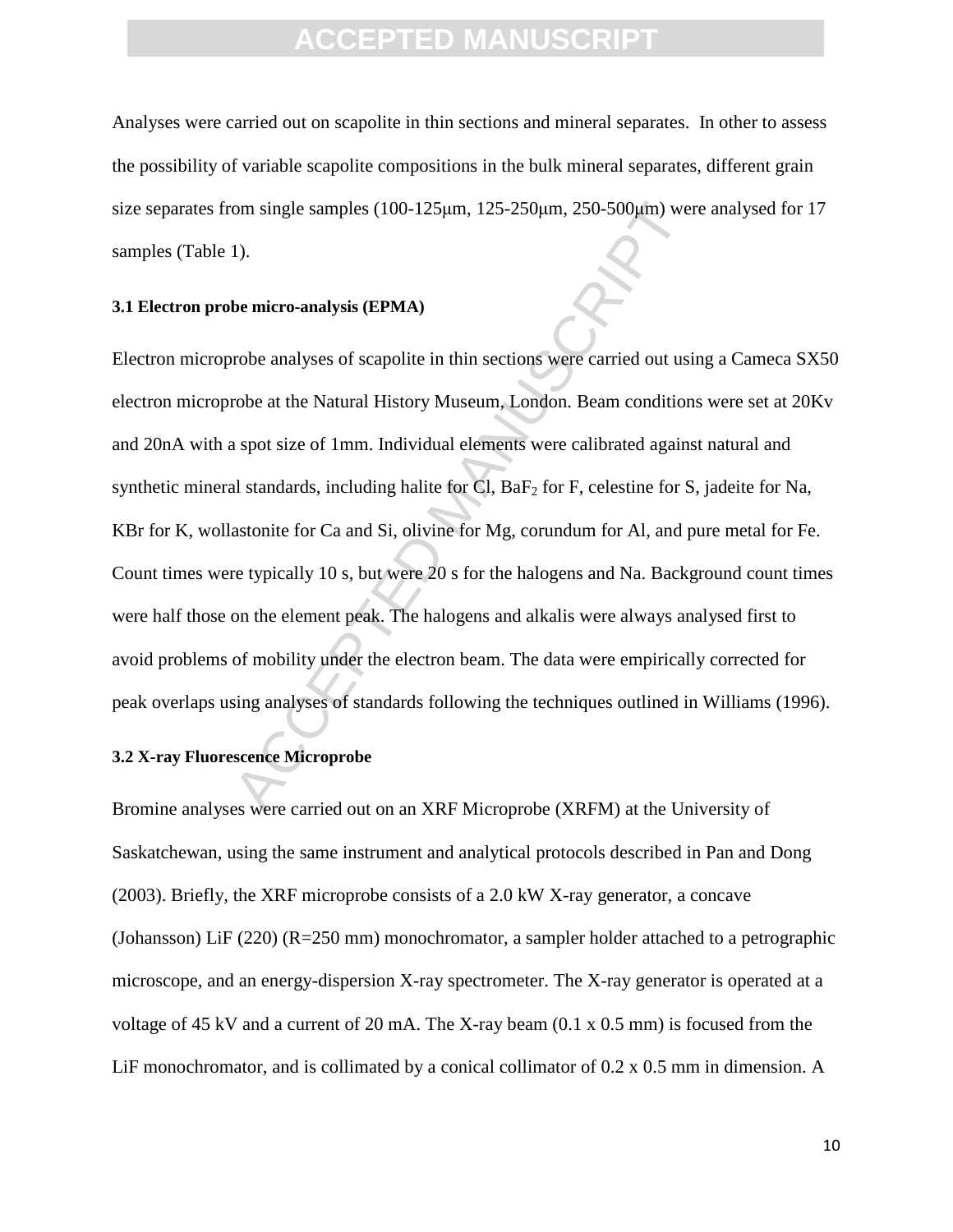994). The calibration curve was further evaluated by using the minerals (i.e., chlorapatite, scapolite and sodalite) determined lon analysis (INAA; Pan and Dong, 2003). Scapolite grains of -<br>ray microprobe analyses were ca calibration curve for Br was first established from four international reference materials: LKSD– 1: 11 ppm Br, LKSD–4: 49 ppm Br, NBS1646: 117 ppm Br and MAG–1: 252 ppm Br (Govindaraju, 1994). The calibration curve was further evaluated by using the Br contents in a suite of Cl-rich minerals (i.e., chlorapatite, scapolite and sodalite) determined by instrumental neutron activation analysis (INAA; Pan and Dong, 2003). Scapolite grains of ~100 µm in diameter for X-ray microprobe analyses were carefully selected under a petrographic microscope to minimize mineral and fluid inclusions. The counting times for samples with less than 10 ppm Br, was increased from 10 to 45 minutes. The precision of the method is reflected in the relative standard deviation, which was less than 5% for Br concentrations over 10 ppm, and 10% for concentrations below 10 ppm. The calculated detection limit in the analysis of single mineral grains is  $\sim$ 1 ppm Br (Pan and Dong, 2003).

#### **3.3 Cl extraction by Pyrohydrolysis**

Rock samples containing scapolite were crushed and sieved to sizes from 100 to 250  $\mu$ m. Then single scapolite grains were carefully separated by hand and weighed. Before pyrohydrolysis each sample was cleaned by gently heating the scapolite grains in a  $HNO<sub>3</sub>$  solution (Gleeson 2003). After that, the samples were rinsed with deionized water and dried in the oven overnight.

A pyrohydrolysis apparatus was built at the University of Alberta in order to extract the Cl contained in scapolite separates (Fig. 4). The purpose of this technique is to remove the Cl present in the structure of a mineral by melting a small sample mass, we used between 100 and 150 mg of sample separate. The volatiles released during the reaction were carried by a steam flow to a distillation tube obtaining an aqueous solution. The pyrohydrolysis set up used was modified from the one described by Bonifacie et al. (2007) in order to allow for the direct analysis of the Cl concentration in the recovered solution by ion chromatography (IC). The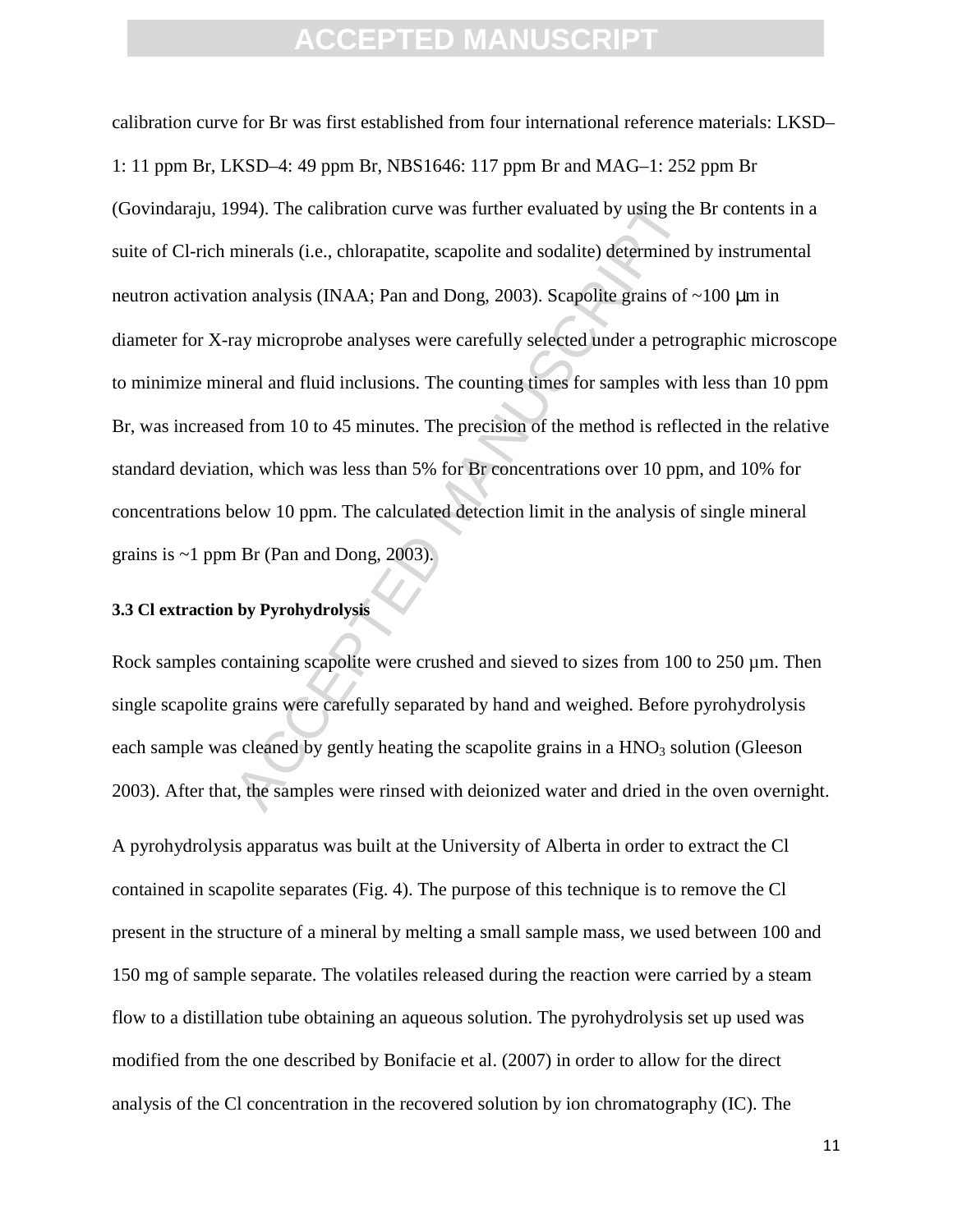objective was to avoid the use of a NaOH collecting solution, as further chemical treatment is required to neutralize the high pH of the Cl-bearing solution, potentially leading to contamination. The use of a boiling reservoir and a condensation tube in the present set-up, was modified from the pyrohydrolysis apparatus described in Barnes and Sharp (2006). The boiling reservoir substitutes for a nebulizer, which is used to control the flow of water vapor in other setups (i.e. Whitehead and Thomas, 1985; Magenheim et al. 1994; Bonifacie et al. 2007).

The use of a boiling reservoir and a condensation tube in the p<br>the pyrohydrolysis apparatus described in Barnes and Sharp (20<br>ttes for a nebulizer, which is used to control the flow of water<br>ead and Thomas, 1985; Magenhe The sample was mixed with five parts  $V_2O_5$  (Whitehead and Tomas, 1985), then the mixture was transferred to the reaction tube, which was placed in a position coincident with the central area of the heating element inside the furnace to ensure the homogeneous heating and melting of the sample. Deionized water was heated in the boiling water reservoir, a stream of water steam carried the volatiles from the furnace to the condensation tube where the solution containing Clfrom the mineral sample is recovered. The total duration of each extraction was 1 hour, including a pre-heating stage from 400 ºC to 1,200 °C of 15 minutes and a melting stage of 45 minutes at  $1,200 °C$ .

Chlorine in scapolites was measured by EPMA in mineral grains and by IC in pyrohydrolysis solutions. Based on the Cl wt % obtained by microprobe analysis, the Cl yield after pyrohydrolysis was calculated (Table 1). Most of the pyrohydrolyzed samples were pure scapolite separates with the exception of sample RM01 (73% scapolite) and three Gruvberget samples (PN14, PN15 and PN16) (34% scapolite) with different grain sizes. The other minerals in these samples are included in Table 1. With the exception of the PN16 sample, the other three samples have a Cl yield of over 100% (112%, 121% and 142%). Errors induced during counting of the scapolite separates could have affected the final yield. Two PN21 samples, had very low yields (24 and 38 %) that were reproduced in several pyrohydrolysis runs. In this case, the source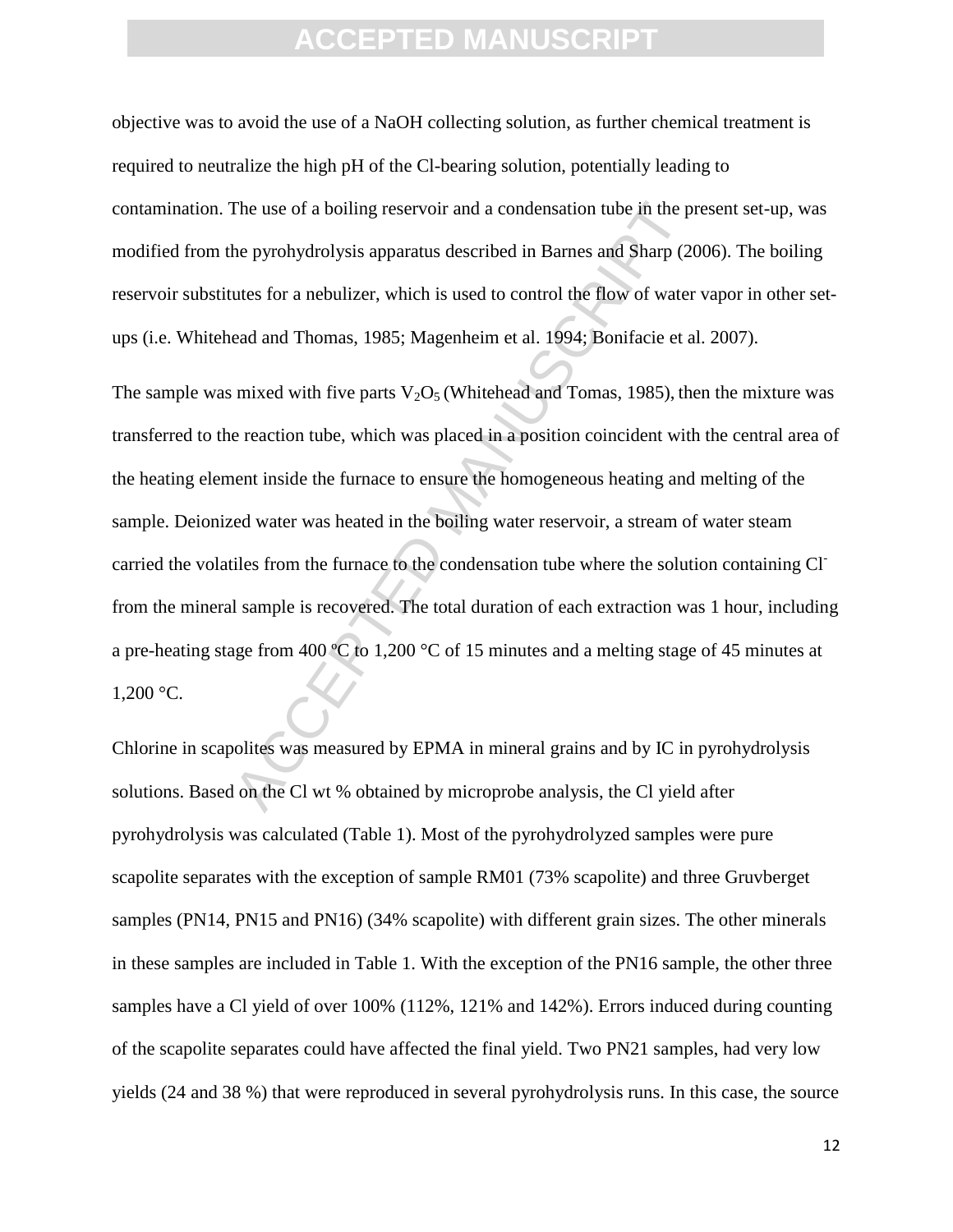by using a well characterized biotite sample. This biotite was is<br>s run three times for comparison. The recovered solution was<br>yields between 89 and 95% (Table 2). Two types of blanks we<br>st. After pyrohydrolysis, the react of error is likely due to a lower percentage of the scapolite grains identified in the sample rather than the efficiency of the Cl extraction method. The efficiency of the pyrohydrolysis extraction was established by using a well characterized biotite sample. This biotite was used as internal standard and was run three times for comparison. The recovered solution was then analysed by IC obtaining Cl yields between 89 and 95% (Table 2). Two types of blanks were analysed to detect any Cl lost. After pyrohydrolysis, the reaction tubes were rinsed with deionized water and then analyzed in the IC. Another blank was taken between runs from the boiling reservoir to assess if any Cl had flowed back from the reaction tube. Chlorine was not detected in any of the blank runs.

#### **3.4 Ion chromatography**

Chloride and bromide concentrations in the pyrohydrolysis solutions were analysed at the University of Alberta in the Department of Earth and Atmospheric Sciences using a Dionex DX600 ion chromatograph with an AS-14A analytical column. A seven ion standard, blanks and an internal quality control standard were run along with the samples. Replicate analyses of standards and unknown were also carried out. The reported data have a calculated uncertainty of 5%. The detection limits for Br and Cl were 0.005 ppm.

#### **3.5 Stable Cl isotopes**

The Cl extracted from scapolite samples by pyrohydrolysis was contained in an aqueous solution after distillation. The Cl in this solution was precipitated as AgCl following the procedures of Eggenkamp (1994) and Magenheim et al. (1994). The solution was reacted with  $AgNO<sub>3</sub>$  to produce AgCl. The AgCl precipitates were retained on 0.45  $\mu$ m glass filters and dried overnight. The AgCl samples were then reacted under vacuum with CH<sub>3</sub>I at 80  $\degree$ C for 48 hours to produce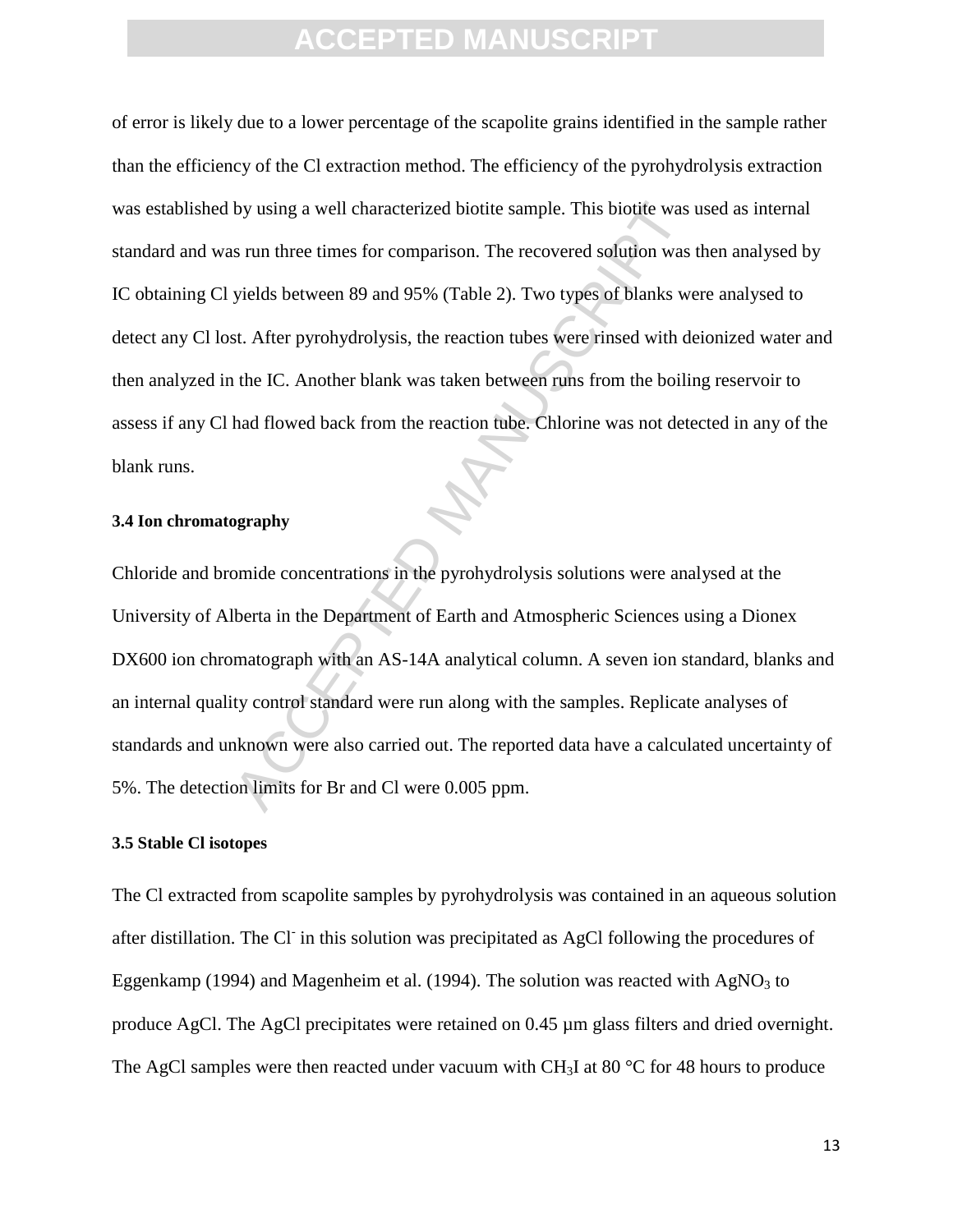CH3Cl, the analytical gas. The isotopic compositions were measured on a ThermoElectron MAT 253 mass spectrometer at the University of Texas-Austin under continuous flow. Delta values are reported in standard per mil notation relative to SMOC (standard mean ocean chloride). The precision of the method is  $\pm 0.2$  ‰ (1 $\sigma$ ) based on the long-term reproducibility of three seawater standards and one internal serpentinite standard; the inclusion of the latter, demonstrated that the pyrohydrolysis extraction results in no additional uncertainty.

#### **4. Results**

#### **4.1 Major- and trace-element geochemistry of scapolites**

#### **4.1.1 Regional Na-Cl Metasomatism (RM)**

dard per mil notation relative to SMOC (standard mean ocean of<br>method is  $\pm 0.2$  ‰ (1 $\sigma$ ) based on the long-term reproducibility<br>ne internal serpentinite standard; the inclusion of the latter, der<br>extraction results in The Na-Cl metasomatism alteration type is represented by two samples from Nunasvaara and three samples from the Torneälven River outcrops. Sodium oxide is high in sample RM01 (11.99 wt.%). Samples RM07 and RM05 have Na<sub>2</sub>O concentrations of 9.27 and 9.00 wt.%, respectively (Table 3 and Fig.5A). Overall, the Nunasvaara and Torneälven RM scapolites are characterized by relatively low CaO, intermediate to low  $K_2O$  (0.23 to 0.5 wt.%; Table 3, Fig.5A and B) and low to intermediate  $SO_4$  and Cl contents, (Fig. 6A). Sample RM07 has the highest Fe concentrations of all the samples analysed (Fig. 5B), but its  $SO_4$ - $CO_3$ - $Cl$  composition is comparable with all the other Torneälven samples (Fig. 6A). Scapolites related to regional alteration have similar Cl and  $CO<sub>3</sub>$  compositions to the proximal metabasites (IOCG-M), but have higher SO<sub>4</sub> contents (Fig. 6A). Scapolites from Nunasvaara have the highest Cl contents in the samples analyzed,  $\sim$ 3.50 wt.% by both XRFM and EPMA (Table 4). In the samples from Nunasvaara, Br was not analyzed.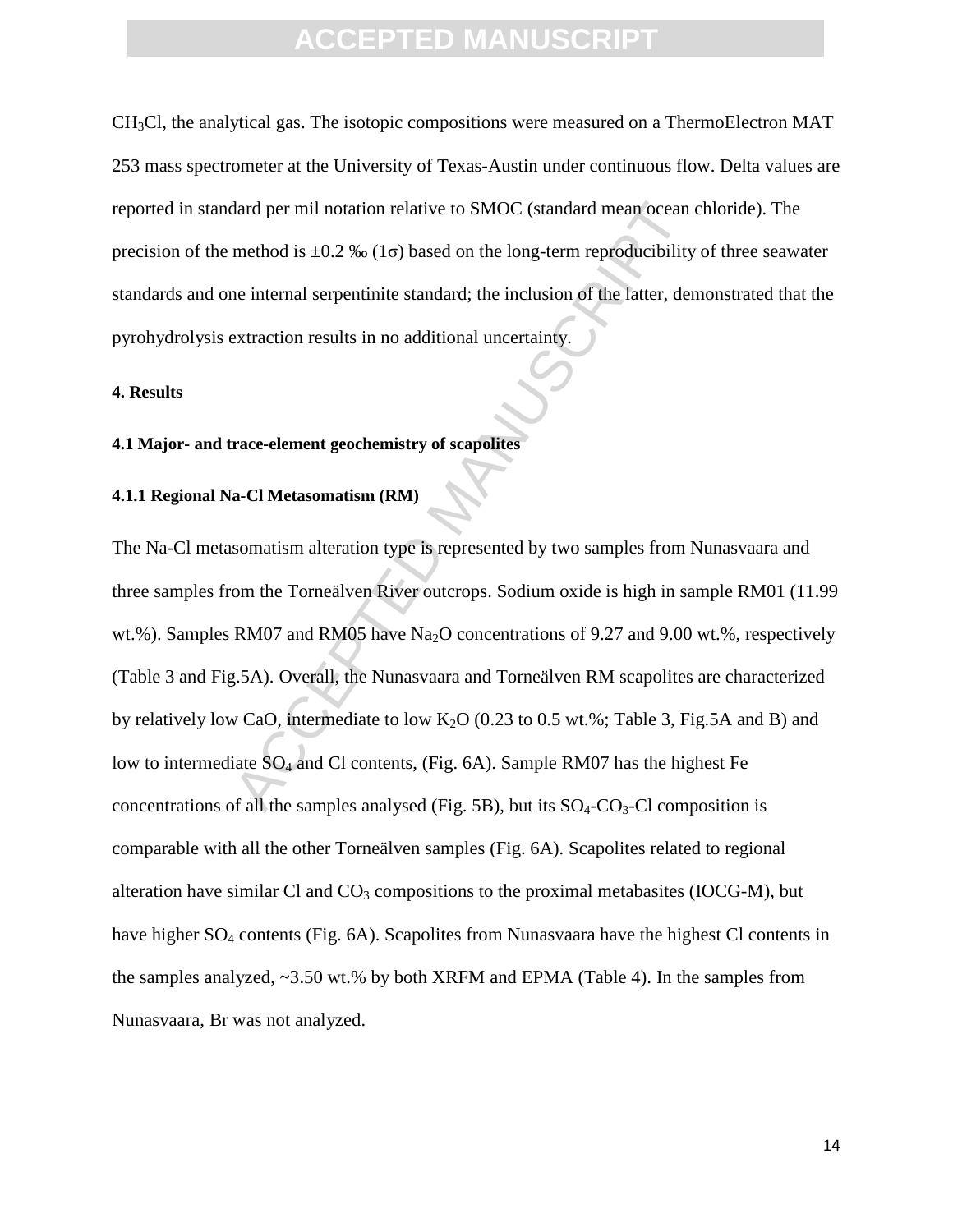At Torneälven River the scapolites have similar Cl concentrations (between 2.71 and 2.74 wt.% by EPMA, Table 4). In the Torneälven River samples, Br concentrations vary from 76 to 88 ppm. The Torneälven River samples have similar Cl/Br molar ratios and Br concentrations (Fig. 7). RM scapolites have Cl/Br molar ratios that range from 639 to 770 (Fig. 7).

#### **4.1.2 IOCG-Scapolite altered Metabasic Rocks (IOCG-M)**

älven River samples have similar Cl/Br molar ratios and Br cons have Cl/Br molar ratios that range from 639 to 770 (Fig. 7).<br>
polite altered Metabasic Rocks (IOCG-M)<br>
ype is represented by three samples from Pahtohavare. S This alteration type is represented by three samples from Pahtohavare. Sodium oxide concentrations in MB02 and MB11 are similar, 9.36 wt.% (Table 3). The IOCG Metabasic scapolites (IOCG-M) have intermediate CaO concentrations (8.53 to 8.83 wt.%) (Fig. 5A). The IOCG-M scapolites also have high  $K_2O$  concentrations, but data were only collected on two samples (Fig. 5B). IOCG-M scapolites also have intermediate Cl concentrations (2.80 wt.%). Samples MB02 and MB11 have low  $SO<sub>3</sub>$  contents characteristic of the Pahtohavare scapolites 0.03 and 0.06 wt.%, respectively. Scapolites associated with proximal metabasites (IOCG-M) have low  $CO<sub>3</sub>$  contents, which appears to be characteristic of this alteration type (Fig. 6A). Chlorine concentrations are between 2.50 and 2.80 wt.% in samples MB03 and MB10, respectively (Table 4). Sample MB02 (PAH88217 125-250 mm) contains some of the lowest Br concentrations (36 ppm) measured in this set of samples. The IOCG-M samples have a wide range in Cl/Br molar ratios (Fig. 7).

#### **4.1.3 IOCG-Proximal Scapolite-rich alteration/Na-Skarn (IOCG-PS)**

The samples of this alteration type come from four deposits: three from Kallosalmi, two from Pahtohavare, four from Gruvberget and one from Sarkivaara. Sodium oxide was only measured in six out of the ten samples from IOCG-PS alteration and ranges from 6.23 wt.% (PN19) to 10.45 wt.% (PN17) (Table 3). The sample with the highest Ca relative to Cl and Na is PN19 (Fig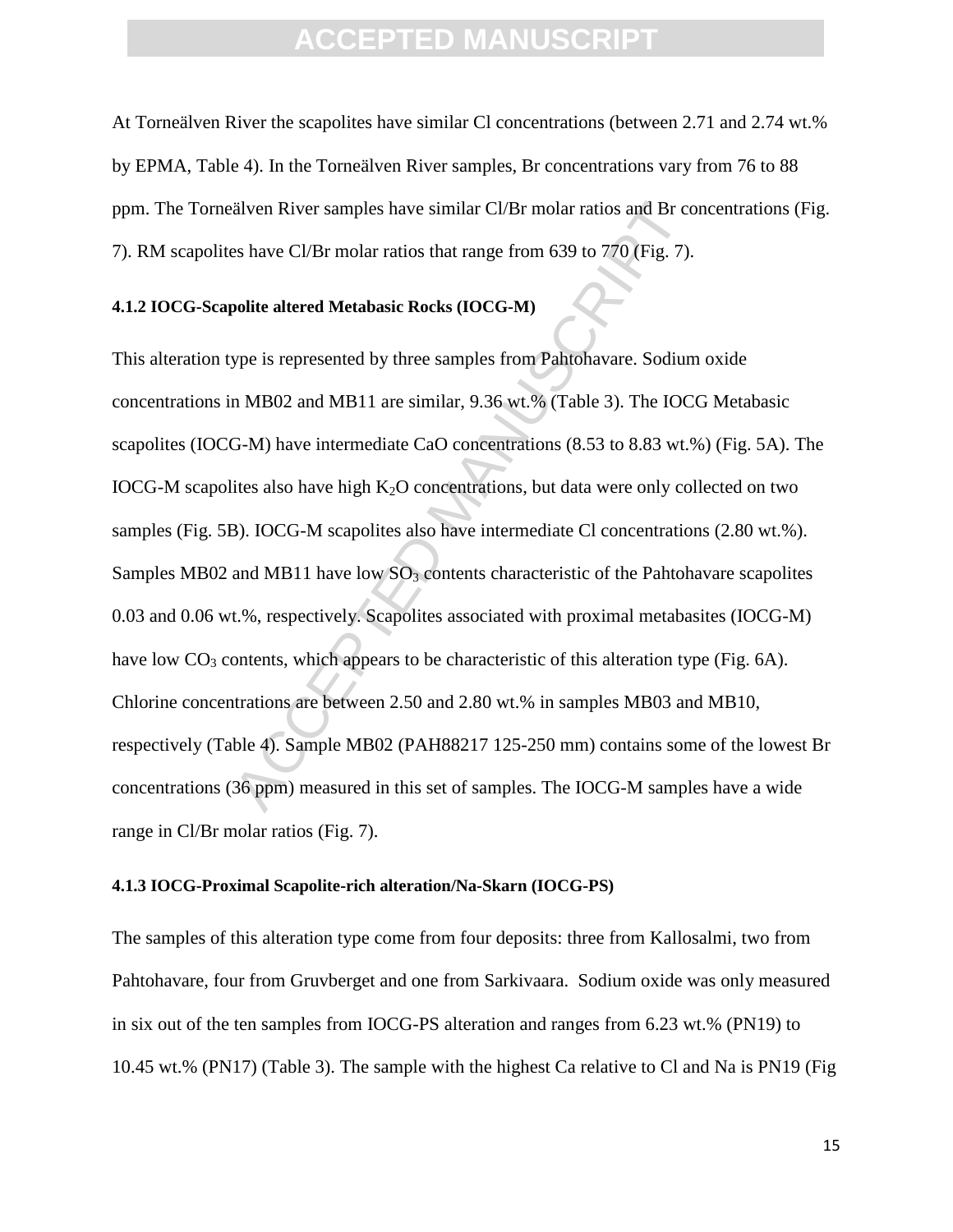5A), which belongs to the Sarkivaara deposit. IOCG-PS scapolites vary substantially in Cl and Ca contents. As for the Fe-K-S relationship, the IOCG-PS scapolites from Sarkivaara have the the highest  $SO_3$  (1.05 wt.%), low Cl concentrations (1.00 wt.%) and some of the lowest K<sub>2</sub>O concentrations (0.55 wt.%) represented by sample PN19 (Fig. 5B). The Gruvberget scapolites have intermediate to high  $SO_4$  concentrations with low  $CO_3$ . Pahtohavare and Kallosalmi scapolites are characterized by low SO<sub>4</sub>. Within the IOCG-PS scapolites, the Kallosalmi and the Pahtohavare samples have the highest Cl and  $CO<sub>3</sub>$  concentrations, respectively (Fig. 6A). Scapolites associated with proximal ore are divided in two compositional groups, one characterized by high Cl contents and the other with higher  $SO_4$  compositions (Fig. 6A).

(1.05 wt.%), low Cl concentrations (1.00 wt.%) and some of the 0.55 wt.%) represented by sample PN19 (Fig. 5B). The Gruvb te to high SO<sub>4</sub> concentrations with low CO<sub>3</sub>. Pahtohavare and naracterized by low SO<sub>4</sub>. Within t All IOCG-PS samples have a range of Cl compositions from 1.00 to 3.33 wt.% (Table 3). Chlorine concentrations in Kallosalmi (PN09, PN20 and PN21) and Pahtohavare (PN17 and PN18) samples are the same (3.30 ppm via XRFM; Table 4). Electron microprobe analysis yielded a higher value for sample PN09 (3.61 wt.%), but lower for sample PN21 (3.09 wt.%). Gruvberget and Sarkivaara samples have the lowest Cl concentrations by both XRFM and EPMA. Chlorine in sample PN19 is particularly low, at 1.00 wt.% by XRFM and 1.32 wt.% by EPMA.

The most remarkable characteristic of the of IOCG-PS scapolites is the high halogen contents detected in two samples. Sample PN19 has the lowest Cl/Br molar ratios of the samples analyzed (271), contrasting with sample PN14 that has the highest (2363), which is the highest amongst all scapolites analyzed in this study and published elsewhere (e.g. Pan and Dong, 2003; Hammerli et al. 2013, 2014) (Table 4).

#### **4.2 Stable Cl isotope Compositions**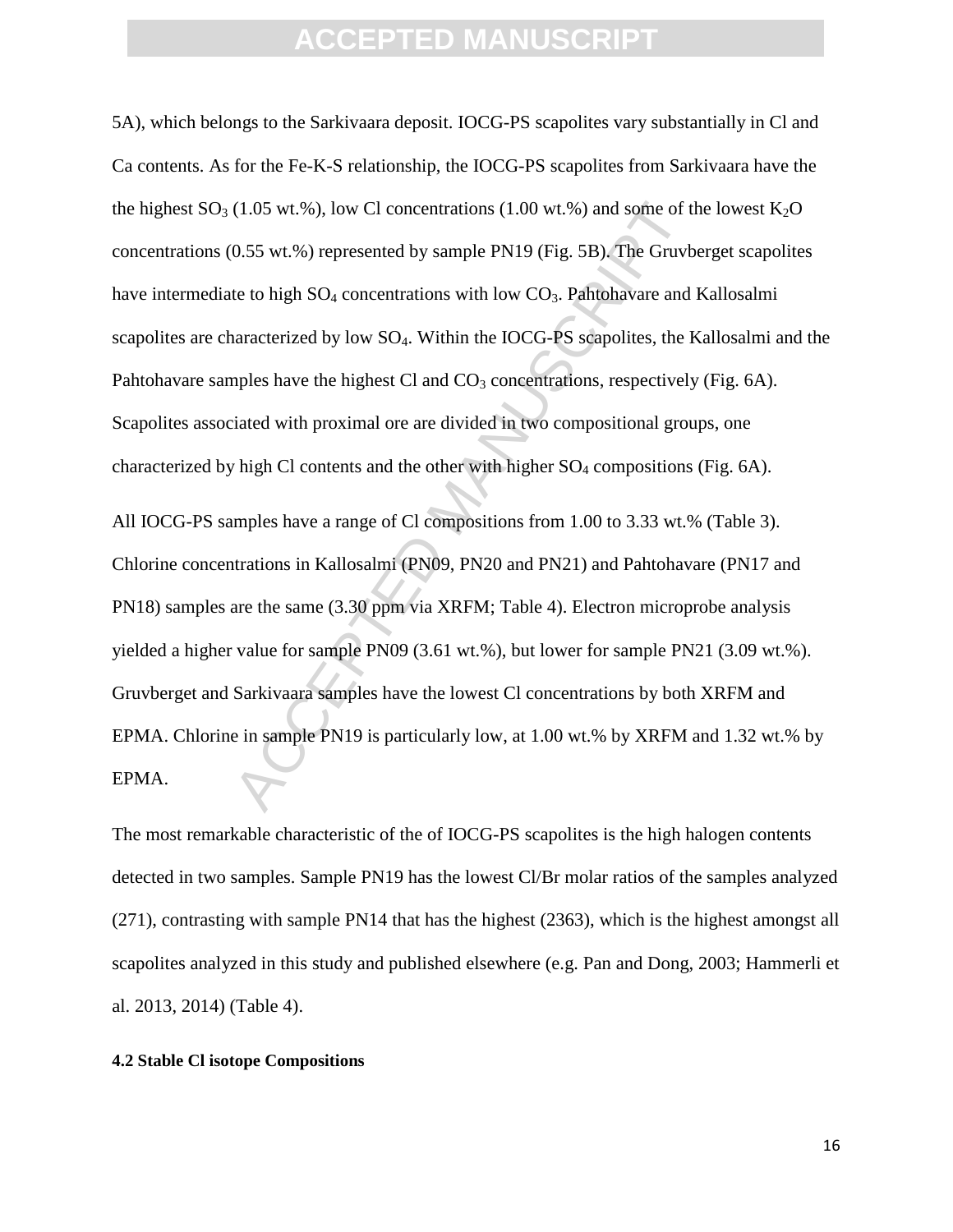amples from IOCG-M alteration at Pahtohavare yielded values<br>
as from IOCG-PS alteration had  $\delta^{37}$ Cl values ranging from -0.1<br>
e from PN15 and PN18, and the highest from PN17. Scapolite<br>
to be slightly enriched in  $^{37}$ A scapolite from Nunasvaara belonging to the RM alteration group (RM01) yielded a  $\delta^{37}$ Cl value of -0.1‰ (Table 4). Torneälven River samples have  $\delta^{37}$ Cl values ranging from 0.0 to +0.3‰. Two scapolite samples from IOCG-M alteration at Pahtohavare yielded values of +0.2‰. Ten scapolite samples from IOCG-PS alteration had  $\delta^{37}$ Cl values ranging from -0.1‰ to +1.0‰; the lowest values are from PN15 and PN18, and the highest from PN17. Scapolite samples from Kallosalmi tend to be slightly enriched in  ${}^{37}$ Cl (+0.4‰ to +0.6‰) compared to Gruvberget scapolites (-0.1‰ to +0.3‰). The Sarkivaara sample has the second highest  $\delta^{37}$ Cl value of the IOCG-PS alteration scapolites (+0.9‰).

#### **5. Discussion**

#### **5.1 Chemical characteristics of scapolites**

The chemical composition of the scapolites analysed indicate that they are all variations of marialite with 1.0 to 3.6 wt % Cl, and 4.6 to 13.6 wt % CaO (Table 3). These ranges are comparable with the compositions of marialites from the Tienshan Fe Skarn deposit, China (Pan and Dong, 2003), the Marcona Magnetite deposit, Peru (Chen et al., 2010), and the Manto Verde IOCG, Chile (Benavides et al., 2007).

The differences in major-element chemistry in combination with the halogen contents of these marialites can provide some constraints on their origin. In Fig. 7, the three groups of scapolites (RM, IOCG-M and IOCG-PS) overlap in the middle of the general trend, where three RM samples are located. The IOCG-PS scapolites encompass almost the entire range of chemical compositions found in the other two mineralisation types; however, these samples are characterized by higher mass percentages of Ca and K. Although the IOCG-PS scapolites do have higher Ca contents, Cl and Na still are the dominant anion and cation.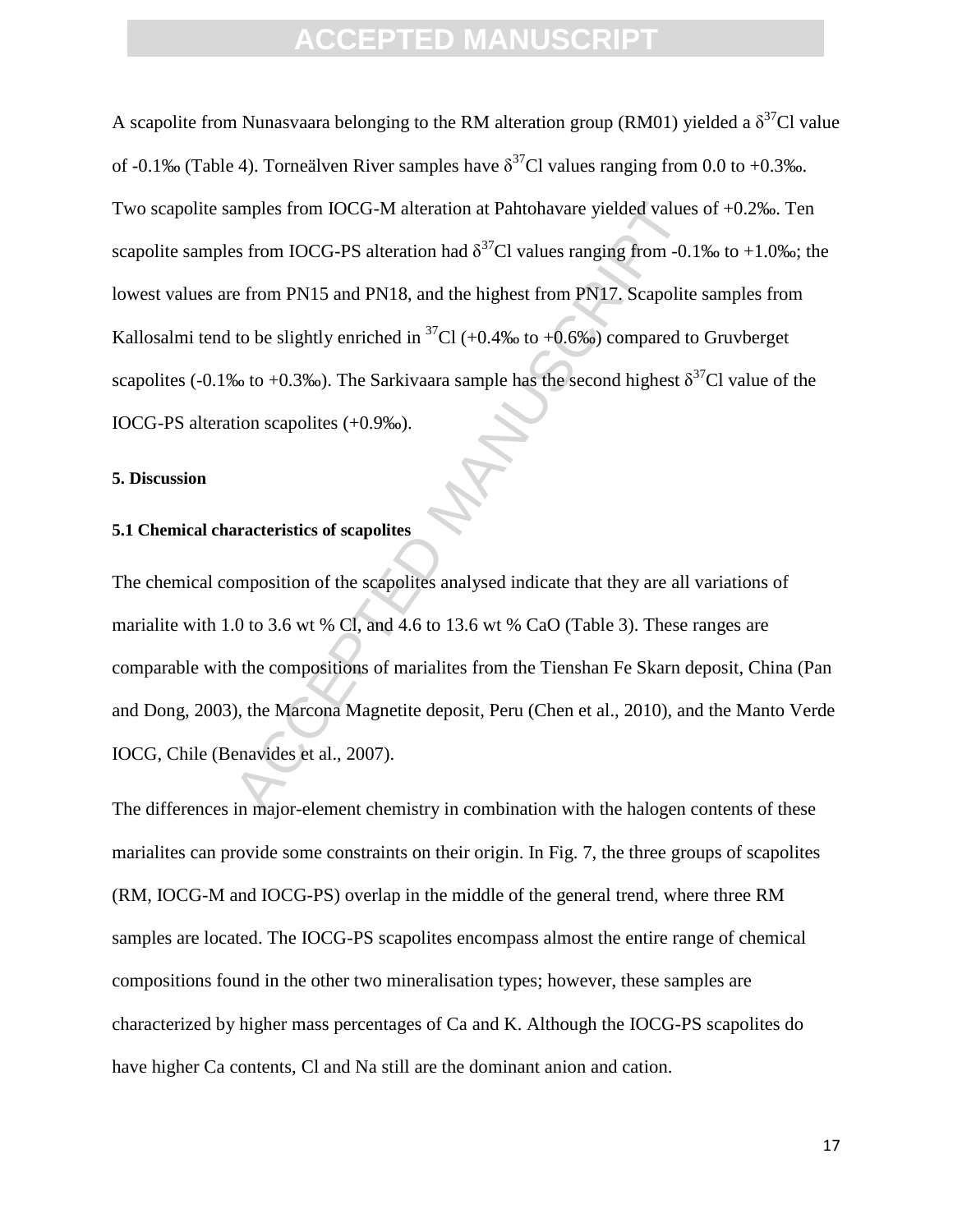The variation in S content between alteration types (Fig. 6A and 6B) cannot be a result of progressive removal of S from the fluid in a rock buffered system, nor is S content inherited from precursor phases, so it must reflect variations in fluid composition. The intra-sample variation may be a result of rock buffering of fluid chemistry, but this is not reflected in the Cl-content of the scapolites.

s, so it must reflect variations in fluid composition. The intra-sof rock buffering of fluid chemistry, but this is not reflected in this of the group of samples investigated (Fig. 6A), represent to from high CI concentrat The anion contents of the group of samples investigated (Fig. 6A), represent two compositional trends departing from high Cl concentrations: the  $CI-SO<sub>4</sub>$  trend, defined by the Pahtohavare and Sarkivaara scapolites, and the  $Cl$ - $CO<sub>3</sub>$  trend represented by samples from Kallosalmi and Pahtohavare. The scapolites from Nunasvaara follow the Cl-SO<sub>4</sub> trend, whereas scapolites from Torneälven are more related to the  $CI$ - $CO<sub>3</sub>$  trend. Overall, the range of compositions of the IOCG related alteration encompasses that of the regional metasomatic scapolites. Based on the age of the regional alteration at Nunasvaara (1903± 8 Ma) (Smith et al., 2009), it is possible that components from the RM scapolites may have been assimilated or recycled during the intrusion of the magmatic systems that are contemporaneous with IOCG mineralisation, dated at 1.88 to 1.85 Ga (Billström and Martinsson, 2000). This possibility will be explored in the next section in light of the halogen contents of these scapolites.

#### **5.2 Origin of halogens in the Norrbotten Scapolites**

We have established from EPMA and XRFM data that overall the Cl composition of the scapolite separates has a range (1.0 to 3.6 wt.%) but this range is much smaller between the different grain size fractions of a single sample (see Table 4). Some separates from the same sample have similar Br concentrations, e.g. the Torneälven river samples and some samples at Kallosalmi and Gruvberget (Table 4) but some of the IOCG-M and IOCG-PS have a wider range, (36 to 143 ppm) and (20 to 134 ppm) respectively. This results in Cl/Br molar ratios that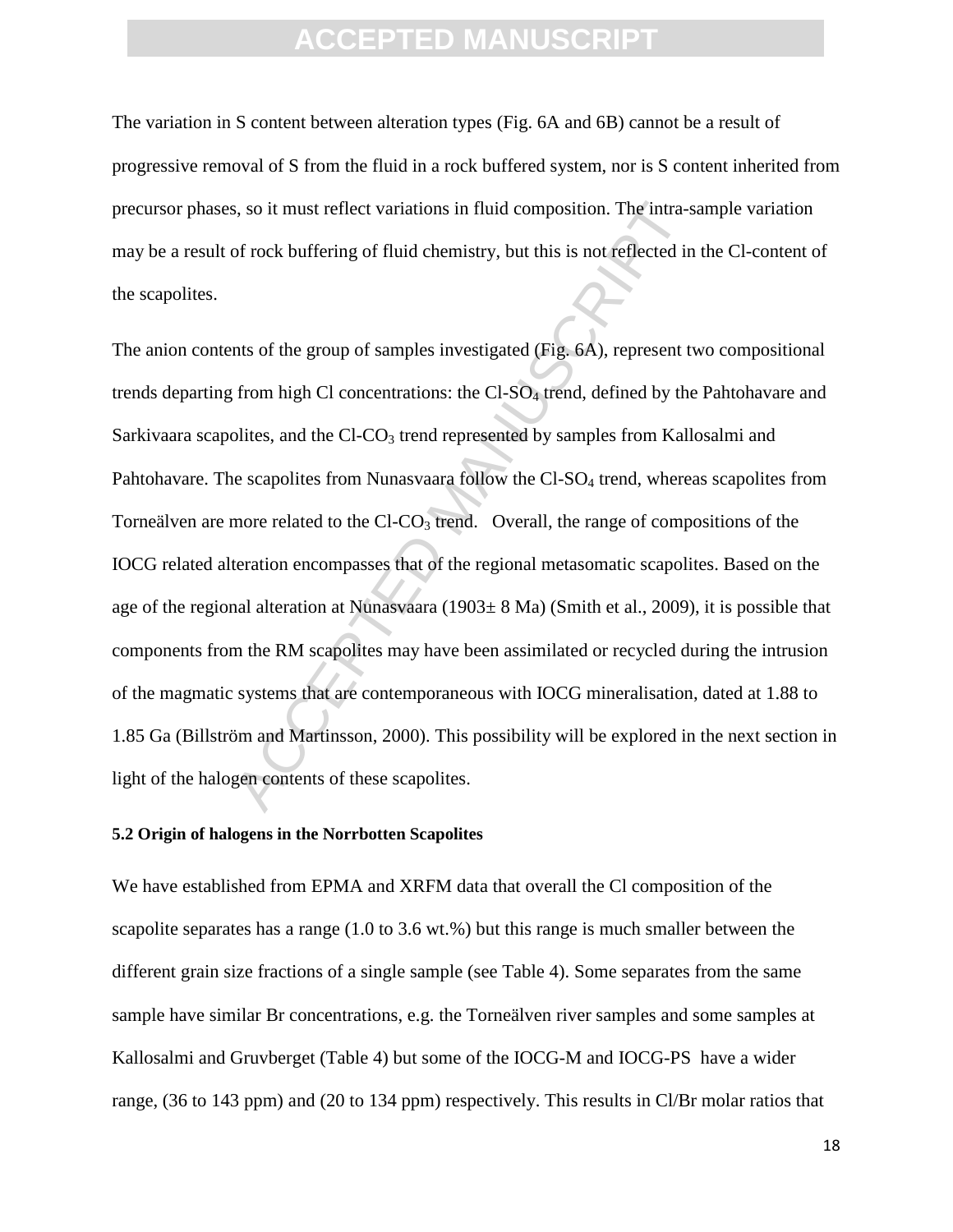ween splits with different grain sizes represents different scape<br>sample. In order to assess this possibility future studies should<br>is of Br on scapolite separates, such as secondary ion mass spe<br>ested that the regional sc vary within a single sample in some cases. There is no evidence from the petrographic study or the EPMA data for zoning in single crystals, and thus, we suggest that the variation in Cl/Br molar ratios between splits with different grain sizes represents different scapolite generations within the same sample. In order to assess this possibility future studies should consider the use of micro-analysis of Br on scapolite separates, such as secondary ion mass spectrometry (SIMS). It has been suggested that the regional scapolites of Norrbotten were formed by low- to mediumgrade regional metamorphism of evaporite-bearing assemblages (Frietsch et al., 1997). Experiments with scapolite solid solutions at 750ºC and 4 kbar (Orville, 1975) found that the composition albite + halite favors the formation of marialite (Na<sub>4</sub>Al<sub>3</sub>Si<sub>9</sub>O<sub>24</sub>Cl), which suggests that the occurrence of marialite-rich scapolite is correlated with high NaCl activities. As a result, at these pressure and temperature conditions, Ellis (1978) suggested that regional Cl-rich scapolite is formed from the metamorphism of evaporite beds. In addition, this interpretation has been confirmed by more recent studies that have also suggested that the reaction of plagioclase with halite and calcite during regional metamorphism can generate scapolite (Mora and Valley, 1989; Frietsch et al; 1997). However, the redistribution of Na, Cl and other components during regional metamorphism and circulation of hydrothermal fluids associated with magmatic intrusions has also been recognized as an important process in the Norrbotten region (Frietsch et al., 1997 and references therein). Our data indicates that evaporitic and magmatic fluids can be identified in the halogen and isotopic signatures of the Norrbotten scapolites.

Based on the halogen contents of IOCG-PS scapolites (Fig. 7), two end members are observed, one identified in the Sarkivaara scapolite with the lowest Cl/Br molar ratio (271) representing a residual evaporitic brine, and the other represented by the Gruvberget scapolites with the highest Cl/Br molar ratios (942 to 2,363) suggesting the influence of magmatic fluids. The scapolites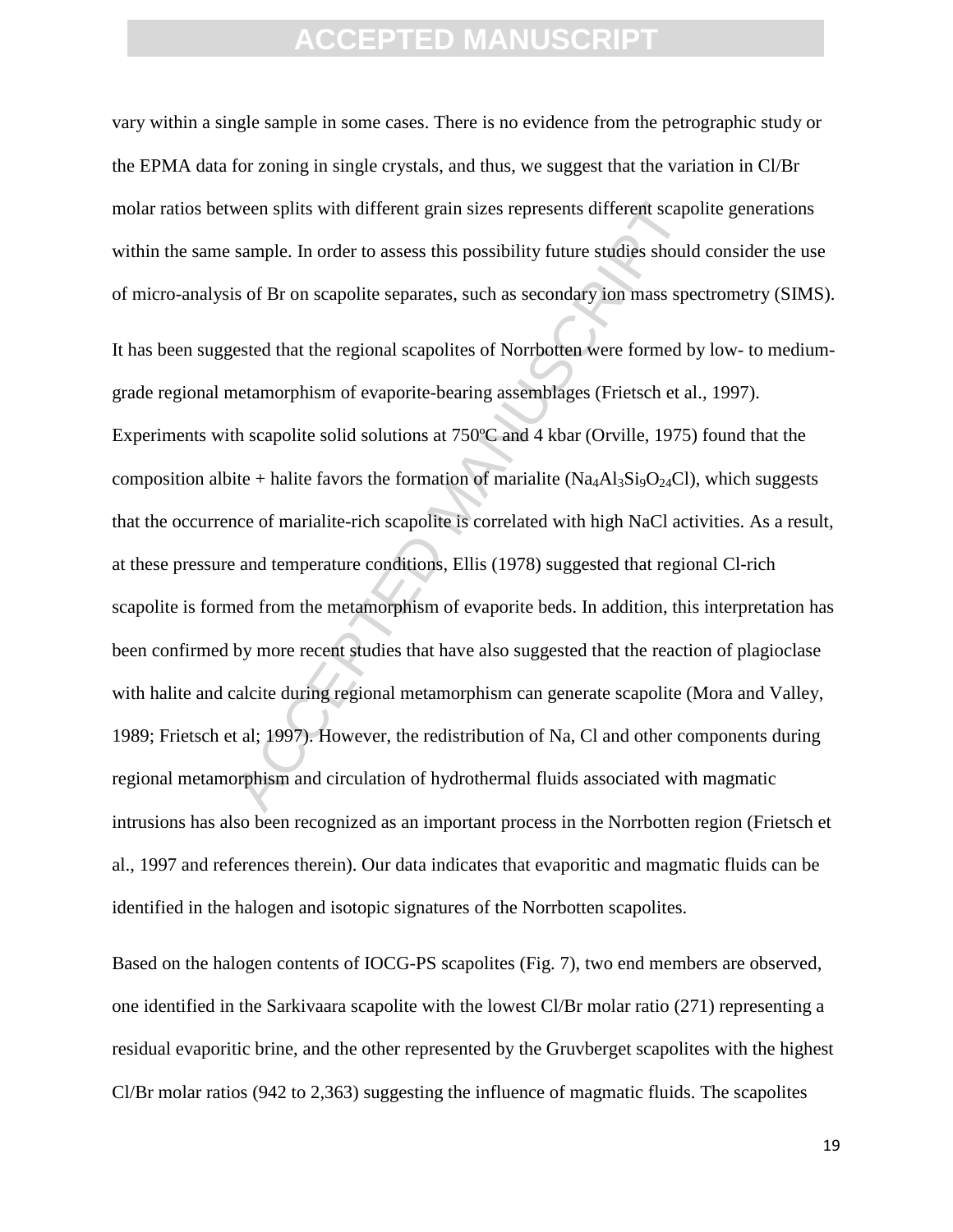wo end members, but the samples with low Cl/Br molar ratios<br>cted (Table 4). IOCG-M scapolites at Pahtohavare are charact<br>tents, with a range of low to intermediate CO<sub>3</sub> concentrations (<br>the Torneälven River have low Cl/B from these two deposits are also characterized by relatively high to intermediate  $SO<sub>4</sub>$  and high to intermediate  $CO<sub>3</sub>$  contents (Fig. 6A). The halogen compositions of IOCG-M scapolites fall between these two end members, but the samples with low Cl/Br molar ratios have the highest Br contents detected (Table 4). IOCG-M scapolites at Pahtohavare are characterized by low SO<sub>4</sub> and high Cl contents, with a range of low to intermediate  $CO<sub>3</sub>$  concentrations (Fig. 6A). RM scapolites from the Torneälven River have low Cl/Br molar ratios (639 to 770) bracketing seawater (650). Although Br was not analysed in samples from Nunasvaara their  $SO_4$ -Cl-CO<sub>3</sub> compositions are comparable with the Kallosami, Gruvberget and Pahtohavare scapolites.

Pan and Dong (2003), reported a marialite-fluid halogen distribution coefficient  $(K_D)$  of  $0.97\pm0.08$ . A K<sub>D</sub> value close to the unity indicates that the Cl/Br molar ratio of the marialite represents the Cl/Br molar ratio of the hydrothermal fluid. Based on this, we identify the salinity sources of the Norrbotten scapolites.

Following Kesler et al., (1995) formation waters with high Cl/Br and Na/Br ratios (greater than seawater) have been interpreted to contain additional Cl derived from halite dissolution in upper crustal environments. High Cl/Br molar ratios are also typical of magmatic fluids (e.g. Sanjuan et al., 1990, Böhlke and Irwin, 1992; Gleeson and Turner, 2007; Kendrick et al., 2012). A compilation of Cl/Br molar ratios of geothermal fluids associated with magmatic sources suggest that values between 600 and 2000 are indicative of fluids of magmatic origin (Böhlke and Irwin, 1992). More recently, lower Cl/Br molar ratios were measured in fluid inclusion leachates from the Bingham Canyon and the Butte porphyry copper deposits (Nahnybida et al., 2009) extending the magmatic Cl/Br molar value range down to 271. Formation waters with high Br contents and low Cl/Br ratios (less than seawater) are considered to have attained their salinity from a seawater which has undergone evaporation, resulting in the precipitation of halite, leaving the

20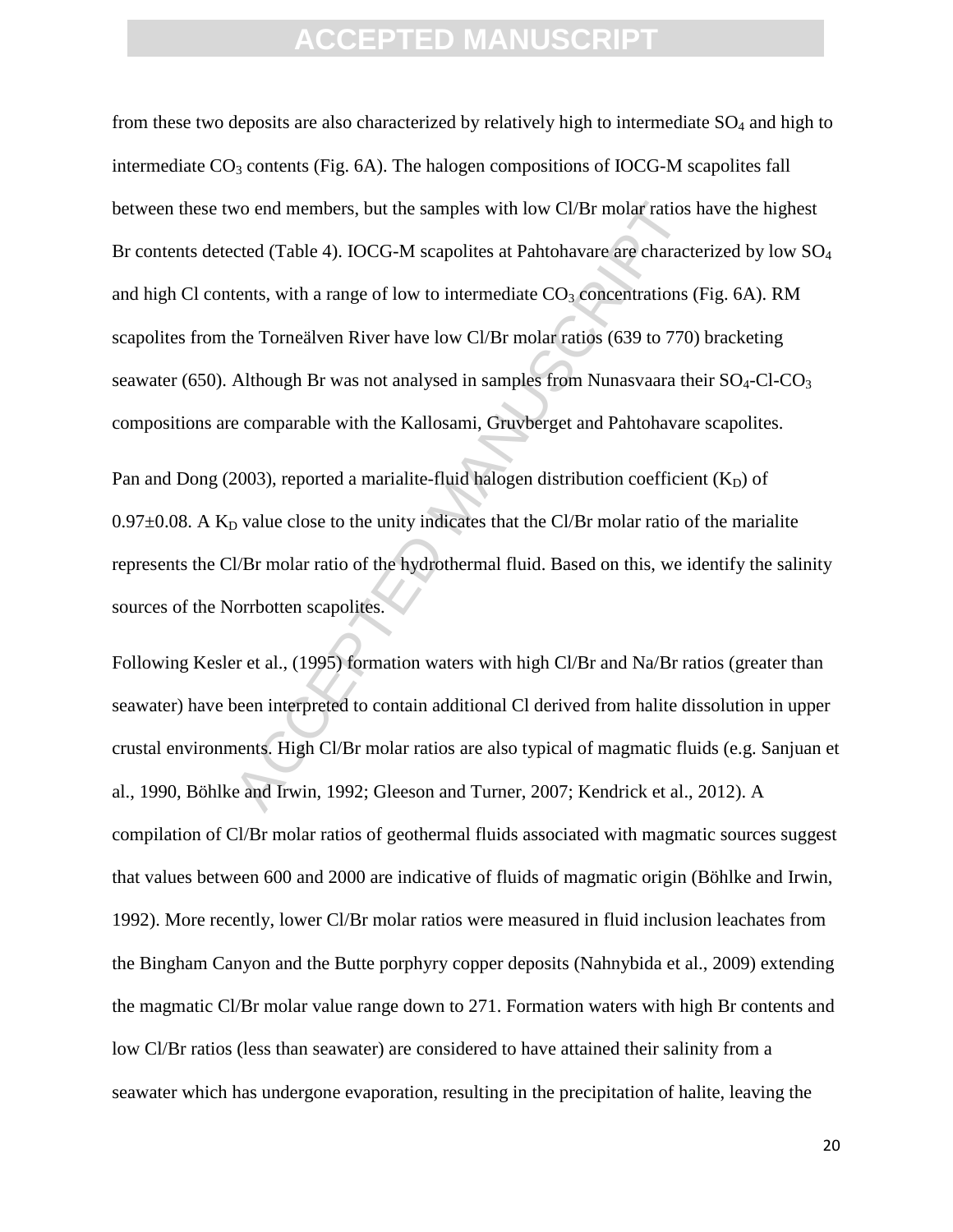residual brine enriched in Br (Walter et al., 1990; Kesler et al., 1995). Based on the Cl/Br and Na/Br molar ratios, both evaporated seawater and halite dissolution and/or magmatic sources contribute to the Cl concentration of scapolites from the three types of alteration (RM, IOCG-M and IOCG-PS). However, evaporative residual brines are dominant at Sarkivaara and are also present in some Pahtohavare scapolites (Frietsch et al., 1997). This contrasts with the halogen sources of the regional-scale alteration scapolites from the Bamble Sector, SE Norway, where both magmatic sources and remobilization of meta-evaporites were ruled out on the basis of Br/Cl, I/Cl ratios and stable Cl isotopes, suggesting a marine pore fluid origin (Kusebauch et al. 2015).

CI concentration of scapolites from the three types of alteratio<br>However, evaporative residual brines are dominant at Sarkivar<br>Pahtohavare scapolites (Frietsch et al., 1997). This contrasts w<br>gional-scale alteration scapo As mentioned before, the regional Na-alteration has been dated at  $1903 \pm 8$  Ma (Smith et al., 2009), and predates early Cu-mineralisation, dated from 1.88 to 1.85 Ga (Billström and Martinsson, 2000). The RM scapolites, although from one locality, have a restricted range in compositions unlike the IOCG-related scapolites, which have a wide range of chemical compositions. The early and late Cu-mineralisations in Norrbotten are associated with magmatic intrusions and magmatic-hydrothermal events (Gleeson and Smith 2009). The possible interaction with magmatic-hydrothermal fluids derived from mafic to felsic magmas (Bergman et al. 2001; Kathol and Martinsson, 1999; Romer et al., 1992) in combination with water-rock interaction with a high diversity of protoliths may explain the wide range of chemical compositions found in IOCG scapolites (Figs. 5.5A and 5.5B). Magmatic hydrothermal systems can produce a wide range of Cl/Br molar ratios. In the case of the Bingham Canyon porphyry copper deposit, associated with a mantle-like halogen source, Cl/Br molar ratios range from 535 to 952 (Kendrick et al., 2001). These suggest that pulses of hydrothermal fluid exsolved from a single magmatic source can have different Cl/Br molar ratios.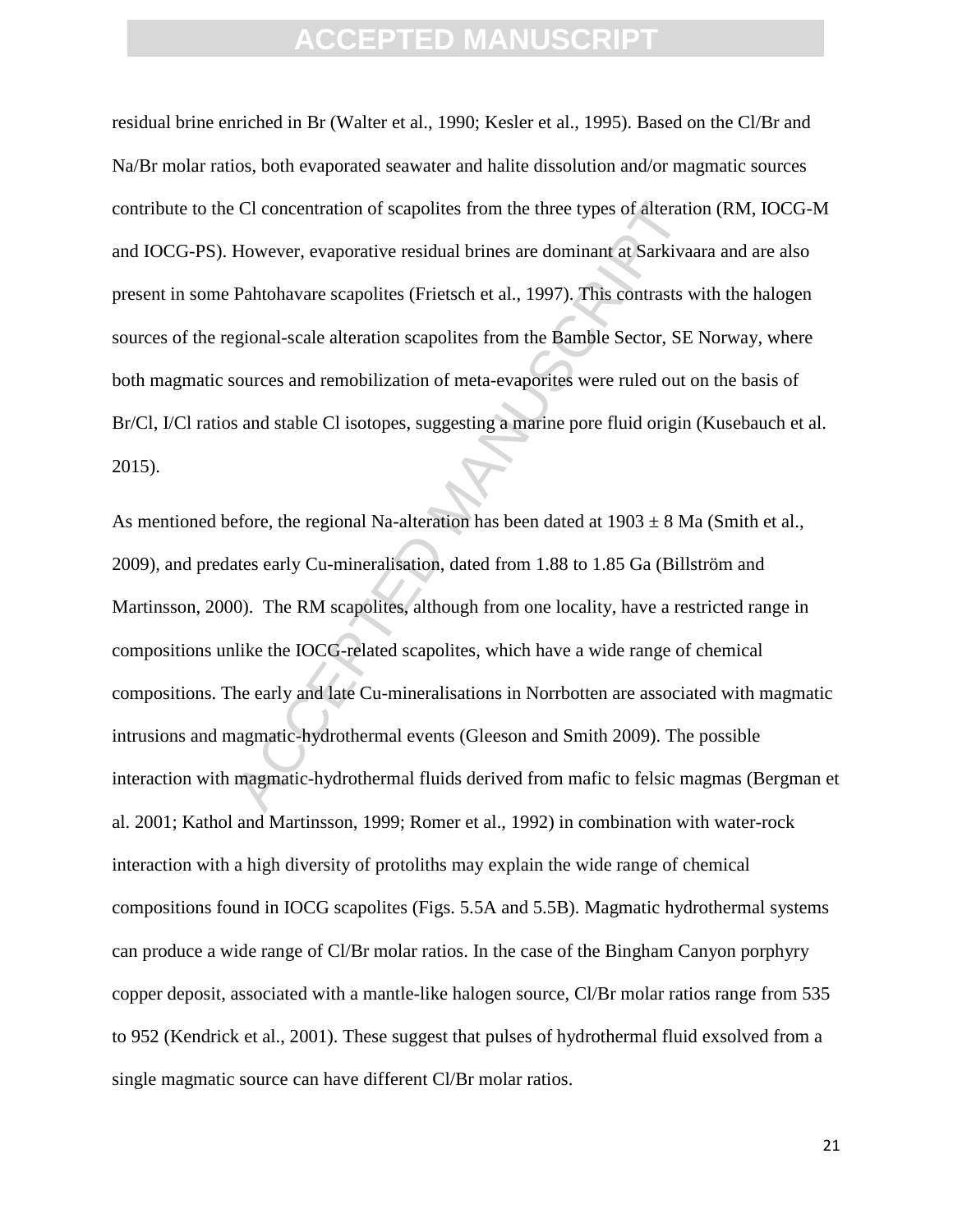Two scapolite separates of sample PAH88217, MB02 and MB03, were available for the present study with Cl/Br molar ratios of 1738 and 393, respectively (Table 4). Cl stable isotope analysis was not performed on sample MB03 as there was not enough mineral separate. However, sample MB02, the scapolite separate with the lower Cl/Br molar ratio (1738), reflects a Br depleted source. This characteristic was useful for comparison with the fluid inclusion data in Gleeson and Smith (2009) for sample PAH88217, which was reported with a Cl/Br molar ratio of 5000, also depleted in Br. The isotopic compositions of these two Br depleted samples (mineral and fluid) are discussed in the next section.

#### **5.3 Isotopic fractionation between mineralising fluids and scapolites**

ned on sample MB03 as there was not enough mineral separate<br>olite separate with the lower Cl/Br molar ratio (1738), reflects<br>racteristic was useful for comparison with the fluid inclusion of<br>a) for sample PAH88217, which w The distribution of  $\delta^{37}$ Cl values vs Cl/Br molar ratios (Fig. 8) shows that some scapolites from all three alteration types plot within the evaporite field. However, the data from most of the scapolite samples analysed in the present study plot outside both the magmatic and evaporative brine fields. Ten of these scapolites have Cl/Br molar ratios higher than seawater (650), potentially derived from halite dissolution or magmatic hydrothermal systems and do not support a pristine magmatic origin for the scapolite-forming fluid (Fig. 8). However, to assess the original  $\delta^{37}$ Cl values in the hydrothermal fluid, it is important to have an understanding of the chlorine isotope fractionation between the fluid and the scapolite.

A previous study on fluid inclusion leachates obtained a range of predominantly negative  $\delta^{37}Cl$ values for fluid inclusions in the Norrbotten area (Gleeson and Smith, 2009). These values range from -5.6 to -1.3‰ in Greenstone- and Porphyry-hosted Cu-Au deposits and between -2.4 to +0.5‰ for Cu-Au deposits in the Nautanen Deformation Zone (NDZ). Overall, the majority of the samples had  $\delta^{37}$ Cl values ranging from -3.5 to 0‰. These authors suggested that the lowest values were produced by fractionation processes between the hydrothermal fluids and minerals,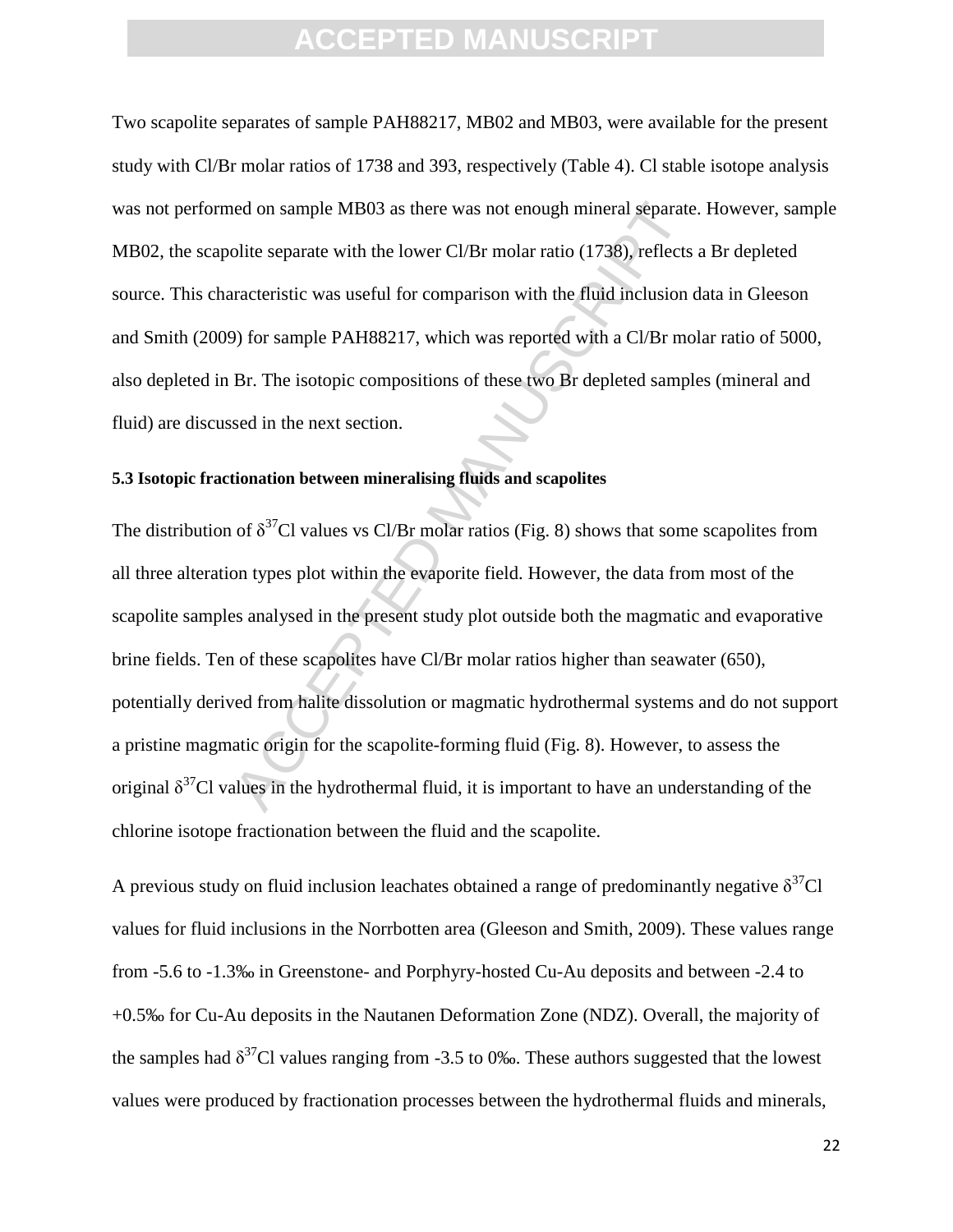like scapolite, in the alteration assemblages. This means that the scapolite would be enriched in  $37$ Cl compared to the co-existing fluid. The analysed fluid inclusions were from quartz veins spatially related to scapolite-bearing alteration (Gleeson and Smith, 2009). Scapolite hosted fluid inclusions were not identified in our study. It is unknown if isotopic equilibrium was attained between the two phases; however, the presence of a scapolite-quartz-actinolite assemblage in sample PAH88217 (Fig. 9) suggests these phases were in textural equilibrium. The present study attempts to quantify the Cl isotope fractionation factor between scapolite and fluid as we have analysed scapolite from the alteration selvage of a quartz vein sample with a known fluid inclusion composition (PAH 88217; Table 1).

to scapolite-bearing alteration (Gleeson and Smith, 2009). Scan not identified in our study. It is unknown if isotopic equilibrium phases; however, the presence of a scapolite-quartz-actinolite phases; however, the presen If equilibrium was attained in the formation of the hydrothermal scapolite, Rayleigh fractionation calculations can model the evolution of fluid  $\delta^{37}$ Cl values measured in fluid inclusions from IOCG deposits at Norrbotten (Gleeson and Smith, 2009). More recently, fractionation calculations have been used to model  $\delta^{37}$ Cl values measured in scapolite and amphibole alteration minerals associated with a shear zone in the Bamble sector, SE Norway (Kusebauch et al. 2015). In Kusebauch et al. (2015), the initial and remaining  $\delta^{37}$ Cl values of the hydrothermal fluid are calculated assuming theoretical fractionation factors and measured  $\delta^{37}$ Cl values in bulkrock, amphibole and scapolite. This work concludes that the observed decrease in  $\delta^{37}$ Cl values in the bulk-rock with increasing distance to a shear zone can be explained by a Rayleigh fractionation or a combination of Rayleigh and kinetic fractionation. Unlike this study, in the present work, the  $\delta^{37}$ Cl value of both fluid and scapolite are available for one sample (PAH88217), which allows for a discussion on the potential isotopic exchange between the scapolite and the hydrothermal fluid. This comparison allows for a discussion on the potential isotopic exchange scapolite-hydrothermal fluid.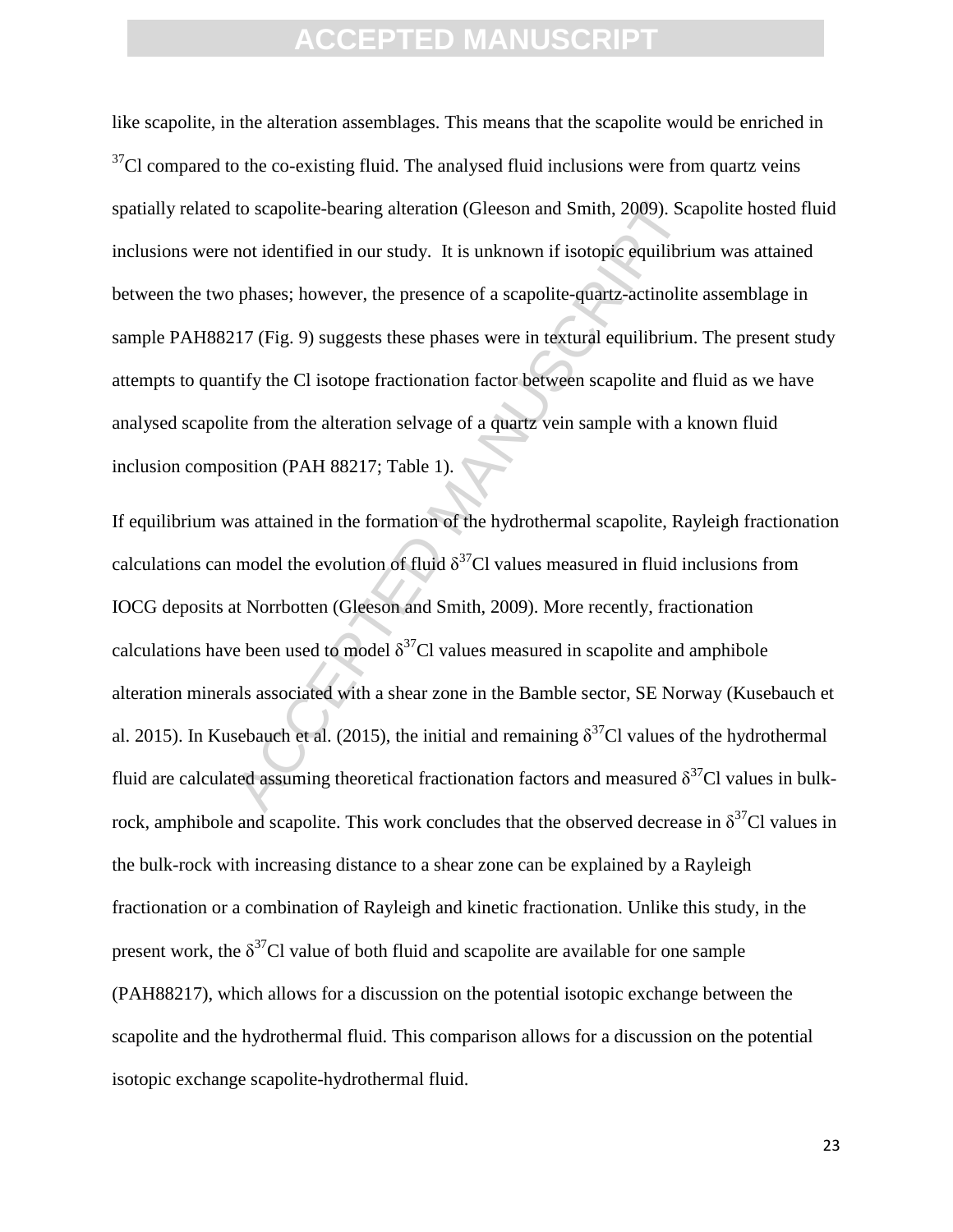The fluid inclusion leachate and the scapolite pyrohydrolysis solution for sample PAH88217 were measured in different laboratories at different times. However, a comparison between these two phases is plausible given that the fluid inclusion leachates, the pyrohydrolysis solutions and SMOC all have similar matrixes. Also, the Cl in all these solutions was precipitated as AgCl and then converted to  $CH<sub>3</sub>Cl$  gas following the same methods in both laboratories. Therefore, a significant matrix effect during the IRMS analysis is unlikely. In addition, it has been demonstrated that SMOC can be used as a reference standard (Godon et al., 2004) and in this case, SMOC was used to anchor the isotopic compositions of the hydrothermal fluid and the scapolite in both laboratories.

ausible given that the fluid inclusion leachates, the pyrohydrol<br>similar matrixes. Also, the CI in all these solutions was precip<br>o CH<sub>3</sub>C1 gas following the same methods in both laboratories.<br>ix effect during the IRMS an Although the salinity sources of the Norrbotten scapolites are diverse, as explained above, fluid inclusion analysis of sample PAH88217 suggest a magmatic origin (Gleeson and Smith, 2009 and references there in). In sample PAH88217, the fluid inclusions yielded a  $\delta^{37}$ Cl value of -1.7‰ (Gleeson and Smith, 2009) and the scapolite (sample MB02, this study) yielded a value of +0.2‰ (Table 4). From these two values it is possible to calculate a scapolite fluid Cl -isotope fractionation factor ( $\Delta^{37}Cl_{\text{sep-fluid}}$ ) of +1.9‰ at temperatures above 500 °C, as proposed by Gleeson and Smith (2009). Although the two minerals are in textural equilibrium (Fig. 10), we are making the assumption that the analyzed fluid in the fluid inclusions was in isotopic equilibrium with the scapolite. To assess the validity of this fractionation factor, we have used a Rayleigh fractionation model to determine if the low  $\delta^{37}$ Cl values measured by Gleeson and Smith (2009) can be reproduced.

The Cl isotope co-evolution of fluid and scapolite can be described by a Rayleigh fractionation model (Fig. 10) using an equation adapted from Faure (1986):

$$
\delta^{37}Cl_{fluid} = (1000 + \delta^{37}Cl_{o\text{-fluid}}) * F^{(\alpha-1)} - 1000 \quad (1)
$$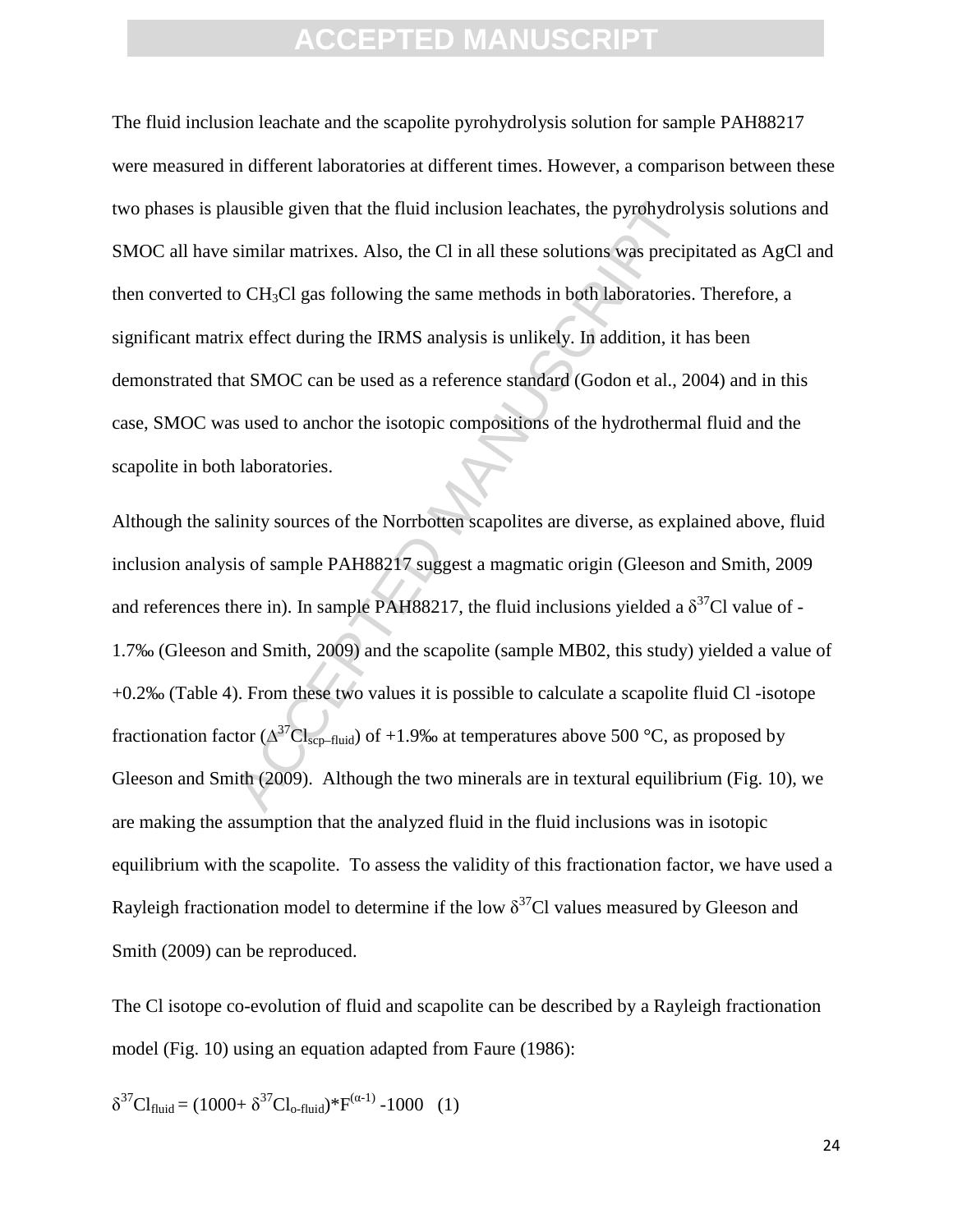polite and the hydrothermal fluid, and  $\alpha$  is the observed isotop<br>temperature. Work by Sharp et al. (2007; 2013) suggests a  $\delta^{37}$ <br>-1.0 to +0.4‰, averaging -0.3‰. Although others have sugges<br>tifacie et al., 2008), we u where  $\delta^{37}Cl_{\text{o-fluid}}$  and  $\delta^{37}Cl_{\text{fluid}}$  are the initial and final isotopic compositions of the hydrothermal fluid, respectively; F is the fraction of Cl left in the hydrothermal fluid after isotope fractionation between the scapolite and the hydrothermal fluid, and  $\alpha$  is the observed isotope fractionation factor at a given temperature. Work by Sharp et al. (2007; 2013) suggests a  $\delta^{37}$ Cl value of the upper mantle of -1.0 to +0.4‰, averaging -0.3‰. Although others have suggested a lower value  $(\leq -1.6\%)$  (Bonifacie et al., 2008), we use a value of  $-0.3\%$  based on the arguments outlined in Sharp et al. (2013). The Rayleigh distillation model (Fig. 10) uses the average mantle values of - 0.3‰ for the initial composition of the fluid ( $\delta^{37}Cl_{\text{o-fluid}}$ ). As depicted in Fig. 10, we obtained several curves representing the isotope fractionation and the progressive decrease of Cl in the hydrothermal fluid as consequence of Cl uptake by the mineral phase. For comparison, the isotope fractionation coefficients used in our study and those reported in Kusebauch et al. (2015) for the Bamble scapolites were modeled. Although the isotope fractionation coefficients considered by Kusebauch et al. (2015) reproduced upper mantle values by using the published values for the mantle as the isotopic composition of the initial fluid, the Rayleigh fractionation model applying the empirical +1.9‰ isotope fractionation value, is the only one that reproduces the lowest fluid inclusion  $\delta^{37}$ Cl values measured in the set of samples reported in Gleeson and Smith (2009).

This large empirical fractionation factor between scapolite and fluid is not supported by the predictions for monovalent chlorides proposed by Schauble et al. (2003). According to these theoretical calculations, in the case of the scapolites, small isotope fractionations should be expected between a brine with high NaCl activity and scapolite at equilibrium, between 0.37 and 0.68‰ at temperatures from 300 to 600 °C. Theoretical predictions by Schauble et al. (2003) were confirmed by Kusebauch et al. (2015) in scapolites from the Bamble Sector, SE Norway.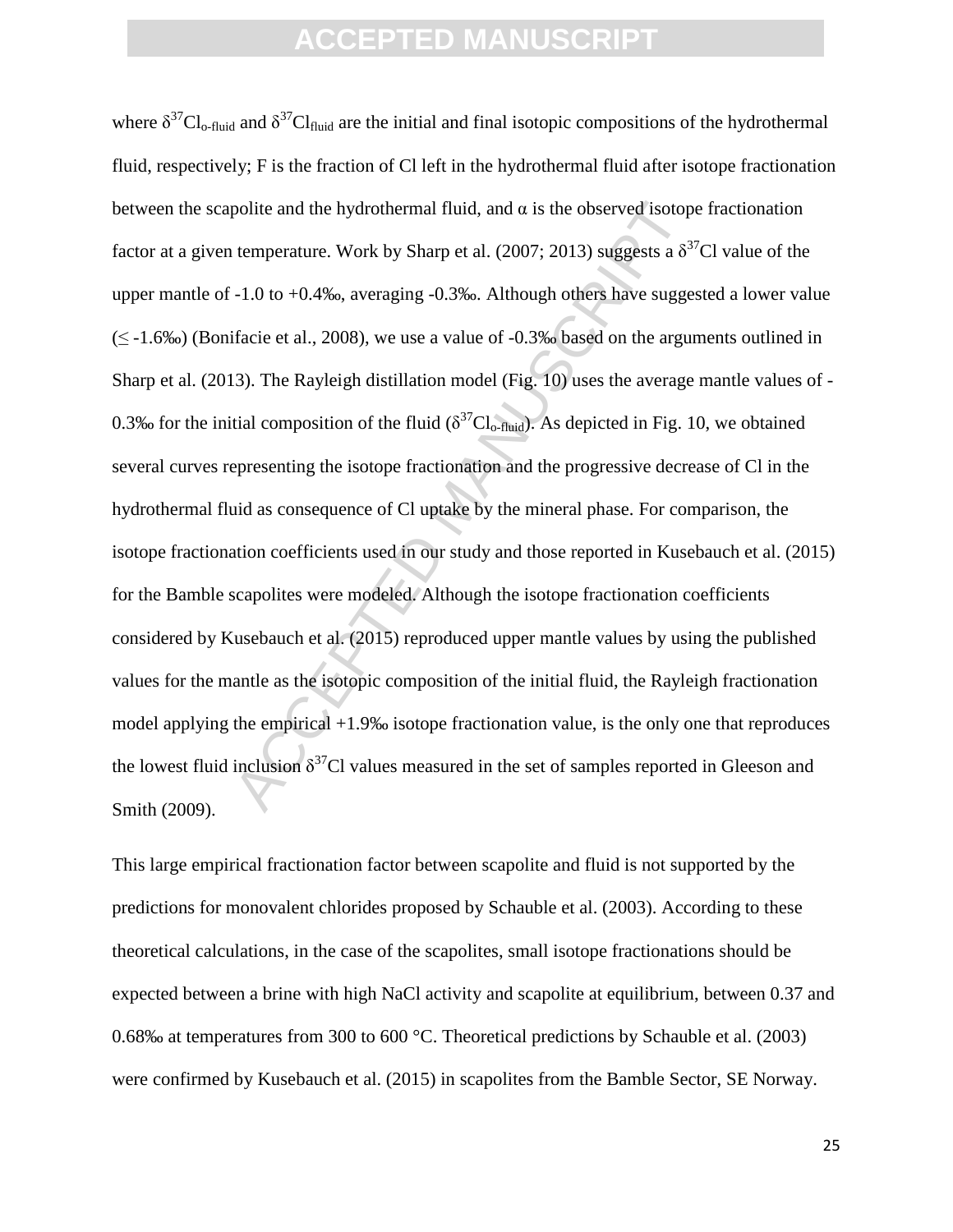However, the fractionation coefficients used by Kusebauch et al. (2015) (1.0005, 1.0007 and 1.0010) to model the Rayleigh fractionation of the hydrothermal fluid at Bamble, cannot produce the low  $\delta^{37}$ Cl values measured in the fluid inclusions (Fig. 10).

lues measured in the fluid inclusions (Fig. 10).<br>differences between the scapolites from Norrbotten and the Ba<br>rrbotten scapolites are marialites, whereas the Bamble scapoli<br>ialite. This compositional difference may reflec There are some differences between the scapolites from Norrbotten and the Bamble Sector. For instance, the Norrbotten scapolites are marialites, whereas the Bamble scapolites vary from meionite to marialite. This compositional difference may reflect different sources of salinity and water-rock interaction histories. According to Kusebauch et al. (2015), the Cl identified in the Bamble scapolites has a marine pore fluid origin. This contrasts with the Norrbotten scapolites, which contain Cl from diverse sources (Gleeson and Smith, 2009; this study). Also, at the Pahtohavare deposit, other Cl minerals such as amphibole and biotite have low Cl contents, well below 1 wt% (Alain, 2014), which contrasts with higher Cl contents reported in these minerals by Kusebauch et al. (2015) for the Bamble Sector. Furthermore, in our study, the scapolite formation is associated with  $CaCl<sub>2</sub>$ -rich and  $CO<sub>2</sub>$ -bearing fluids (Smith et al. 2009), versus the high  $Na<sup>+</sup>, CI<sup>-</sup>$  and  $CO<sub>2</sub>$  fluids identified in the Bamble scapolites (Kusebauch et al. 2015).

Unfortunately, the theoretical isotope fractionation estimates by Schauble et al. (2003) do not include  $CaCl<sub>2</sub>-rich brines. Nonetheless, assuming equilibrium, the observed isotope fractionation$  $(+1.9\%)$  indicates that <sup>37</sup>Cl was preferentially accommodated in the A site of the scapolite structure. This suggests that the stable Cl isotope partitioning between the CaCl<sub>2</sub>-rich brine and the scapolite may be different to the estimates for NaCl brines in equilibrium with silicate minerals considered by Schauble et al. (2003).

It is possible, however, that the relatively high empirical fractionation factor obtained here indicates that fluid and mineral were not in isotopic equilibrium and therefore the values from the Norrbotten scapolites may reflect a kinetic isotope fractionation process. However, isotopic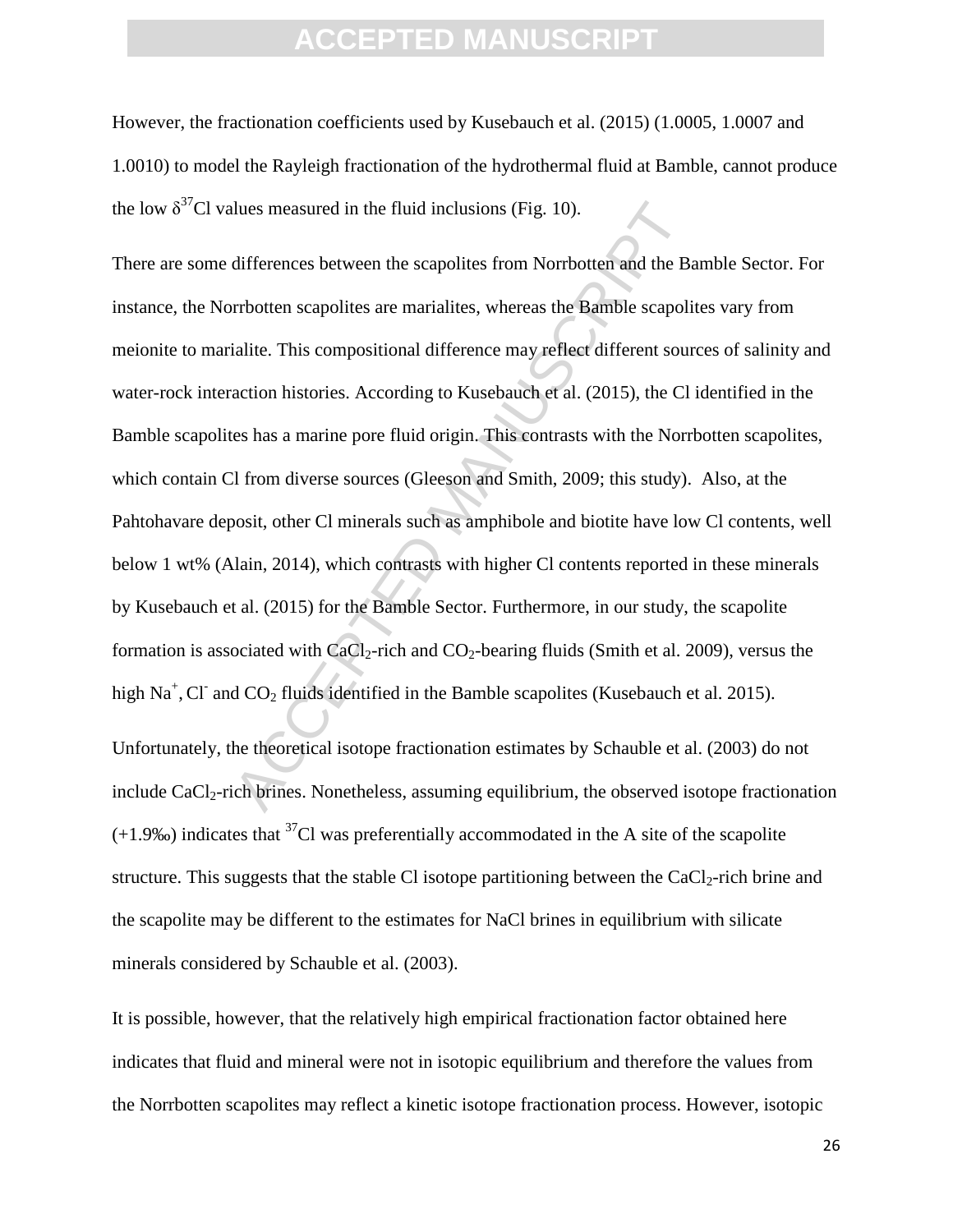equilibrium is supported by data from other samples in this study. For example, high  $\delta^{37}Cl$ values were found in scapolites from two locations, Pahtohavare (+1.0‰) and Sarkivaara (+0.9‰) (Table 4). The Pahtohavare and Sarkivaara samples have Cl/Br molar ratios of 554 and 271, respectively, which are consistent with typical Cl/Br molar ratios for evaporitic brines. If we use the inferred fractionation factor (+1.9‰) the calculated  $\delta^{37}$ Cl value for the hydrothermal fluid is around -1.0‰, consistent with a residual brine (Fig. 8).

4). The Pahtohavare and Sarkivaara samples have Cl/Br molar<br>y, which are consistent with typical Cl/Br molar ratios for evary<br>fractionation factor (+1.9‰) the calculated  $\delta^{37}$ Cl value for the<br>1.0‰, consistent with a re If the scapolite investigated in the present study and the hydrothermal fluid did not reach isotopic equilibrium, the low  $\delta^{37}$ Cl values identified in fluid inclusions by Gleeson and Smith (2009) must be explained by some other process. These may include water-rock interaction, kinetic isotope fractionation or an unknown source of Cl. None of these options can be assessed in light of the lack of experimental data that quantify the behavior of the stable Cl isotopes during waterrock interaction. Future work should focus on fractionation experiments. However, at the present time the most parsimonious interpretation is that low  $\delta^{37}$ Cl values seen in fluid inclusions formed as a result of the preferential uptake of  ${}^{37}$ Cl into a mineral reservoir represented by scapolite, and possible other silicate minerals.

#### **6. Conclusions**

The scapolites investigated from the Norrbotten County have a predominantly marialitic composition. Some chemical variations are present, particularly in samples from IOCG-PS alteration, which are more Ca and S enriched and Na and Cl depleted than the other two alteration types. In contrast, IOCG-M scapolites are more Cl and Fe rich, but depleted in Ca. The RM scapolites have intermediate compositions. In addition, relative  $SO_4$ -Cl-CO<sub>3</sub> compositions and temporal correlations suggest that RM scapolites may have been incorporated or recycled into the later IOCG alteration. This is also confirmed by the halogen compositions of Kallosalmi,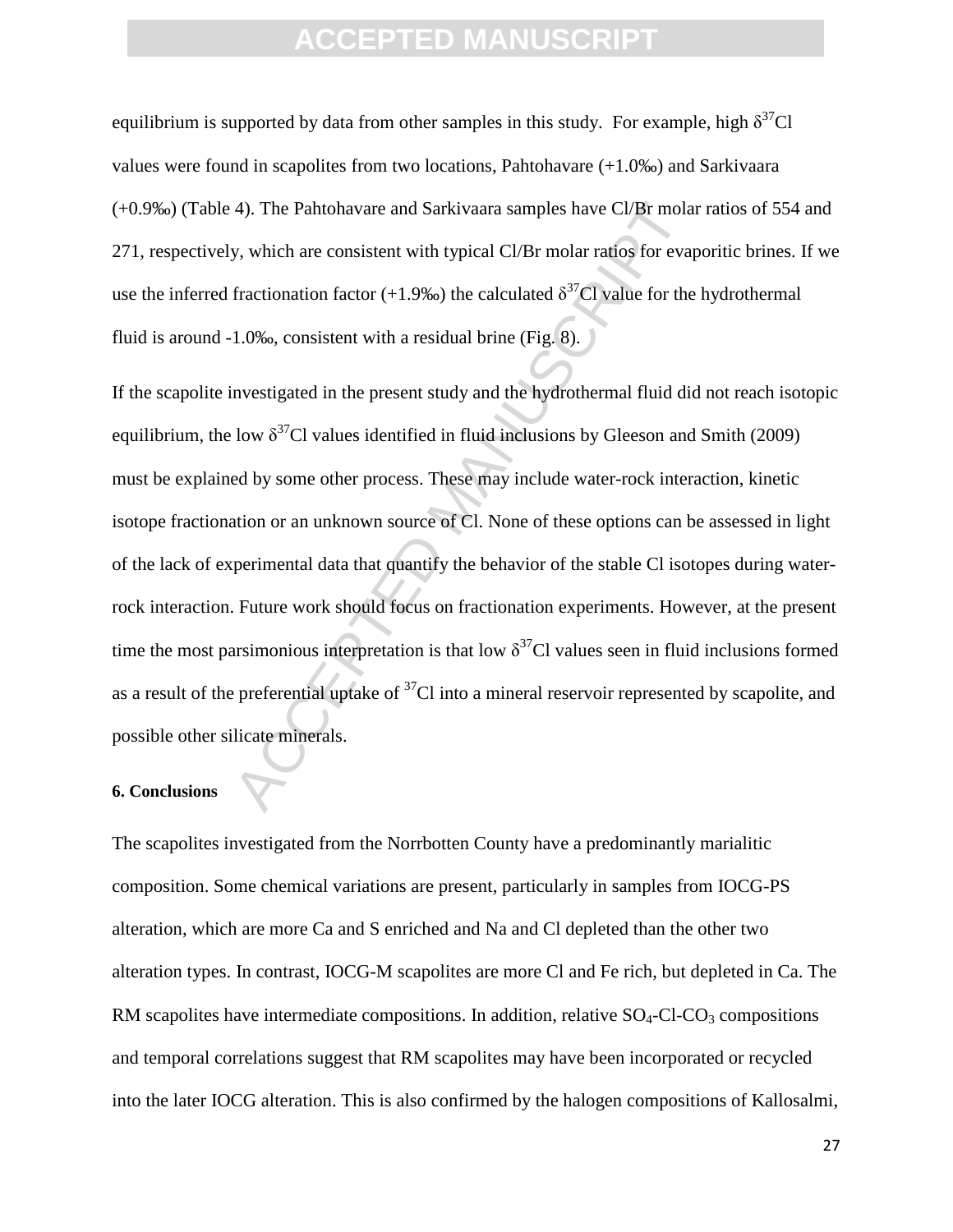Gruvberget, Pahtohavare, Nunasvaara and Torneälven scapolites. Some scapolite samples from Pahtohavare and the sample from the Sarkivaara deposit contain lower than seawater Cl/Br molar ratios (554 and 271), indicating the presence of evaporative residual brines. All the other scapolites have halogen signatures related to seawater, magmatic and evaporitic sources (halite and residual brines).

4 and 271), indicating the presence of evaporative residual britand<br>phalogen signatures related to seawater, magmatic and evaporitives).<br>
Nalues in fluid inclusions (Gleeson and Smith, 2009) and spation<br>
of the samples al Measured  $\delta^{37}$ Cl values in fluid inclusions (Gleeson and Smith, 2009) and spatially related scapolite in one of the samples allowed the calculation of an empirical isotope fractionation of +1.9‰ between the mineral and the fluid. This value contradicts predictions for isotope fractionation between a silicate mineral such as scapolite and a monovalent hydrothermal fluid with high NaCl activities. However, using a Rayleigh fractionation model starting with upper mantle values, we reproduced the lowest  $\delta^{37}$ Cl values reported by Gleeson and Smith (2009) in fluid inclusions from deposits of the Norrbotten County. Conversely, if the scapolite investigated in the present study and the hydrothermal fluid did not reach isotopic equilibrium, the low  $\delta^{37}Cl$ values identified in fluid inclusions by Gleeson and Smith (2009) must be explained by some other process, which may include water-rock interaction, kinetic isotope fractionation or an unknown source depleted in  ${}^{37}$ Cl. Our results suggest that more experimental data on fractionation factors for the scapolite-hydrothermal brine system are needed to test the theoretical predictions proposed by Schauble et al. (2003).

The complex geologic history of the Norrbotten district is reflected in the chemical and isotopic composition of its mineral alteration. Owing to the persistence of regional metamorphism and the recurrence of magmatic episodes, the hydrothermal fluids contain both recycled and new components that formed the proximal scapolites. Although halogen compositions of IOCG alteration appear more representative of the original hydrothermal fluids, more research has to be

28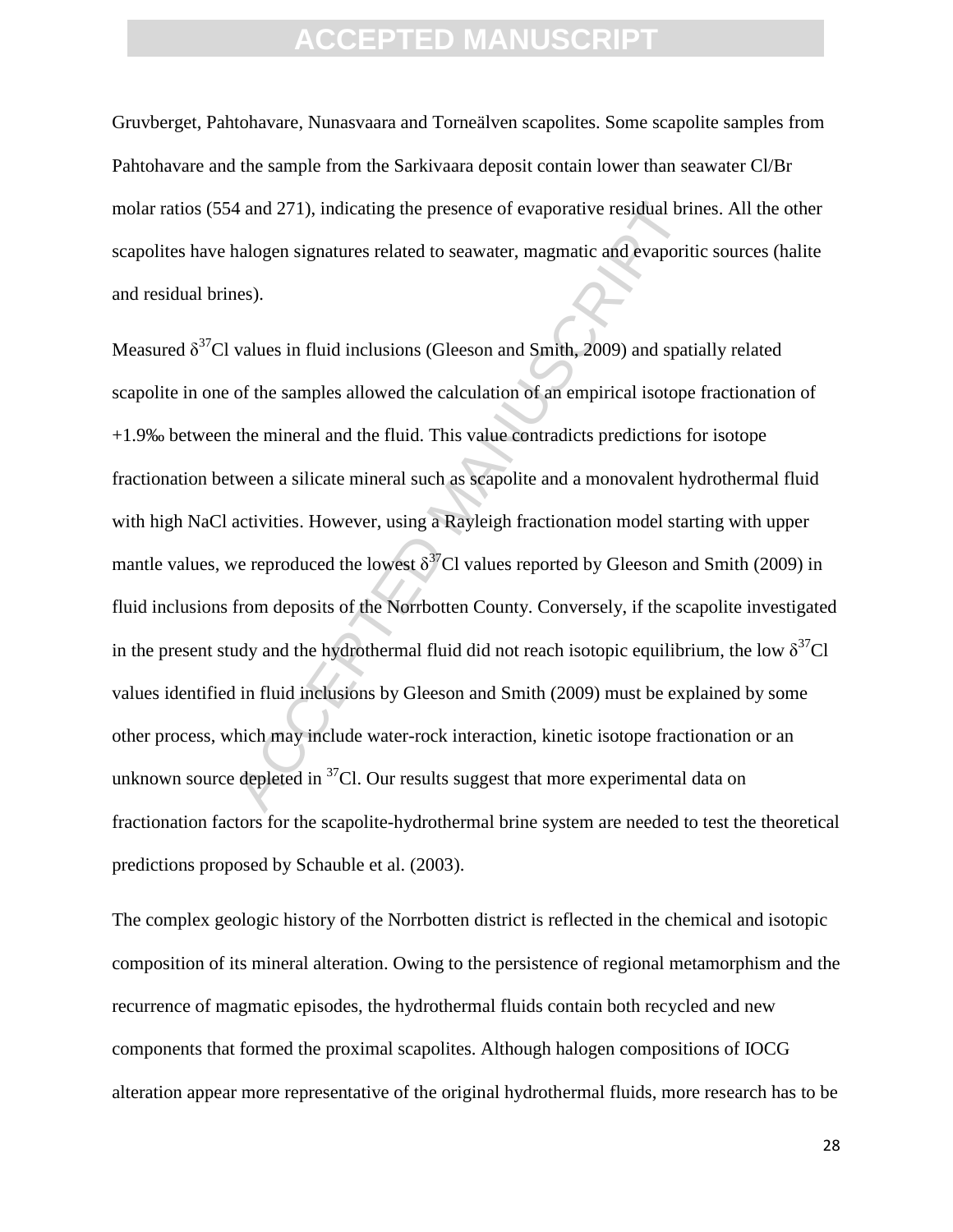done to better understand the evolution of the Cl isotopes in RM scapolites, and the extent of the Cl isotopic fractionation at high temperatures between hydrothermal fluids and Cl-bearing minerals.

#### **7. Acknowledgements**

This study was funded with a NSERC Discovery grant to S.A. Gleeson. The authors thank Tom Chacko for his helpful comments. We also thank Jake Hanley for providing the internal biotite standard used to stablish the efficiency of the pyrohydrolysis extraction method. We also thank two anonymous reviewers for helpful comments and David Hilton for editorial handling.

Fig. 1. Location of the Norrbotten district, North Sweden. Geology from Bergman et al. (2001).

ments<br>
funded with a NSERC Discovery grant to S.A. Gleeson. The a<br>
relpful comments. We also thank Jake Hanley for providing the<br>
stablish the efficiency of the pyrohydrolysis extraction metho<br>
reviewers for helpful commen Fig. 2. Field context of scapolitisation at Norrbotten. (A) Altered scapolite and greenschist facies metabasites at Torneälven River showing, scapolite veins with actinolite selvedges cutting the outcrop (RM). (B) Well preserved greenschist facies pillow breccia at Torneälven River. The matrix is intensely scapolite-albite altered. Note the pillow breccias and clasts also pervasively altered with actinolite on margins (RM). (C) Scapolite-altered diorite at Nunasvaara (RM). (D) Scapolite-albite altered metasediment in breccia. Note sedimentary laminations still preserved. Actinolite matrix (RM). (E) Scapolite alteration in greenschist facies of dolerite dyke rock at Pahtohavare (IOCG-M). (F) Magnetite-actinolite-calcite vein cutting intensely Na-altered metavolcanic rock at Gruvberget (IOCG-PS).

Fig. 3. Representative textures in scapolite. (A) 04Torn1 – Scapolite in greenschist facies pillow basalt (RM). (B) 04Torn1 – Scapolite-actinolite-chlorite vein in metabasalt. (C) N3.4D - Scapolite replacing plagioclase in meta-diorite (RM). (D) PAH88097 33.95m – Scapolite-

29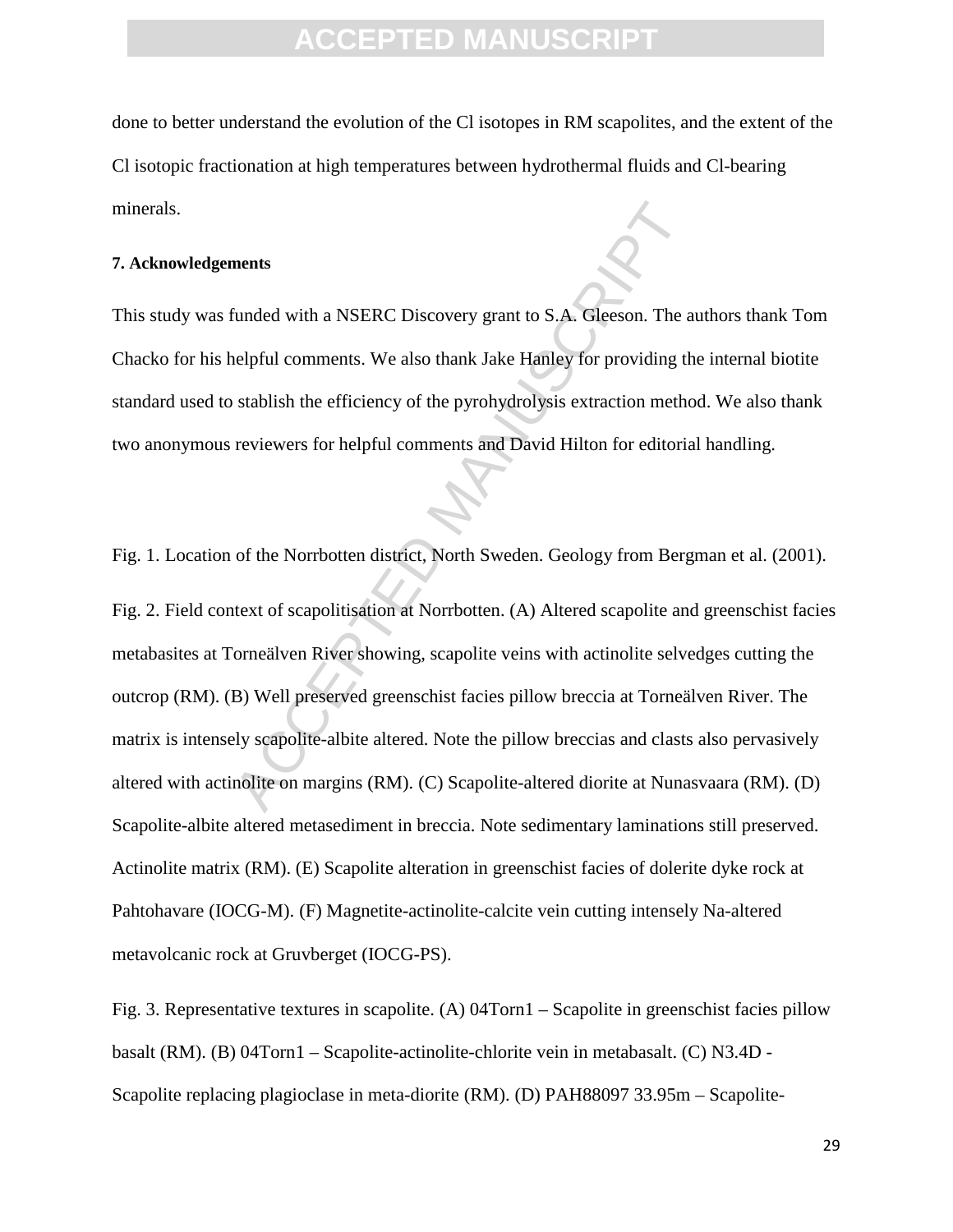actinolite-biotite alteration of dolerite dyke (IOCG-M). (E) PAH88093 19.35m – Scapolite metasomatite associated with chalcopyrite mineralisation (IOCG-PS). (F) SAR1 – Scapolite metasomatite ('Na-skarn') associated with chalcopyrite and molybdenite mineralisation (IOCG-PS). Act- actinolite; Scp – Scapolite; Ttn – Titanite; Plg – Plagioclase; Mgt – Magnetite; Chl – Chlorite;  $Bt - Bioitie$ ;  $Py - Pyrite$ ;  $Cpy - Chalcopyrite$ .

Fig. 4. Schematic diagram of the pyrohydrolysis apparatus used to extract Cl from scapolites.

Fig. 5. Distribution of major ions in scapolites. A) Cl vs. Ca/(Na+K+Ca) (a.p.f.u.). B) Fe-S-K. Regional Na-Cl metasomatism (RM) alteration, IOCG-Scapolite altered metabasites (IOCG-M) and IOCG-Proximal Scapolite-rich alteration/Na-Skarn (IOCG-PS).

Na-skarn') associated with chalcopyrite and molybdenite mine<br>lite; Scp – Scapolite; Ttn – Titanite; Plg – Plagioclase; Mgt –<br>iotite; Py – Pyrite; Cpy – Chalcopyrite.<br>ic diagram of the pyrohydrolysis apparatus used to extr Fig. 6. A. Ternary diagram  $SO_4$ -Cl-CO<sub>3</sub>. Relative anion contents of scapolites in atomic proportions from formulae calculated assuming 12 (Si, Al). Carbonate was calculated by difference assuming a full anion site occupancy. B. Ternary diagram  $SO_4$ -Cl-CO<sub>3</sub> showing individual analysis in scapolite grains. IOCG deposits: IOCG-PS and IOCG-M. Fields are made of individual EPMA points (Table 3).

Fig. 7. Halogen compositions: Cl/Br molar ratios vs Br concentrations. Regional Na-Cl Metasomatism alteration (RM), IOCG-scapolite altered metabasites (IOCG-M) and IOCGproximal scapolite-rich alteration/Na-Skarn (IOCG-PS). Fluid inclusion data from Gleeson and Smith (2009). MSW: modern seawater.

Fig. 8.  $\delta^{37}$ Cl values vs. Cl/Br molar ratios of scapolites. Data includes regional Na-Cl metasomatism (RM) alteration, IOCG-Scapolite altered metabasites (IOCG-M) and IOCG-Proximal Scapolite-rich alteration/Na-Skarn (IOCG-PS) samples. Cl/Br molar ratios and  $\delta^{37}$ Cl values for magmatic sources from Jambon et al., (1995); Johnson et al., (2000); Sharp et al.,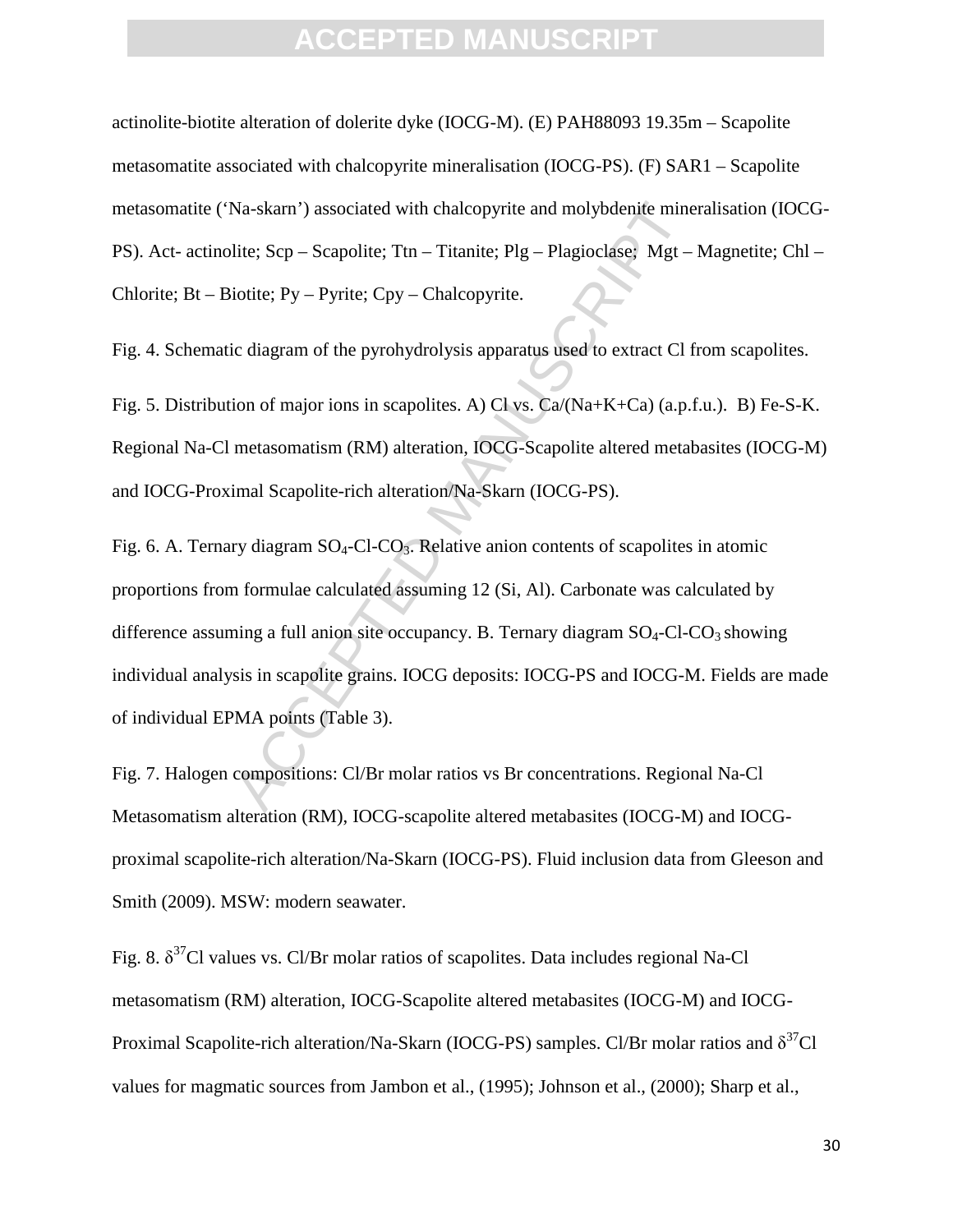(2007), Nahnybida et al., (2009) and Gleeson and Smith (2009). Evaporite values from Eastoe et al. (2007). Halite Cl/Br molar ratios from Eggenkamp et al., (1995), Eastoe et al. (1999), Eastoe and Peryt, (1999), Peryt et al., (2005) and Eastoe et al. (2007).

Fig. 9. (Top) PAH88217 18.20m – Scapolite metabasite, Pahtohavare (IOCG-M). (Bottom) PAH88097 33.95m – Scapolite-actinolite-quartz-biotite alteration of dolerite dyke (IOCG-M).

b), Peryt et al., (2005) and Eastoe et al. (2007).<br>
H88217 18.20m – Scapolite metabasite, Pahtohavare (IOCG-<br>
56 – Scapolite-actinolite-quartz-biotite alteration of dolerite d<br>
h fractionation curves. Evolution of the flu Fig. 10. Rayleigh fractionation curves. Evolution of the fluid using the equation:  $\delta^{37}Cl_{fluid} = (1000 + \delta^{37}Cl_{o-fluid})^*F^{(\alpha-1)}$  -1000 (adapted from Faure, 1986). Where,  $\delta^{37}Cl_{o-fluid}$  and  $\delta^{37}Cl_{fluid}$  are the initial and final isotopic compositions of the hydrothermal fluid, respectively; F is the fraction of Cl left in the hydrothermal fluid after isotope fractionation between the scapolite and the hydrothermal fluid, and  $\alpha$  is the observed isotope fractionation factor at a given temperature. Using this equation starting with an initial upper mantle  $\delta^{37}$ Cl value of -0.3‰ (Sharp et al. 2013), hydrothermal fluid values identified by Gleeson and Smith (2009) are reproduced.

Table 1. Summary of pyrohydrolysis results. Mineral composition of sample separates, size fractions, scapolite grains, Cl content of each sample and description of the pyrohydrolysis solution: volume recovered, Cl concentration and yield.

Table 2. Efficiency of the pyrohydrolysis method using the internal biotite standard.

Table 3. Average major oxide compositions by microprobe in scapolite samples. Formula calculations assuming 12 (Al, Si), carbonate calculated by difference assuming a full anion site occupancy.

Table 4. Scapolite analysis results. Cl, Br and Na composition of scapolite samples by microprobe and XRFM analysis, and stable Cl isotopes.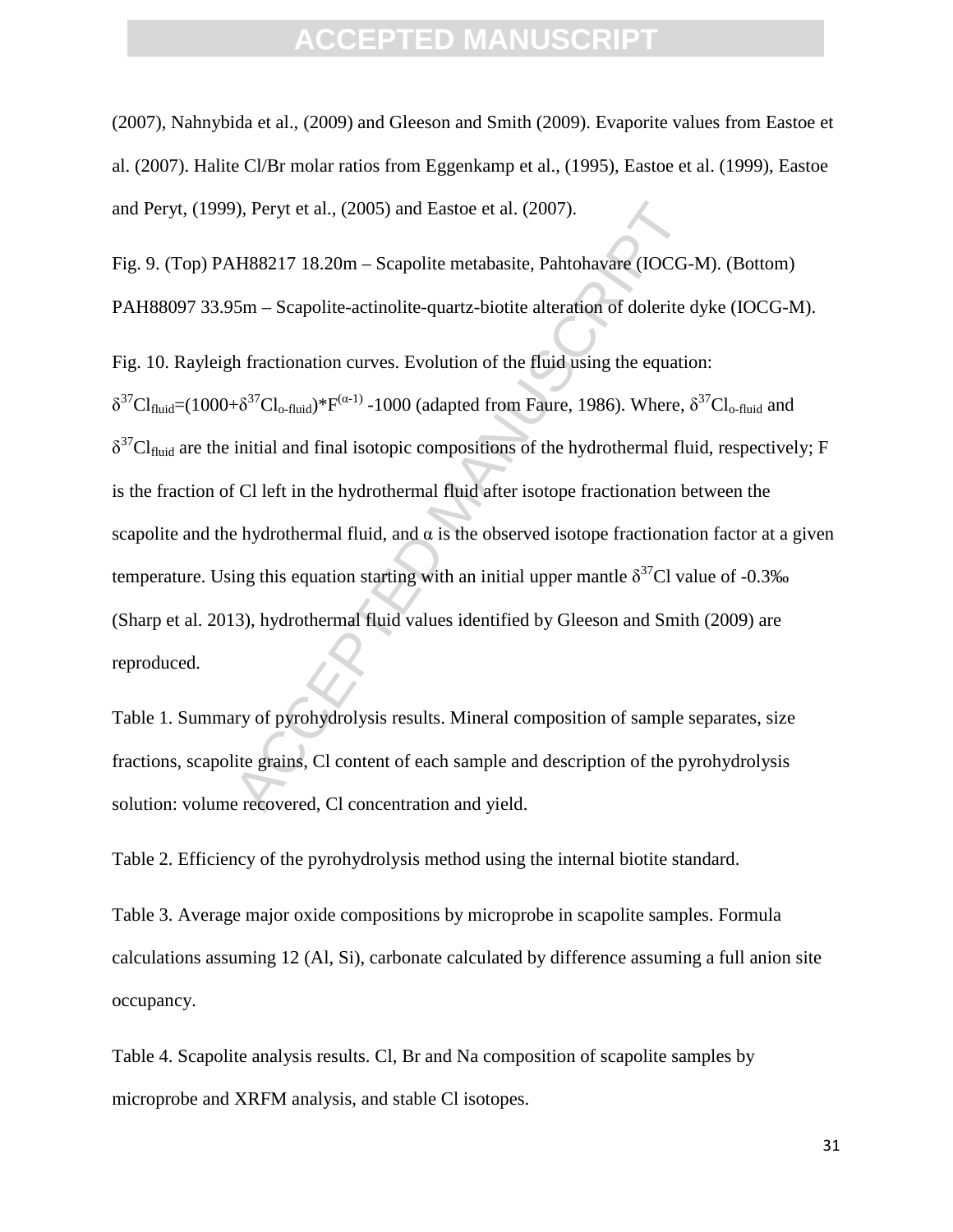#### **8. References**

Alain V. 2014. Mineral chemistry and texture paragenesis of alteration minerals in the Patohavare Cu-Au deposit, Sweden. Master's Thesis. Luleå university of Technology.

Barnes, J.D., and Sharp, Z.D., 2006. A chlorine isotope study of DSDP/ODP serpentinized ultramafic rocks: insights into the serpentinization process. Chem. Geol. 228, 246- 265.

Barton M. D. and Johnson D. A., 1996. Evaporitic-source model for igneous-related Fe oxide- (REE–Cu–Au–U) mineralisation. Geology 24, 259–262.

Mineral chemistry and texture paragenesis of alteration mineratu deposit, Sweden. Master's Thesis. Luleå university of Tech<br>
d Sharp, Z.D., 2006. A chlorine isotope study of DSDP/ODP s:<br>
isights into the serpentinization p Barton, M. D. & Johnson, D. A., 2000. Alternative brine sources for Fe-oxide Cu-Au systems: Implications for hydrothermal alteration and metals. In: Porter, T. M. (ed.) Hydrothermal Iron Oxide Copper-Gold and Related Deposits: A Global Perspective. Adelaide: Austra. Min. Foun., 43-60.

Benavides J., Kyser T., Clark A., Oates C., Zamora, R. Tarnovschi R., Castillo B., 2007. The Mantoverde iron oxide-copper-gold district, III region, Chile; the role of regionally derived, nonmagmatic fluids in chalcopyrite mineralisation. Econ. Geol. 102, 415-440.

Bergman S., Ku¨ bler L. and Martinsson O., 2001. Description of the Regional Geological and Geophysical Maps of Northern Norrbotten County (East of the Caledonian Orogen). Geological Survey of Sweden (Sveriges Geologiska Underso¨kning). Ba56, 110.

Billström K. and Martinsson O., 2000. Links between epigenetic Cu–Au mineralisations and magmatism/deformation in the Norrbotten County, Sweden. In: 2nd GEODE Fennoscandian Shield Field Workshop on Palaeoproterozoic and Archaean Greenstone Belts and VMS Districts in the Fennoscandian Shield, Lulea University of Technology, Research Report 06, p. 6.

Bonifacie M., Jendrzejewski N., Agrinier P., Coleman M., Pineau F. and Javoy M., 2007. Pyrohydrolysis-IRMS determination of silicate chlorine stable isotope compositions. Application to oceanic crust and meteorite samples. Chem. Geol. 242, 187-201.

Bonifacie, M., Jendrzejewski, N., Agrinier, P., Humler, E., Coleman, M., and Javoy, M., 2008. The chlorine isotope composition of Earth's mantle: Science 359, 1518–1520.

Böhlke J. and Irwin J., 1992. Laser microprobe analyses of Cl, Br, I, and K in fluid inclusions: implications of sources in some ancient hydrothermal fluids. Geochim. et Cosmochim. Acta 56, 203-225.

Chen H., Clark A. and Kyser K., 2010. The Marcona magnetite deposit, Ica, south-central Peru: A product of hydrous, iron-oxide-rich melts?. Soc. Econ. Geol. 105, 1441-1456.

Chiaradia M., Banks D. A., Cliff R., Marschik R. and de Haller A., 2006. Origin of fluids in iron oxide–copper–gold deposits: constraints from  $\delta^{37}$ Cl,  $\text{Sr}^{87}\text{/Sr}^{86}$  and Cl/Br. Min. Dep. 41, 565–573.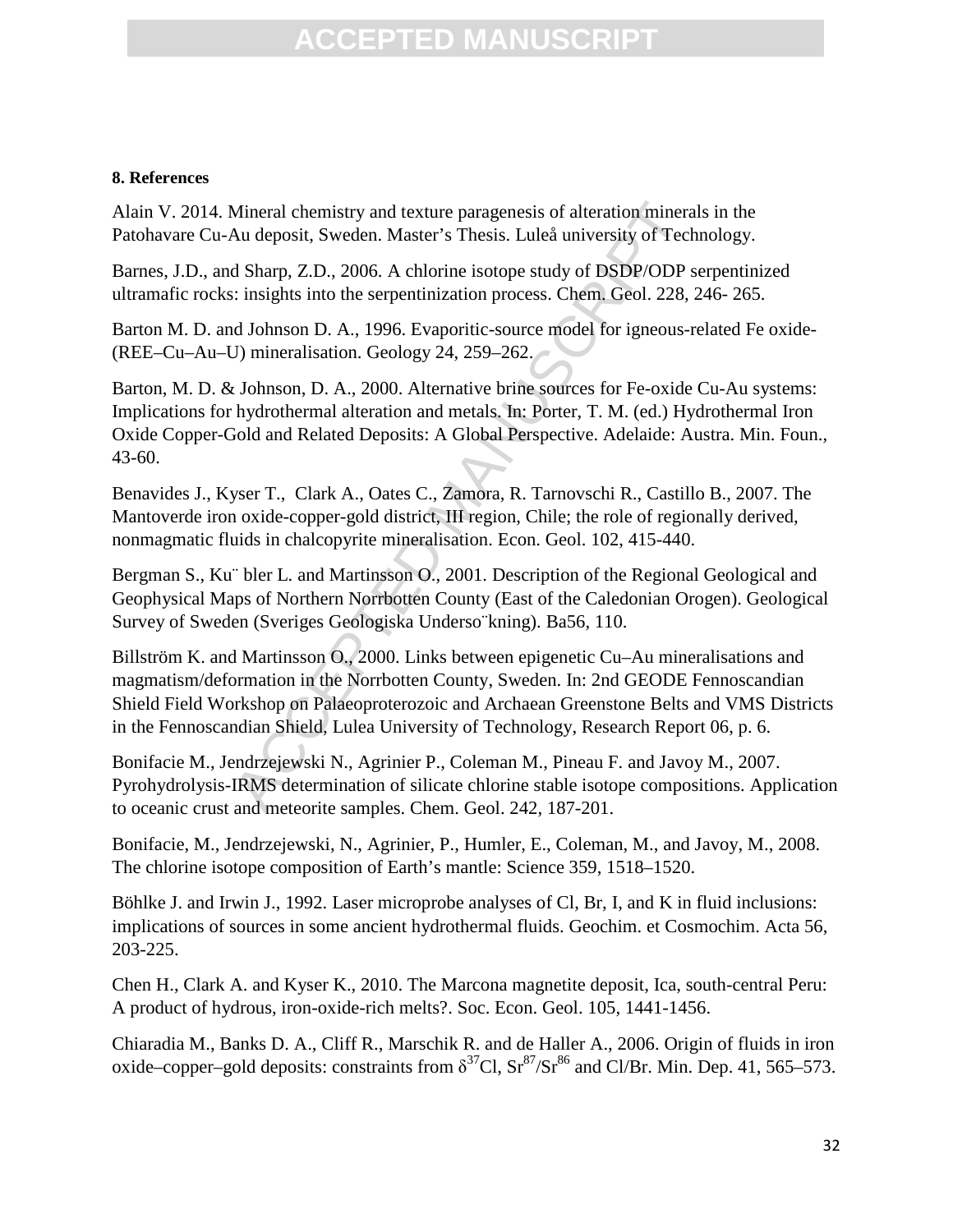Corriveau L., 2007. Iron oxide copper-gold deposits: a Canadian perspective. Mineral Deposits of Canada: a Synthesis of Major Deposit-Types, District Metallogeny, the Evolution of Geological Provinces and Exploration Methods. Geol. Asso. Can. Min. Dep. Div., Spe. Vol. 5, 307-328.

Dong P., 2005. Halogen-element (F, Cl and Br) behaviour in apatites, scapolite, and sodalite: an experimental investigation with field applications. Thesis. Department of Geological Sciences. University of Saskatchewan. 234p.

Eastoe, C.J., Peryt, T., 1999. Multiple sources of chloride in Badenian evaporites, Carpathian Mountains: stable chlorine isotope evidence. Terra Nova 11, 118–123.

Eastoe, C.J., Long, A., Knauth, L.P., 1999. Stable chlorine isotopes in the Palo Duro Basin, Texas: evidence of preservation of Permian evaporite brines. Geochim. Cosmochim. Acta 63, 1375–1382.

Halogen-element (F, C1 and Br) behaviour in apatites, scapolity<br>estigation with field applications. Thesis. Department of Geol<br>skatchewan. 234p.<br>yt, T., 1999. Multiple sources of chloride in Badenian evapori<br>le chlorine is Eastoe, C.J., Peryt, T.M., Petrychenko, O.Y., Geisler-Cussey, D., 2007. Stable chlorine isotopes in Phanerozoic evaporites. Appl. Geochem. 22, 575–588. Edfelt, Å. Armstrong, R. N., Smith, M. P. & Martinsson, O., 2005. Alteration aragenesis and mineral chemistry of the Tjärrojäkka apatite-iron and Cu (-Au) occurrences, Kiruna area, northern Sweden. Mineral. Dep. 40, 409- 434.

Eggenkamp, H.G.M., Kreulen, M.R., Koster Van Groos, A.F., 1995. Chlorine stable isotope fractionation in evaporites. Geochim. Cosmochim. Acta 59, 5169–5175.

Ellis D., 1978. Stability and phase equilibria of chloride and carbonate bearing scapolite at 750 and 400 bar. Geochim. et Cosmochim. Acta. 42, 1271-1281.

Faure G., 1986. Principles of Isotope Geology. second ed. J.Wiley and Sons, p. 589.

Fisher L. A. and Kendrick M. A., 2008. Metamorphic fluid origins in the Osborne Fe oxide–Cu– Au deposit, Australia: evidence from noble gases and halogens. Min. Dep. 43, 483–497.

Frietsch, R., Tuisku, P., Martinsson, O. & Perdahl, J. A. 1997. Early Proterozoic Cu-(Au) and Fe ore deposits associated with regional Na-Cl metasomatism in northern Fennoscandia. Ore Geol. Rev. 12, 1-34.

Gleeson S. A. 2003. Bulk analysis of electrolytes in fluid inclusions. Fluid inclusions: Analysis and interpretation, Short course series 32, 233-246.

Gleeson, S.A., and Smith, M.P., 2009. The sources and evolution of mineralising fluids in Fe oxide-apatite and iron oxide-copper-gold systems, Norrbotten, Sweden: Constraints from stable Cl isotopes of fluid inclusion leachates. Geochim. et Cosmochim. Acta 73, 5658-5672.

Gleeson S.A., Turner W.A., 2007. Fluid inclusion constraints on the origin of the brines responsible for Pb‐Zn mineralisation at Pine Point and coarse non‐saddle and saddle dolomite formation in southern Northwest Territories. Geofluids 7, 51–68.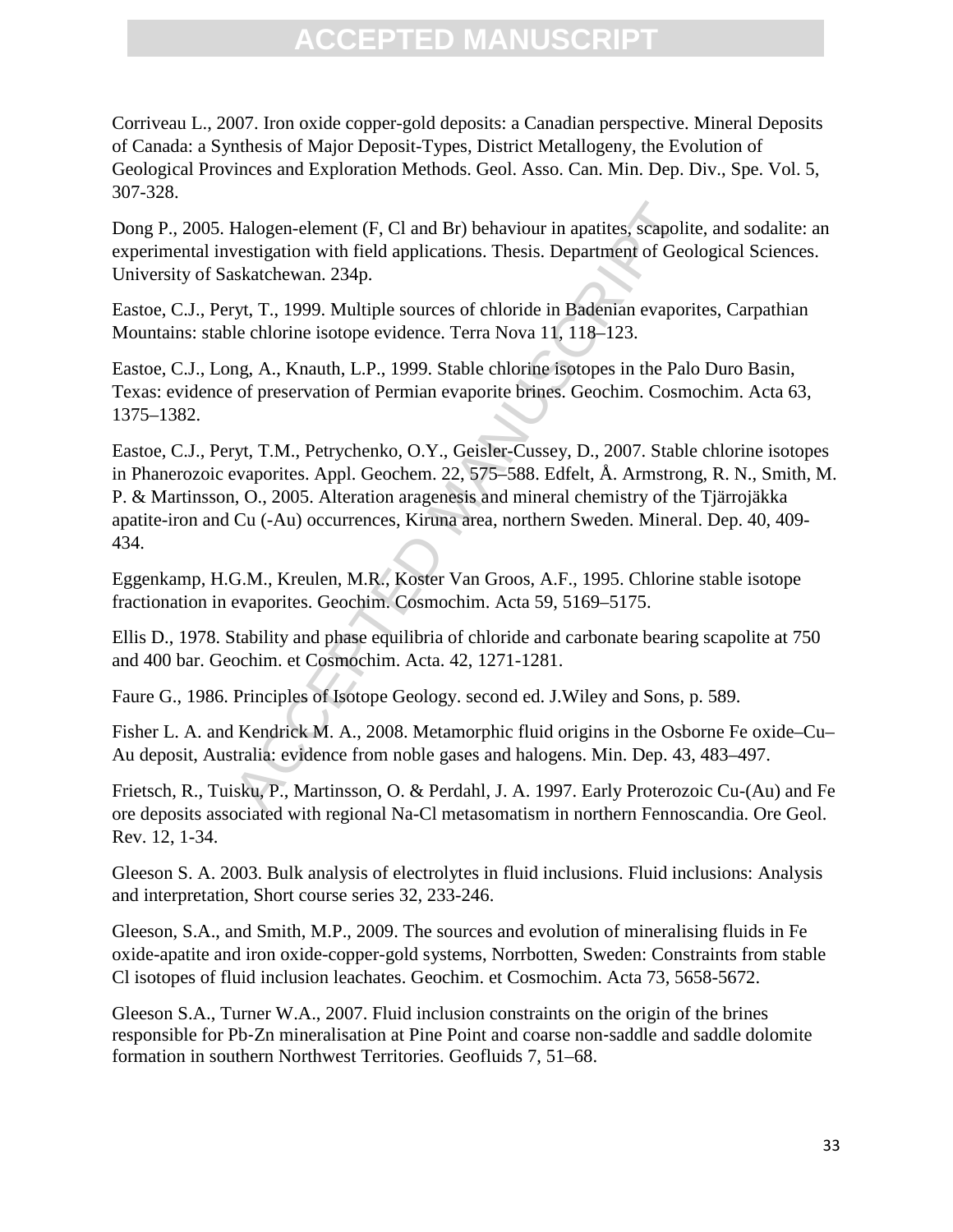Godon, A., Jendrzejewski, N., Eggenkamp, H.G.M., Banks, D.A., Ader, M., Coleman, M.L., Pineau, F., 2004. A cross calibration of chlorine isotopic measurements and suitability of seawater as the international reference material. Chem. Geol. 207, 1–12.

Govindaraju K., 1994. 1994 compilation of working values and sample description for 383 geostandards. Geostandards Newslett. 18.

Hammerli J, Rusk B, Spandler C, Emsbo P, Oliver N.H.S., 2013. In situ quantification of Br and Cl in minerals and fluid inclusions by LA-ICP-MS: A powerful tool to identify fluid sources. Chem. Geol. 337-338, 75-87.

Jambon A., De´ruelle B., Dreibus G. and Pineau F., 1995. Chlorine and bromine abundance in MORB: the constrasting behaviour of the Mid-Atlantic Ridge and East Pacific Rise and implications for chlorine geodynamic cycle. Chem. Geol. 126, 101–117.

Johnson L. H., Burgess R., Turner G., Milledge J. H. and Harris J. W., 2000. Noble gas and halogen geochemistry of mantle fluids: comparison of African and Canadian diamonds. Geochim et Cosmochim. Acta 64, 717–732.

Kendrick M. A., Burgess R., Patrick R. A. D. and Turner G., 2001. Fluid inclusion noble gas and halogen evidence on the origin of Cu-Porphyry mineralising fluids. Geochim. et Cosmochim. Acta 65, 2651-2668.

Kendrick M. A., Mark G. and Phillips D., 2007. Mid-crustal fluid mixing in a Proterozoic Fe oxide–Cu–Au deposit, Ernest Henry, Australia: evidence from Ar, Kr, Xe, Cl, Br, and I. Earth Planet. Sci. Lett. 256, 328–343.

1994. 1994 Computation of Working values and sample descripted and and sake R, Spandler C, Emsbo P, Oliver N.H.S., 2013. In situ quant and fluid inclusions by LA-ICP-MS: A powerful tool to identify and that dinclusions by Kendrick M. A., Honda M., Gillen D., Baker T. and Phillips D., 2008a. New constraints on regional brecciation in the Wernecke Mountains, Canada from He, Ne, Ar, Kr, Xe, Cl, Br and I in fluid inclusions. Chem. Geol. 255, 33–36.

Kendrick M. A., Baker T., Fu B., Phillips D. and Williams P. J., 2008b. Noble gas and halogen constraints on regionally extensive mid-crustal Na–Ca metasomatism, the Proterozoic Eastern Mount Isa Block, Australia. Precambrian Res. 163, 131–150.

Kendrick M. A., Kamenetsky V. S., Phillips D. and Honda M., 2012, Halogen systematics (Cl, Br, I) in Mid-Ocena Ridge Basalt: a Macquarie Island case study. Geochim. et Cosmochim. Acta 81, 82-93.

Kesler S. E., Appold M. S., Martini A. M., Walter L. M., Huston T. J. and Kyle J. R., 1995. Na– Cl–Br systematics of mineralising brines in Mississippi Valley-type deposits. Geology 23, 641– 644.

Kusebauch C., John T., Barnes J. and Klügel A and Austrheim H., 2015. Halogen element and stable chlorine isotope fractionation caused by fluid–rock interaction (Bamble Sector, SE Norway). Jour. Petrol. doi:10.1093/petrology/egv001.

Lindblom, S., Broman, C. & Martinsson, O., 1996. Magmatic-hydrothermal fluids in the Pahtohavare Cu-Au deposit in greenstone at Kiruna, Sweden. Min. Dep. 31, 307-318.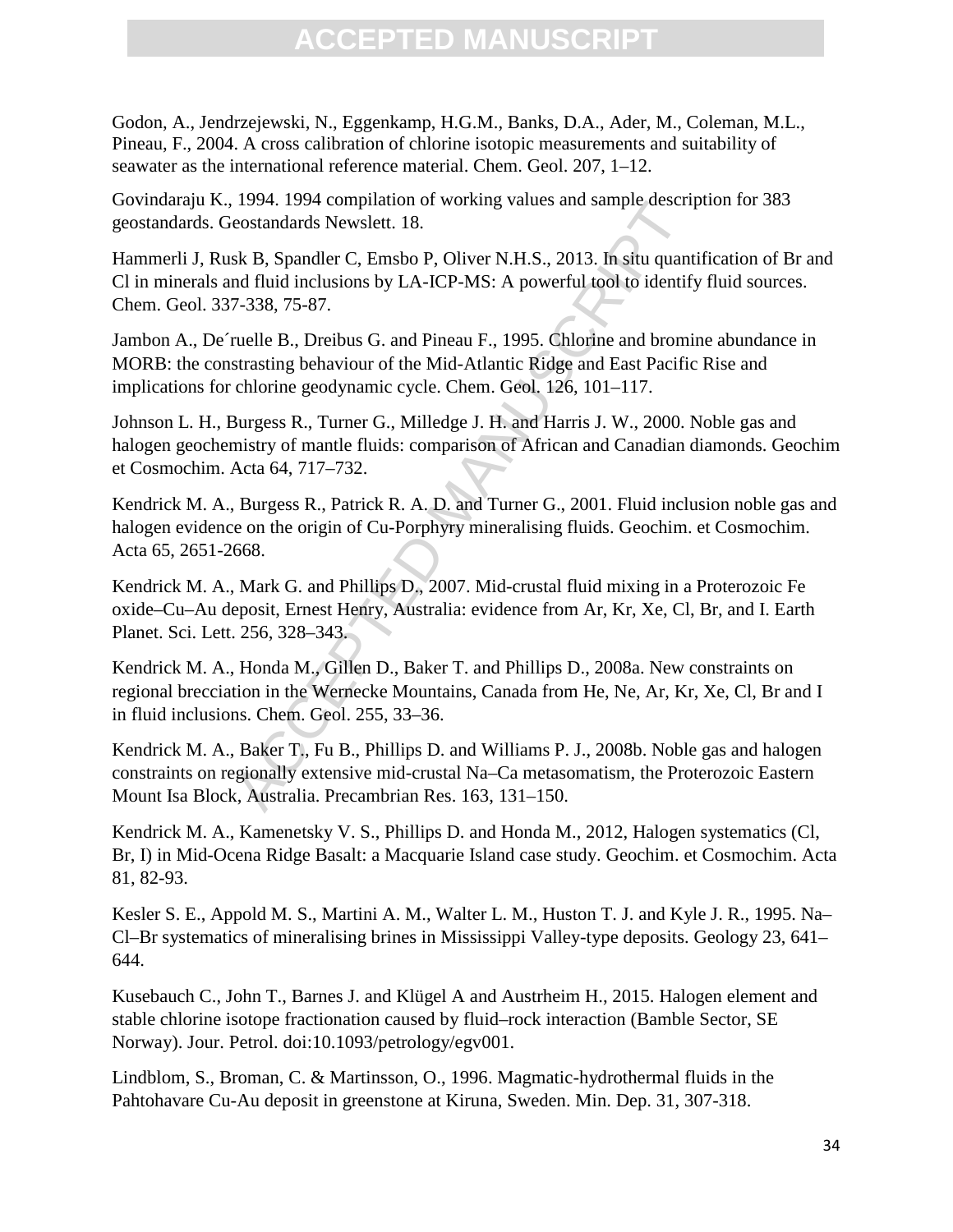Martinsson, O., 1997.Tectonic setting and Metallogeny of the Kiruna Greenstones. Doctoral thesis, Lule University of Technology.

Martinsson, O., 2004. Geology and Metallogeny of the Northern Norrbotten Fe^Cu^Au Province. In: Allen, R. L., Martinsson, O. & Weihed, P. (eds) Svecofennian Ore-Forming Environments: Volcanic-Associated Zn-Cu-Au-Ag, Intrusion-Associated Cu-Au, Sediment-Hosted Pb-Zn, and Magnetite-Apatite Deposits of Northern Sweden, Soc. Econ. Geol. Guidebook Series 33, 131-148.

len, R. L., Martinsson, O. & Weihed, P. (eds) Svecofennian O.<br>Volcanic-Associated Zn-Cu-Au-Ag, Intrusion-Associated Cu-Au-Ag and Magnetite-Apatite Deposits of Northern Sweden, Soc. Eco<br>nd Magnetite-Apatite Deposits of Nort Martinsson, O. and Virkkunen, R., 2004. Apatite Iron Ores in the Gällivare, Svappavaara, and Jukkasjä rvi Areas. In: Allen, R. L., Martinsson, O. & Weihed, P. (eds) Svecofennian Ore-Forming Environments: Volcanic-Associated Zn-Cu-Au-Ag, Intrusion-Associated Cu-Au, Sediment-Hosted Pb-Zn, and Magnetite-Apatite Deposits of Northern Sweden, Soc. Econ. Geol. Guidebook Series 33,167-172.

Mi, J.-X. and Pan, Y. 2016. Halogen-rich minerals: Crystal chemistry and geological significances. In: Harlov, D. (ed) Role of Halogens in Terrestrial and Extraterrestrial Processes, Springer (invited contribution; publication expected in the fall of 2016).

Mora, C.I. and Valley, J.W., 1989. Halogen-rich scapolite and biotite: Implications for metamorphic fluid-rock interaction. The Amer. Mineral. 74, 721-737.

Nahnybida T., Gleeson S.A, Rusk B. and Wassenaar L., 2009. Cl/Br ratios and stable chlorine isotope analysis of magmatic-hydrothermal fluid inclusions from Butte, Montana and Bingham Canyon, Utah. Miner. Deposita 44, 837-848.

Oliver, N. H. S., Cleverley, J. S., Mark, G., Pollard, P. J., Bin Fu, , Marshall, L. J., Rubenach, M. J., Williams, P. J. & Baker, T., 2004. Modeling the role of sodic alteration in the genesis of iron oxide-copper-gold deposits, eastern Mount Isa block, Australia. Econ. Geol. 99, 1145-1176.

Orville M. P., 1975. Stability of scapolite in the system Ab-An-NaCl-CaCO<sub>3</sub> at 4kb and 750°C. Geochim. et Cosmochim. Acta. 39, 1091-1105.

Pan Y. and Dong P., 2003. Bromide in scapolite-group minerals and sodalite: XRF microprobe analysis, exchange experiments, and application to skarn deposits. The Can. Mineral. 41, 559- 540.

Peryt, T.M., Tomassi-Morawiec, H., Czapowski, G., Hryniv, S.P., Pueyo, J.J., Eastoe, C.J., Vovnyuk, S., 2005. Polyhalite occurrence in the Werra (Zechstein, Upper Permian) Peribaltic Basin of Poland and Russia: evaporite facies constraints. Carbonat. Evapor. 20, 182–194.

Pollard P. J., 2000. Evidence of a magmatic fluid and metal source for Fe-oxide Cu–Au mineralisation. In Hydrothermal Iron Oxide Copper–Gold and Related Deposits: A Global Perspective (ed. T. M. Porter). Austral. Mineral Found. 27–41.

Pollard P. J., 2006. An intrusion-related origin for Cu–Au mineralisation in iron oxide–copper– gold (IOGC) provinces. Min. Dep. 41, 179–197.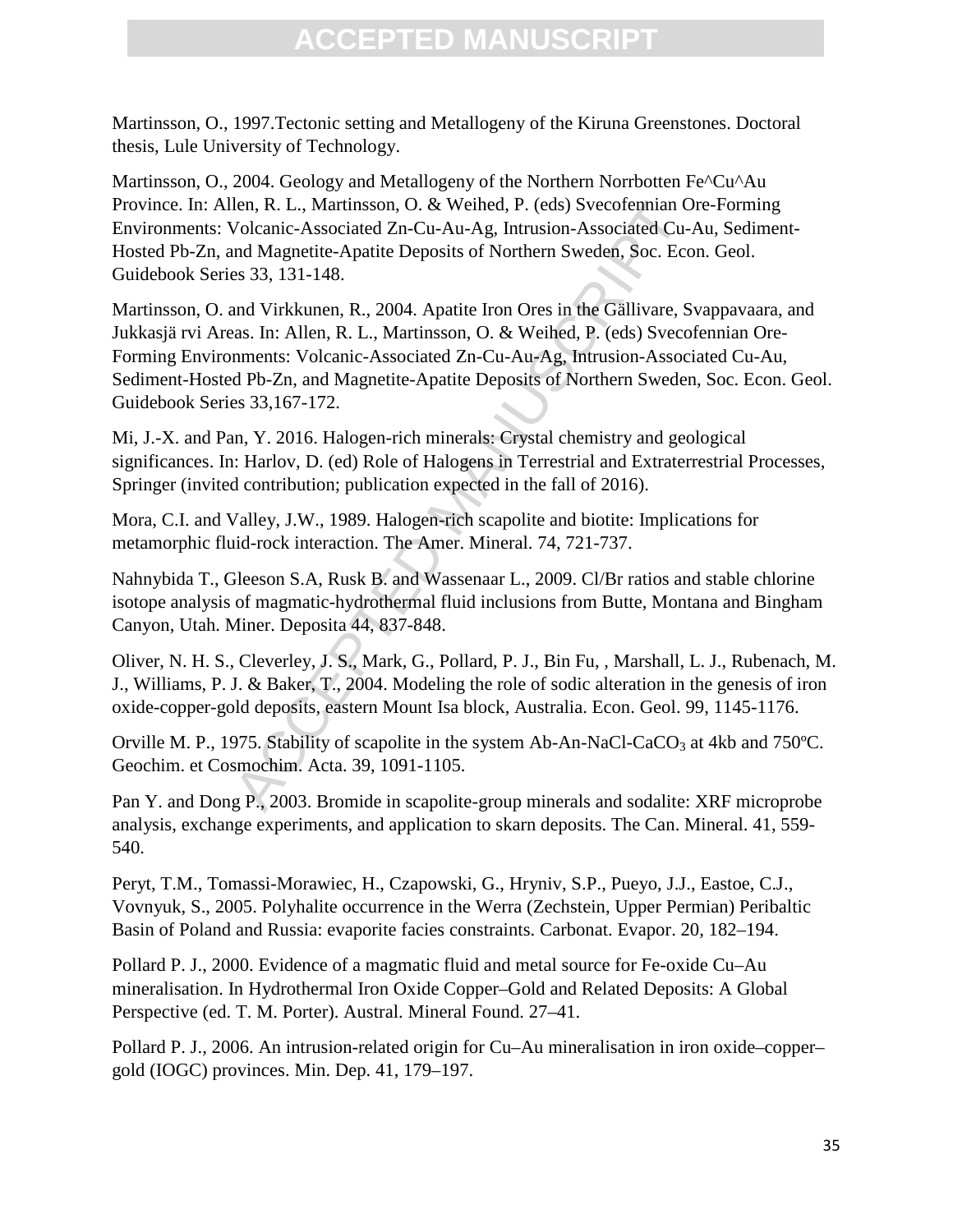Romer R.L., Kjösnes B., Korneliussen A., Lindah, I., Skysseth T., Stendal, H. & Sundvoll B, 1992. The Archaean-Proterozoic boundary beneath the Caledonides of northern Norway and Sweden: U-Pb, Rb-Sr and Nd isotopic data from the Rombak-Tysfjord area: Norges Geologiske Undersøkelse, Rapport 91, 225, 67 p.

Romer, R.L., Martinsson, O., and Perdahl, J.-A., 1994. Geochronology of the Kiruna iron ores and hydrothermal alterations: Econ. Geol. 89, 1249–1261.

Sanjuan B., Michard G., Michard A., 1990. Origine des substances dissoutes das les eaux des sources thermals et des forages de la région Asal Ghoubbet (République de Djibouti). J. Volcanol. Geoth. Res 43,333-352.

Schauble E., Rossman G. and Taylor H., 2003. Theoretical estimates of equilibrium chlorineisotope fractionations. Geochim. et Cosmochim. Acta. 67. 17: 3267-3281.

Sharp Z., Barnes J., Brearley A., Chaussidon M., Fischer T. and Kamenetsky V., 2007. Chlorine isotope homogeneity of the mantle, crust and carbonaceous chondrites. Nature, Lett. 446, nature05748.

Sharp Z., Mercer J., Jones R., Brearley A., Selverstone J., Bekker A., and Stachel T., 2013. The chlorine isotope composition of chondrites and Earth. Geochim. et Comochim. Acta. 107, 189- 204.

Smith, M. P., Coppard, J., Herrington, R. & Stein, H., 2007. The geology of the Rakkurijärvi Cu- (Au) prospect, Norrbotten: A new IOCG deposit in Northern Sweden. Econ. Geol. 102, 393-414.

Trinsson, O., and Perdahl, J.-A., 1994. Geochronology of the<br>al alterations: Econ. Geol. 89, 1249–1261.<br>hard G., Michard A., 1990. Origine des substances dissoutes of<br>set des forages de la région Asal Ghoubbet (République Smith, M.P., Storey, C.D., Jeffries, T.E., and Ryan, C., 2009. In Situ U-Pb andTrace Element Analysis of Accessory Minerals in the Kiruna District, Norrbotten, Sweden: New Constraints on the Timing and Origin of Mineralisation. J. Petrol. 50, 2063-2094.

Smith M.P., Gleeson S.A., and Yardley B.W.D., 2012. Hydrothermal fluid evolution and metal transport in the Kiruna District, Sweden: Constraining metal behaviour in aqueous and aqueouscarbonic brines. Geochim. et Cosmochim. Acta. 102: 89-112.

Walter, L. M., Stueber, A. M., and Huston, T. J., 1990. Br-Cl-Na systematics in Illinois Basin fluids: Constraints on fluid origin and evolution: Geology 18, 315–318.

Wanhainen C., Broman C., and Marinsson O., 2003. The Aitik Cu-Au-Ag deposit in northern Sweden: a product of high salinity fluids. Min. Dep. 38, 715-726.

Wanhainen C., Broman C., Martinsson O., and Magnor B., 2012. Modification of a paloeproterozoic porphyry-like system: Integration of structural geochemical, petrographic, and fluid inclusion data from the Aitik Cu-Au-Ag deposit, northern Sweden. Ore Geol. Rev. 48, 306- 331.

Wägman, K. & Ohlsson, L. G., 2000. Exploration opportunities in Norrbotten: Municipality of Kiruna. Stockholm: Mineral Resources Information Office, Sveriges Geologiska Undersökning, 278 p.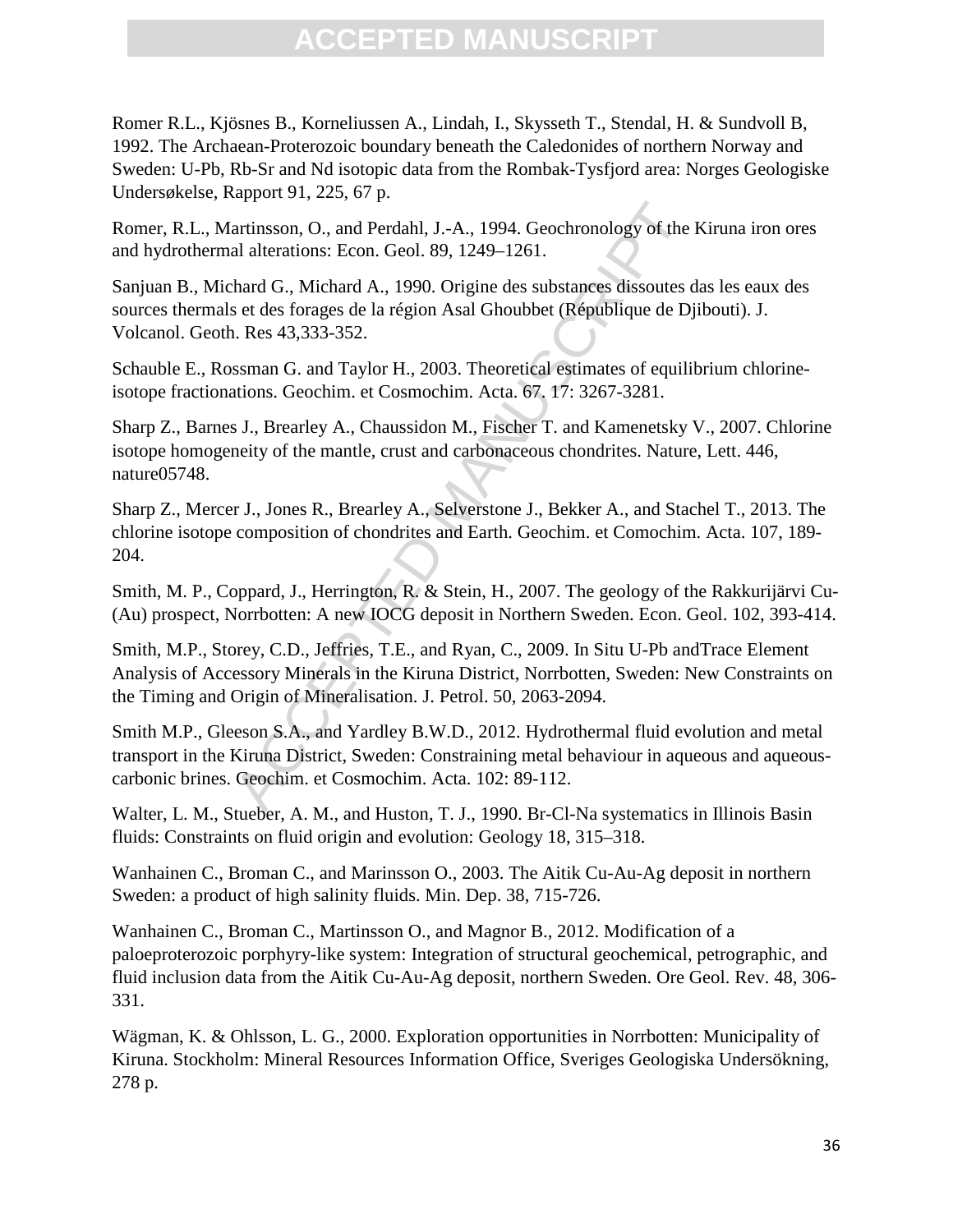Whitehead D. and Tomas J. E., 1985. Use of a Nebulizer in pyrohydrolytic Decomposition of silicate materials for determination of fluorine and chlorine. Anal. Chem. 57, 2421-2423.

Williams P.J., Barton M.D., Johnson D.A., Fontboté L., de Haller A., Mark G., Oliver N.H.S., Marschik R., 2005. Iron oxide–copper–gold deposits: geology, space–time distribution, and possible modes of origin. In: Hedenquist JW, Thompson JFH, Goldfarb RJ, Richards JP (eds) Econ. Geol. 100 Anniversary Volume, 371–405.

Williams, C.T., 1996. Analysis of rare earth minerals. In: Jones, A. P., Wall, F. & Williams, C. T. (eds) Rare Earth Minerals: Chemistry, Origin and Ore Deposits. London: Chapman & Hall, 327-348.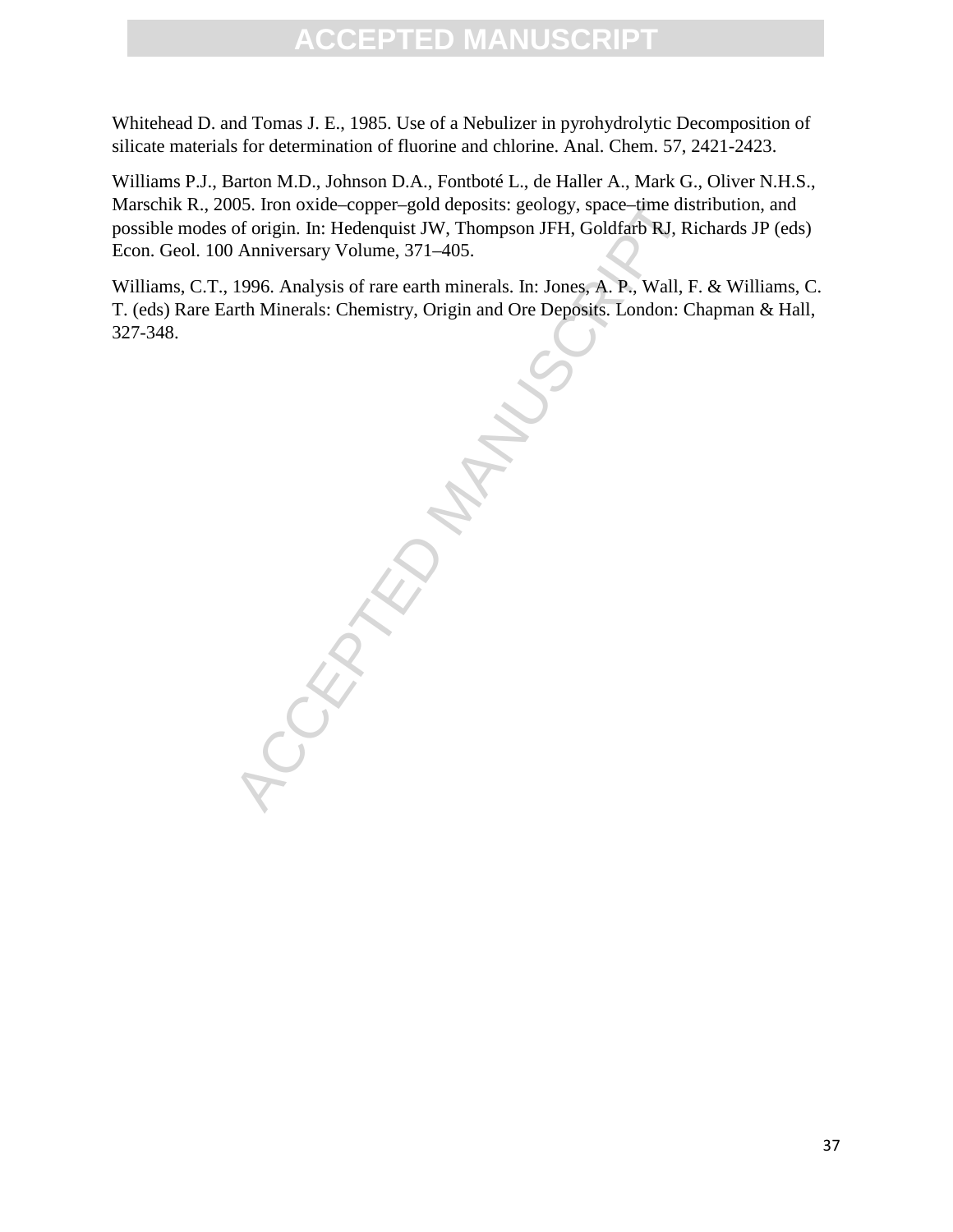



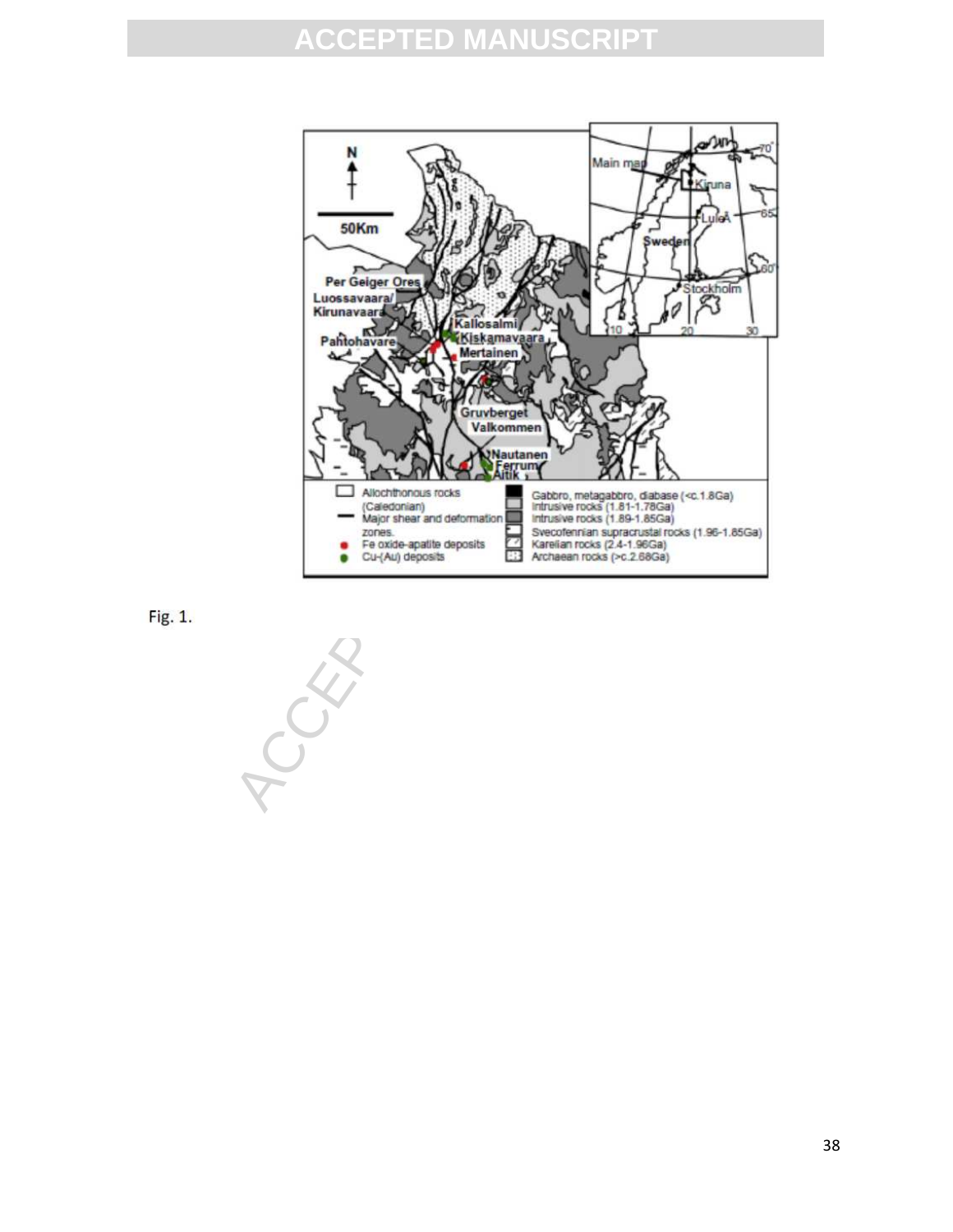

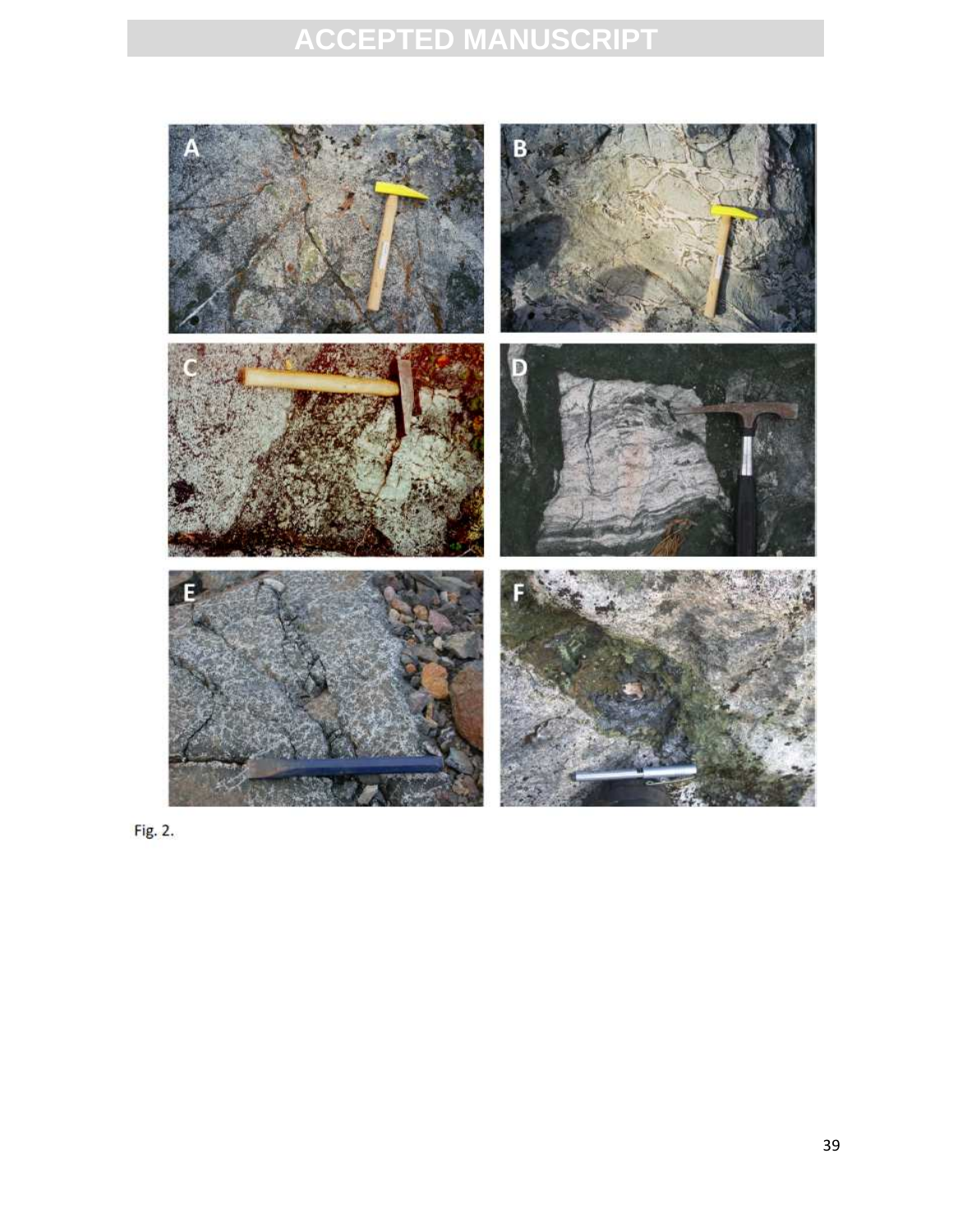

Fig. 3.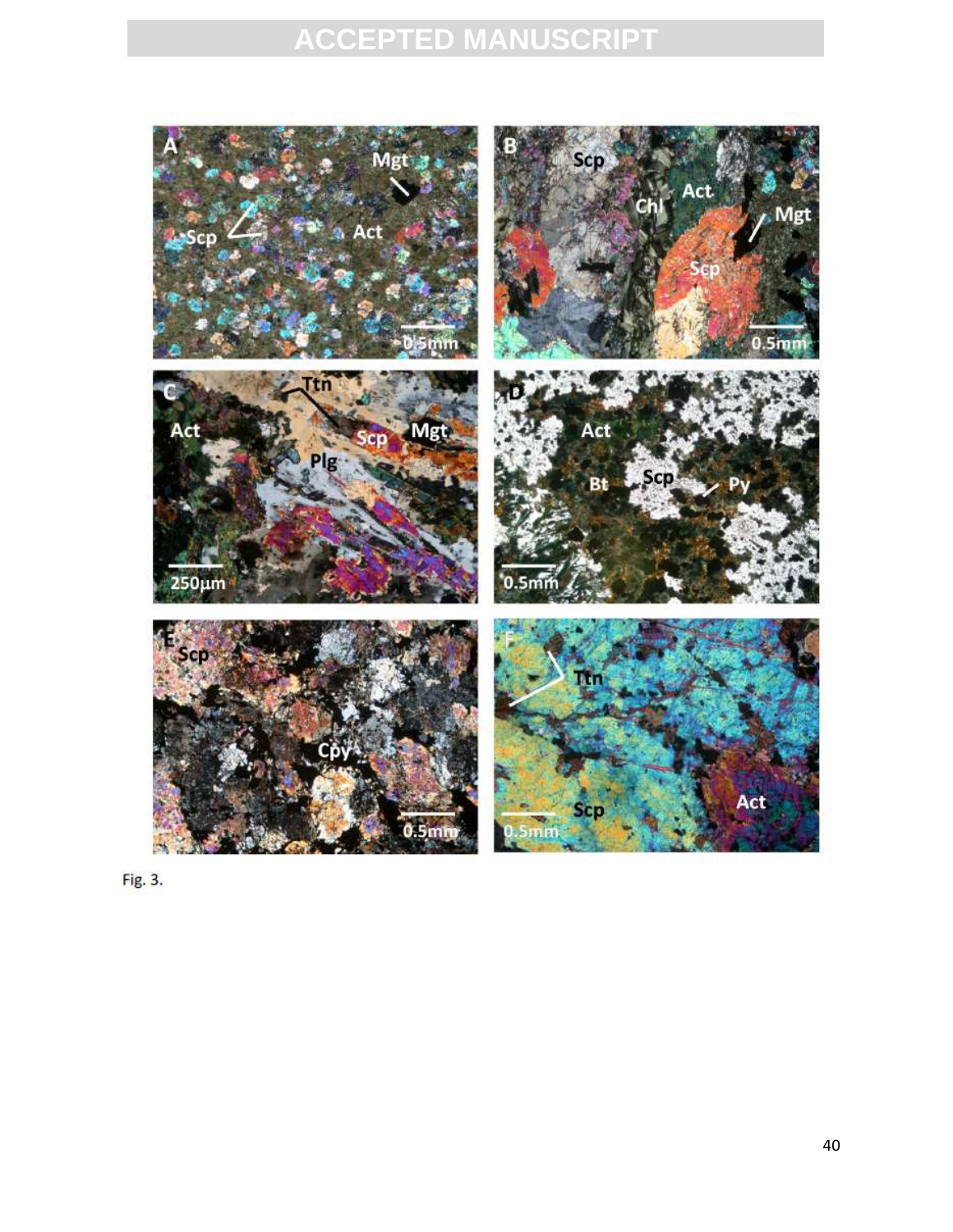

Fig. 4.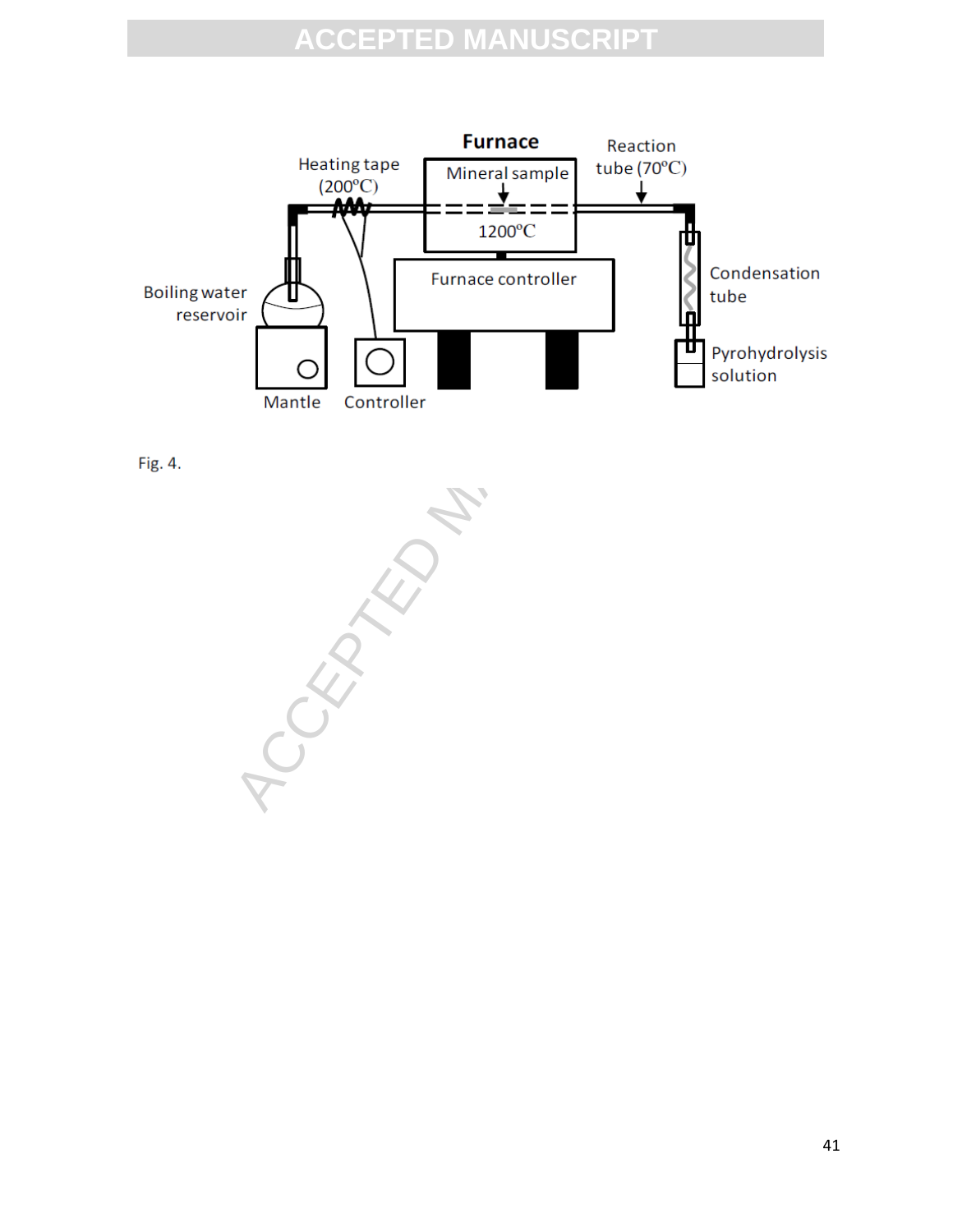

 $Fig. 5$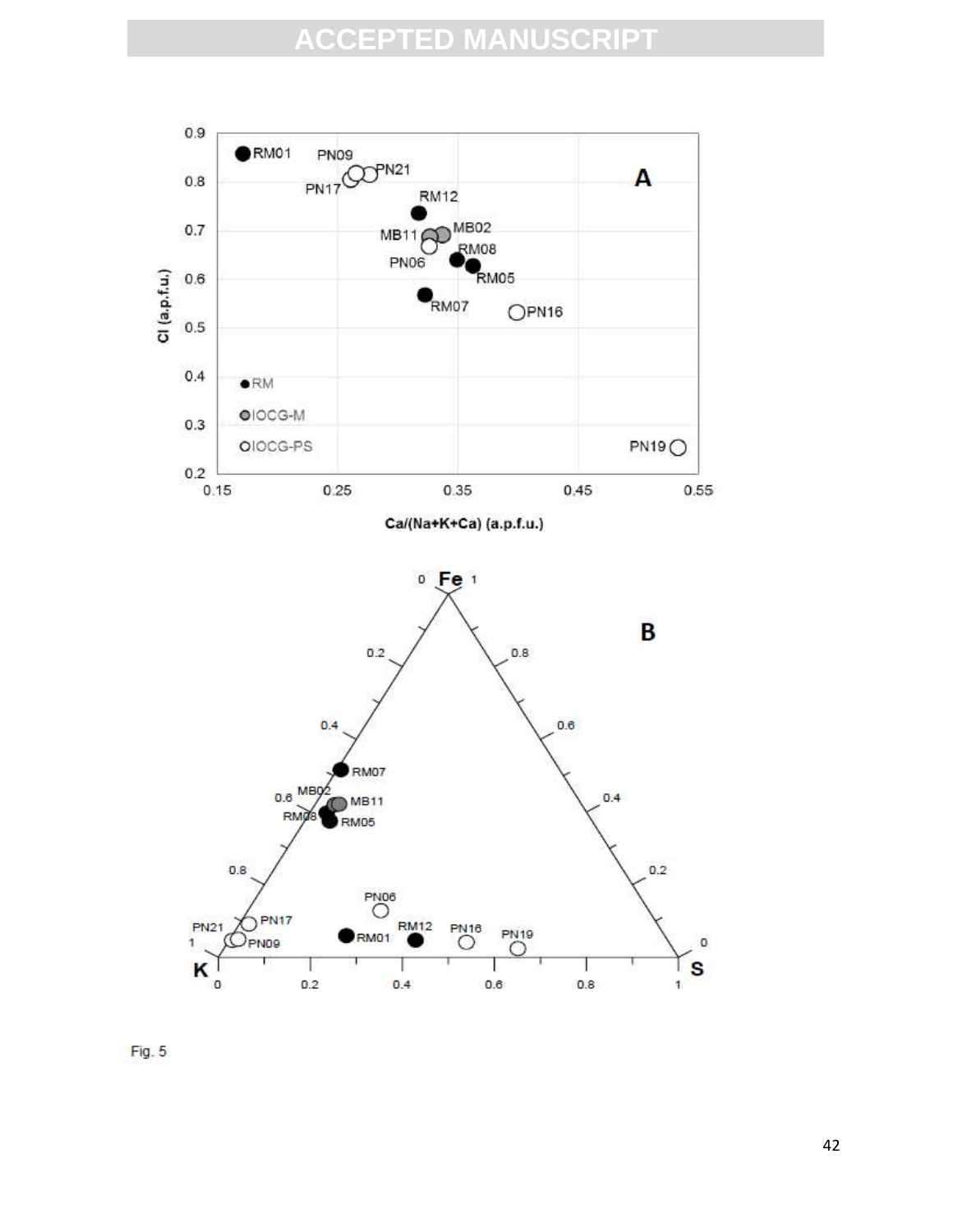



Fig. 6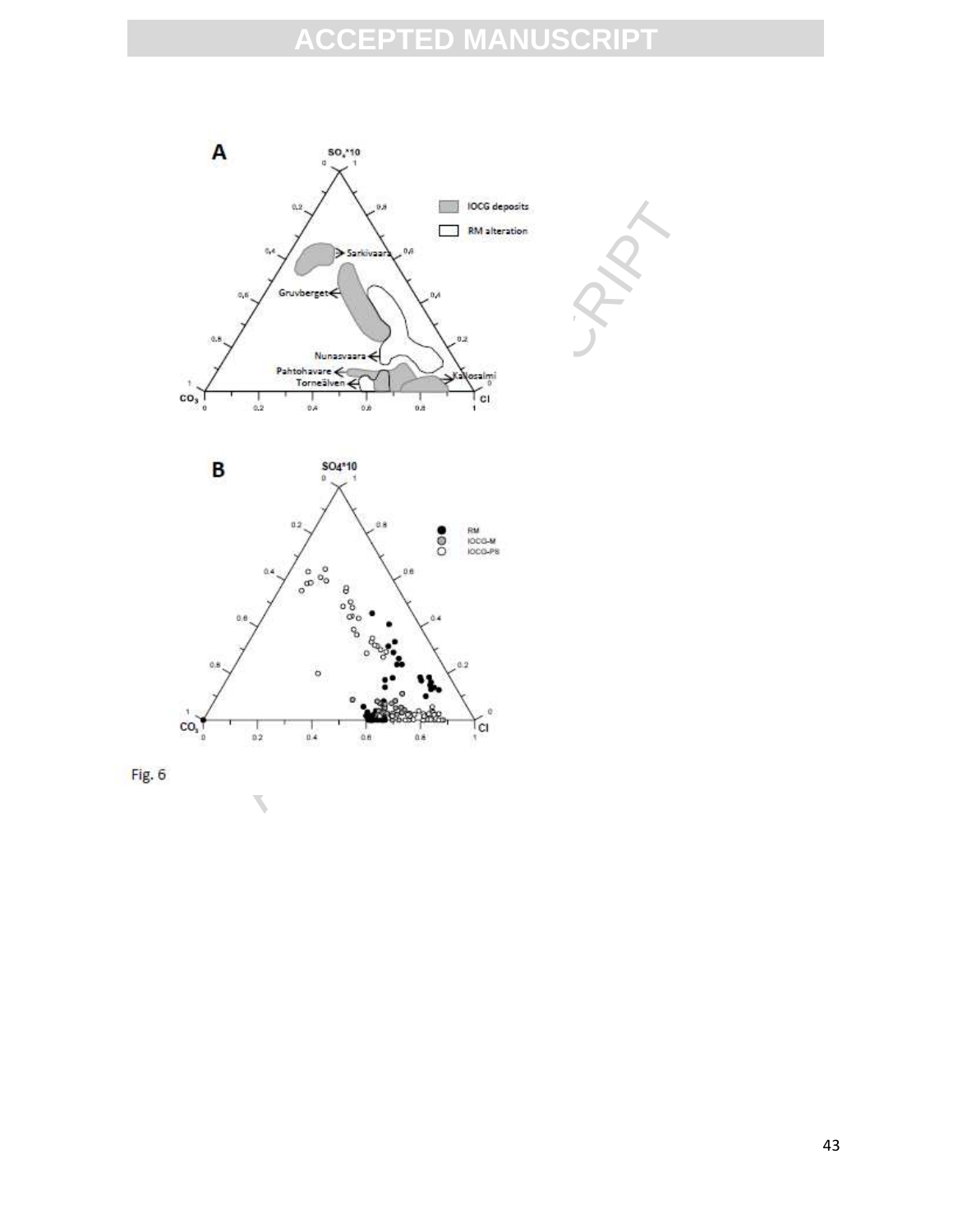

Fig. 7

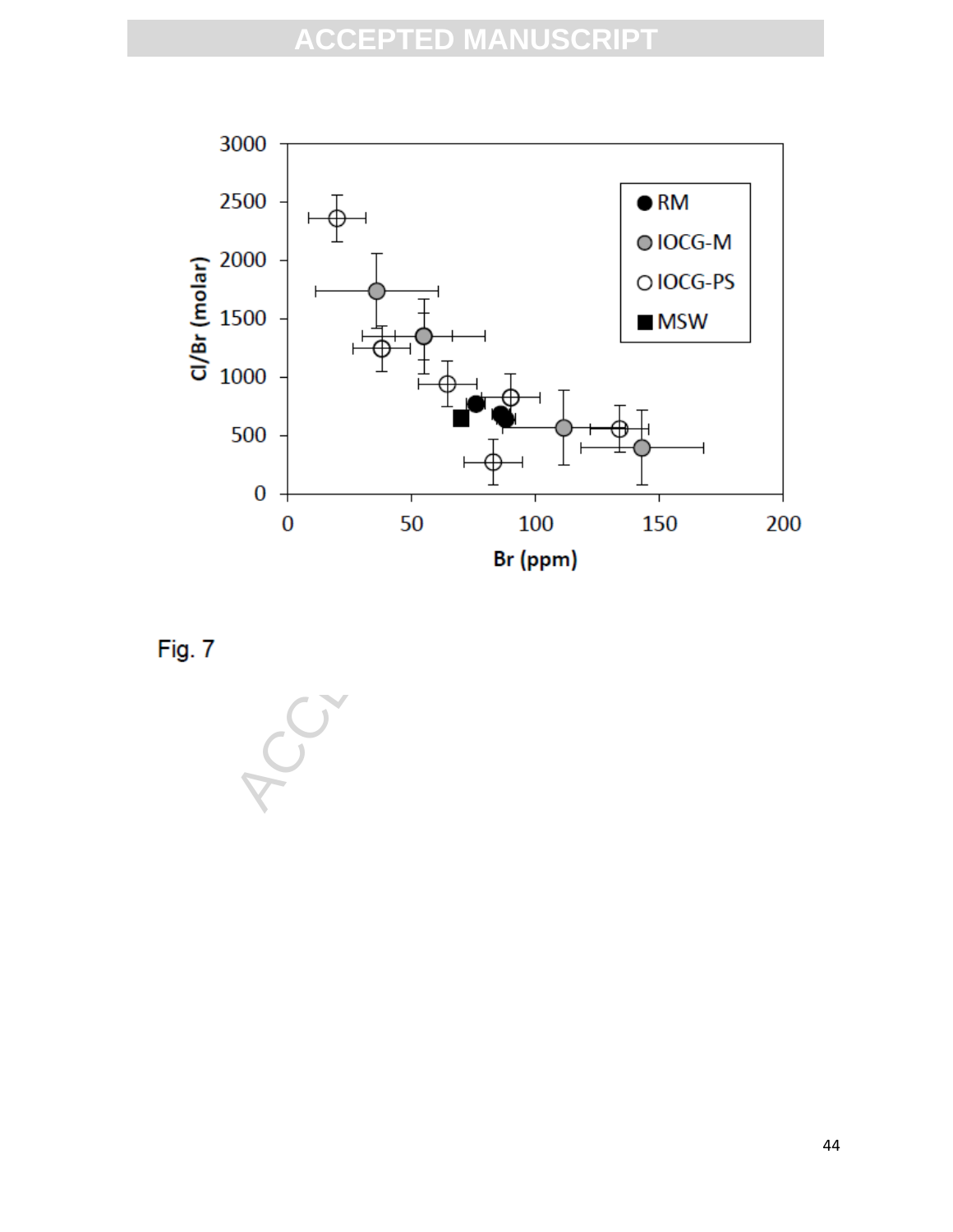

Fig. 8

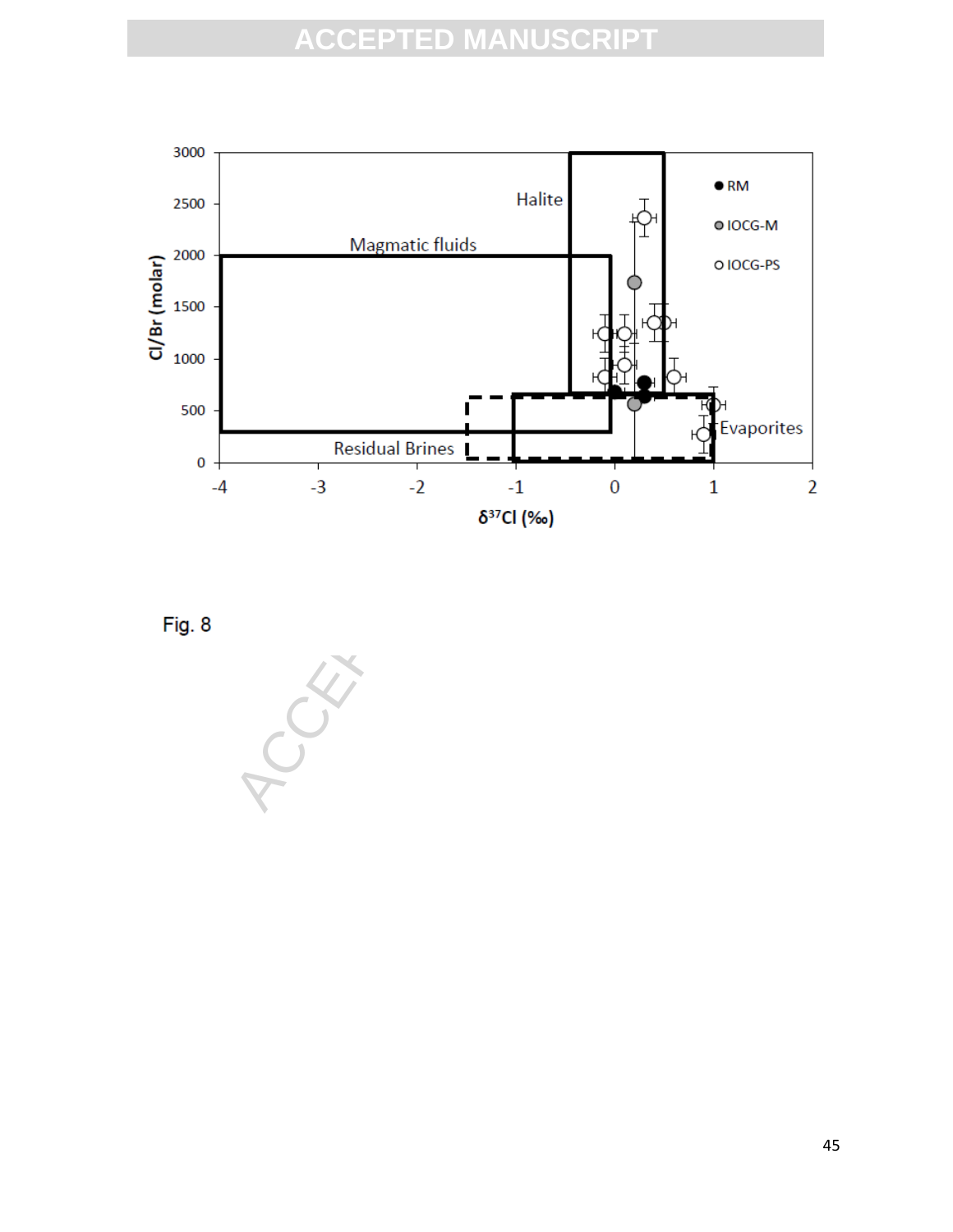

Fig. 9.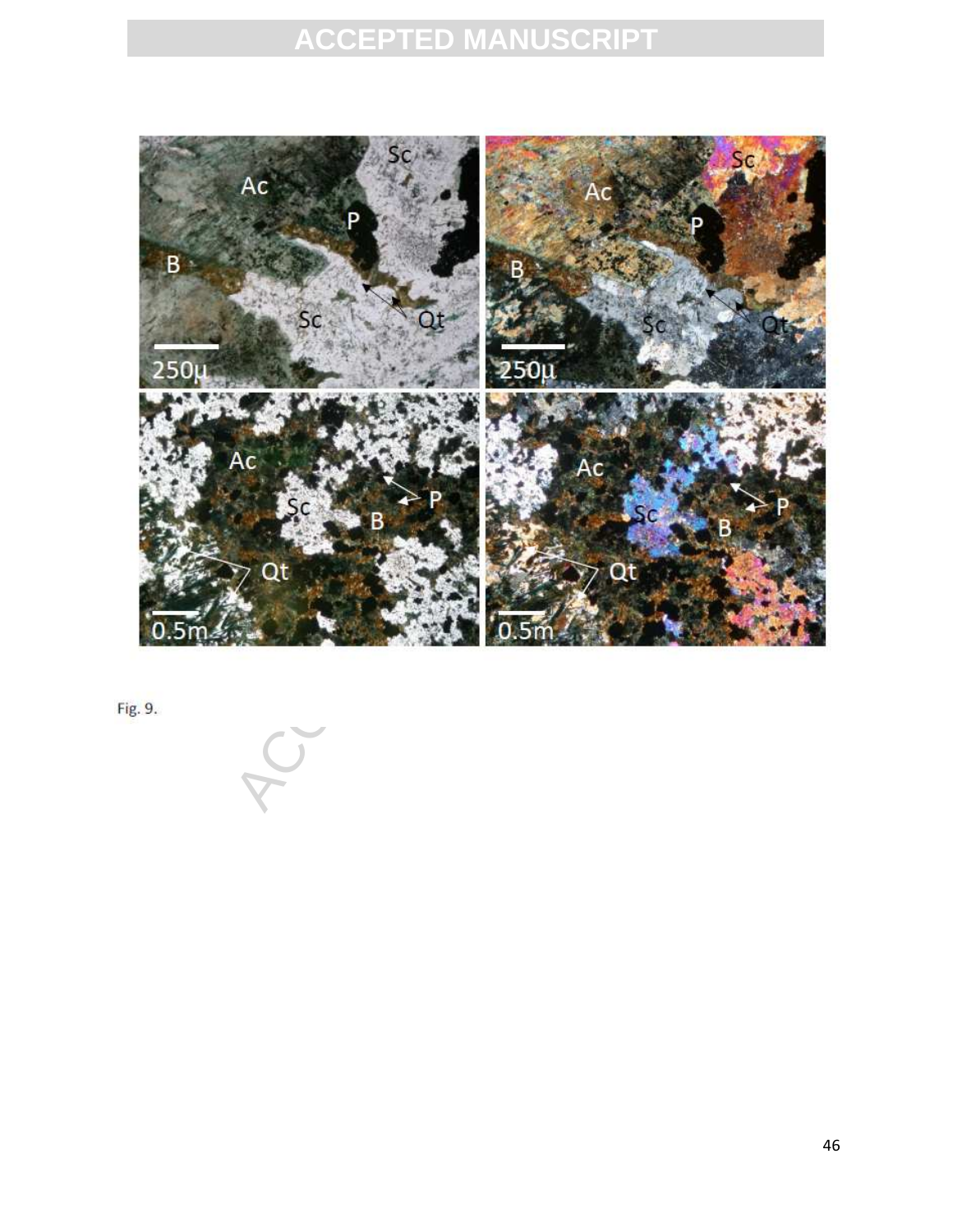

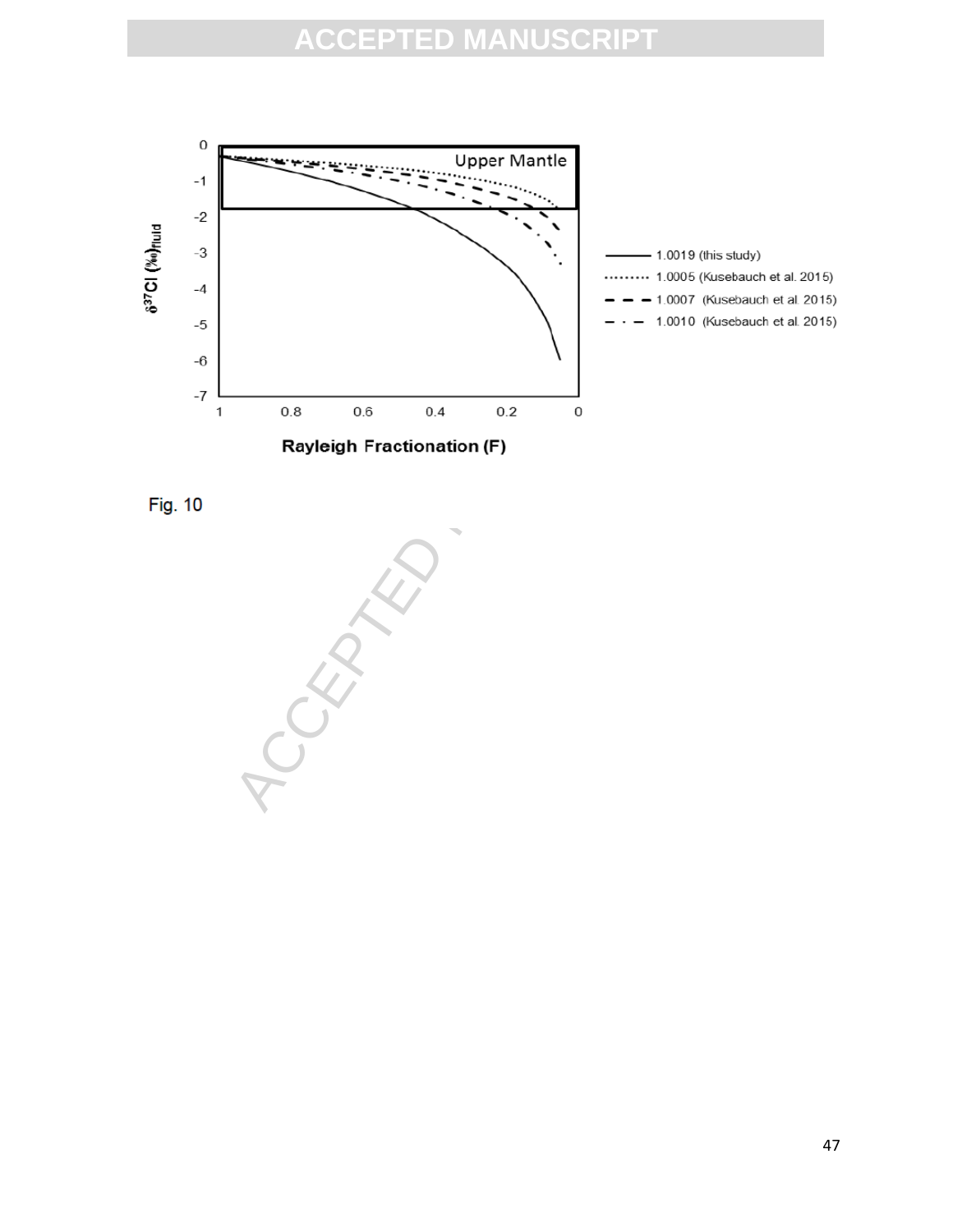Tab

le 1

| ID              | Sample           | Minerals by SEM    | Mineraliza<br>Sample<br>tion |                  | Scapol<br>ite | $Cl$ in       | Pyrohydrolysis |                       |                      |  |
|-----------------|------------------|--------------------|------------------------------|------------------|---------------|---------------|----------------|-----------------------|----------------------|--|
|                 |                  |                    |                              | size<br>fraction | grains        | Scapol<br>ite | Soluti<br>on   | Cl                    | Yie<br>ld            |  |
|                 |                  |                    |                              | $(\mu m)$        | %             | (mg)          | (mL)           | (mg)                  | $\%$                 |  |
|                 |                  |                    |                              |                  |               |               |                |                       |                      |  |
| <b>RM</b>       |                  |                    |                              |                  |               |               |                | 3.8                   | 12                   |  |
| 01              | 03NUN29          | Scp, Alb and Ksp   | <b>RM</b>                    | 125-250          | 73            | 3.18          | 113            | 4                     | 1                    |  |
| <b>RM</b>       | 04TORN1vei       |                    |                              | 100-125          | 100           |               |                | 1.8<br>$\overline{0}$ |                      |  |
| 13<br><b>RM</b> | nwr<br>04 TORN 1 | Scp                | <b>RM</b>                    |                  |               | 2.45          | 100            |                       | 73                   |  |
| 07              | vein             | Scp                | <b>RM</b>                    | 250-500          | 100           | 3.90          | 134            | 2.8<br>0              | 72                   |  |
| <b>RM</b>       | 04 TORN 1        |                    |                              |                  |               |               |                | 2.8                   |                      |  |
| 08              | vein             | Scp                | <b>RM</b>                    | 125-250          | 100           | 3.98          | 130            | $\mathbf 0$           | 70                   |  |
| <b>RM</b>       |                  |                    |                              |                  |               |               |                | 3.9                   |                      |  |
| 05              | 04 TORN 2        | Scp                | <b>RM</b>                    | 125-250          | 100           | 4.00          | 123            | $\overline{7}$        | 99                   |  |
| <b>MB</b>       |                  |                    |                              |                  |               |               |                | 4.5                   |                      |  |
| 02              | PAH 88217        | Scp                | <b>IOCG-M</b>                | 125-250          | 100           | 4.84          | 118            | $\boldsymbol{0}$      | 93                   |  |
| <b>MB</b>       |                  |                    |                              |                  |               |               |                | 2.8                   |                      |  |
| 10              | 03PAH3           | Scp                | <b>IOCG-M</b>                | 125-250          | 100           | 3.42          | 90             | 8                     | 84                   |  |
| PN              | <b>KAL 90107</b> |                    |                              |                  |               |               |                | 3.8                   |                      |  |
| 09              | 56.38m           | Scp                | <b>IOCG-PS</b>               | 125-250          | 100           | 4.29          | 161            | 6                     | 90                   |  |
| PN              | KAL 90106        |                    |                              |                  |               |               |                | 1.1                   |                      |  |
| 21              | 118.4m           | Scp                | IOCG-PS                      | 100-125          | 100           | 4.82          | 124            | 6                     | 24                   |  |
| PN              |                  |                    |                              |                  |               |               |                | 1.8                   |                      |  |
| 20              | KAL 90106        | Scp                | <b>IOCG-PS</b>               | 125-250          | 100           | 4.95          | 126            | $\overline{7}$        | 38                   |  |
| PN              |                  |                    |                              |                  |               |               |                | 4.1                   |                      |  |
| 17              | PAH 88093        | Scp                | <b>IOCG-PS</b>               | 100-125          | 100           | 5.02          | 103            | 4                     | 83                   |  |
| PN              |                  |                    |                              |                  |               |               |                | 2.9                   |                      |  |
| 18              | PAH 88093        | Scp                | <b>IOCG-PS</b>               | 125-250          | 100           | 3.76          | 100            | 3                     | 78                   |  |
| PN              |                  | (Alb+An), Qz, Scp, |                              |                  |               |               |                | 1.0                   |                      |  |
| 16              | $G1-1$           | Ksp, Cal           | <b>IOCG-PS</b>               | 100-125          | 34            | 1.14          | 108            | $\overline{2}$        | 90                   |  |
| PN              |                  | (Alb+An), Qz, Scp, |                              |                  |               |               |                | 1.4                   | 14                   |  |
| 14              | $G1-1$           | Ksp, Cal           | IOCG-PS                      | 250-500          | 34            | 1.05          | 100            | 9                     | $\overline{2}$       |  |
| PN              |                  | (Alb+An), Qz, Scp, |                              |                  |               |               |                | 1.2                   | 11<br>$\overline{2}$ |  |
| 15              | $G1-1$           | Ksp, Cal           | <b>IOCG-PS</b>               | 125-250          | 34            | 1.12          | 107            | 5                     |                      |  |
| PN<br>06        | $G4-1$           | Scp                | <b>IOCG-PS</b>               | 125-250          | 100           | 3.38          | 100            | 2.6<br>3              | 78                   |  |
| PN              |                  |                    |                              |                  |               |               |                | 2.0                   |                      |  |
| 19              | SAR1             | Scp                | <b>IOCG-PS</b>               | 125-250          | 100           | 2.26          | 111            | 5                     | 91                   |  |
|                 |                  |                    |                              |                  |               |               |                |                       |                      |  |

Scp: scapolite, Alb: albite, Ksp: potassium feldspar, An: anorthite, Qz: quartz, Cal: calcite. RM: Regional Alteration Na-Cl Metasomatism, IOCG-M: IOCG-Sc altered Metabasic Rocks, IOCG-PS: IOCG-Proximal sc-rich alt/Na Skarn.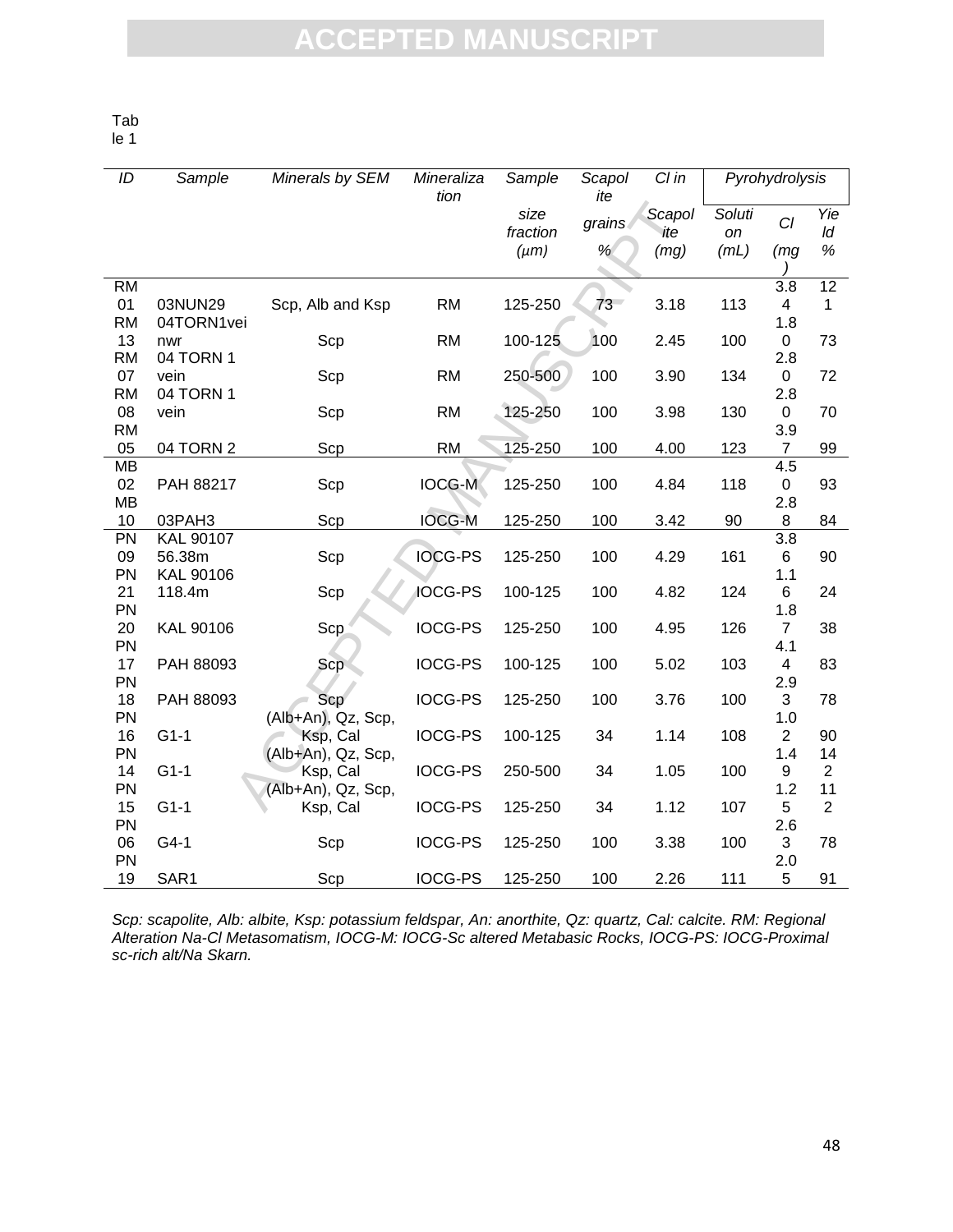Table 2

| Sample          | Cstd<br>(ppm) | Mass Measured<br>(g) | Cl expect<br>(mg) | CI by IC<br>(ppm) | Vol Recov<br>(mL) | Cl Recov<br>(mg) | Yield % |
|-----------------|---------------|----------------------|-------------------|-------------------|-------------------|------------------|---------|
| Bt1             | 1900          | 0.1144               | 0.2174            | 1.56              | 124               | 0.1934           | 89      |
| B <sub>t2</sub> | 1900          | 0.1009               | 0.1917            | 1.49              | 118               | 0.1758           | 92      |
| Bt <sub>3</sub> | 1900          | 0.1073               | 0.2039            | 1.68              | 115               | 0.1932           | 95      |

<sup>14</sup> Mass Measured Clexpect Clby IC Vol Recov CIR<br>
m) (g) (mg) (ppm) (mL) (n<br>
00 0.1014 0.2174 1.56 124 0.1<br>
00 0.1073 0.2039 1.68 115 0.1<br>
1.68 115 0.1<br>
1.68 115 0.1

| н<br>. .<br>. . |  |
|-----------------|--|
|-----------------|--|

| Sample/an               | RM1  | RM0  | RM.  | RM.  | RM.  | MВ   | MB1                                                      | PN1            | PN.       | PN0  | PN0  | PN   | PN   |
|-------------------------|------|------|------|------|------|------|----------------------------------------------------------|----------------|-----------|------|------|------|------|
| alvte                   |      |      | 08   | 07   | 05   | 02   | $\mathcal{I}$                                            | $\overline{7}$ | 21        | 9    | 6    | 16   | 19   |
| wt% oxide               |      |      |      |      |      |      |                                                          |                |           |      |      |      |      |
| E                       | n.d. | n.d. | n.d. |      |      |      | n.d. n.d. n.d. n.d.                                      |                | n.d. n.d. | n.d. | n.d. | n.d. | n.d. |
|                         | 9.63 |      |      |      |      |      | $\frac{11.9}{9.27}$ 9.24 9.00 9.36 9.36 $\frac{10.4}{5}$ |                | 9.5       | 10.1 | 9.23 | 8.2  | 6.2  |
| Na <sub>2</sub> O       |      |      |      |      |      |      |                                                          |                |           | 3    |      |      |      |
|                         | n.d. | 0.01 | 0.09 | 0.08 | 0.01 | 0.12 | 0.27                                                     | n.d.           | n.d.      | 0.01 | 0.02 | n.d. | 0.0  |
| MgO                     |      |      |      |      |      |      |                                                          |                |           |      |      |      |      |
|                         | 23.2 | 21 1 | 23.4 | 23.1 | 23.4 | 23.2 | 23.1                                                     | 21.8           | 21.       | 21.9 | 22.6 | 22.  | 24.  |
| $\text{Al}_2\text{O}_3$ |      |      |      | 6    | 4    | 2    | 4                                                        |                | 83        |      | 2    | 99   | 59   |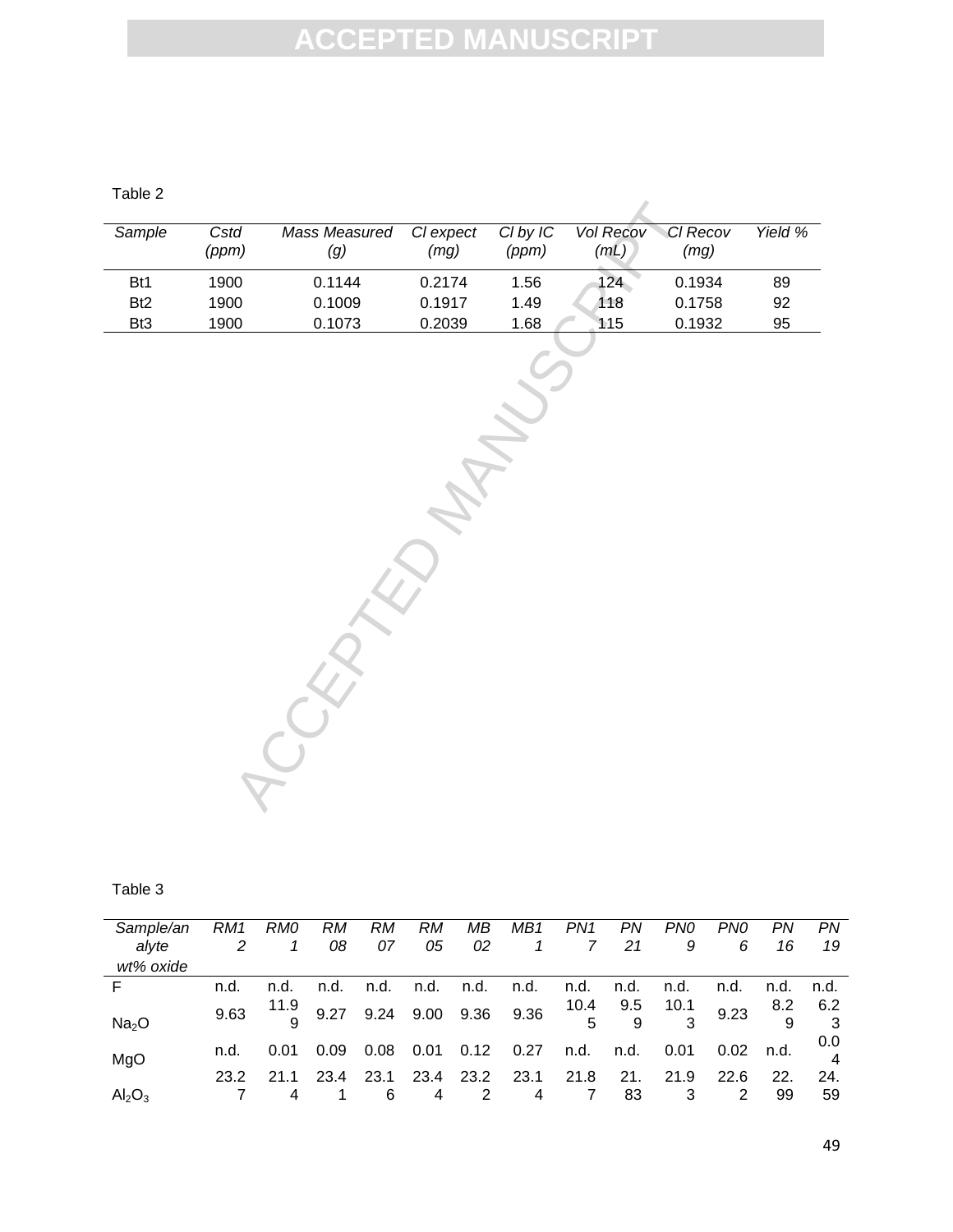| SiO <sub>2</sub>                           | 55.1<br>$\overline{\mathbf{4}}$ | 59.0<br>8  | 54.5<br>8                    | 55.6<br>1 | 54.4<br>1 | 54.5<br>9              | 55.1<br>0  | 56.8<br>$\overline{2}$ | 56.<br>25                         | 56.6<br>7  | 55.5<br>6  | 53.<br>24                      | 50.<br>30             |
|--------------------------------------------|---------------------------------|------------|------------------------------|-----------|-----------|------------------------|------------|------------------------|-----------------------------------|------------|------------|--------------------------------|-----------------------|
| SO <sub>3</sub>                            | 0.37                            | 0.17       | 0.02                         | n.d.      | 0.02      | 0.03                   | 0.06       | 0.02                   | 0.0<br>1                          | 0.02       | 0.40       | 0.7<br>4                       | 1.0<br>5              |
| <b>CI</b>                                  | 3.00                            | 3.56       | 2.59                         | 2.29      | 2.54      | 2.80                   | 2.80       | 3.29                   | 3.2<br>9                          | 3.33       | 2.71       | 2.1<br>1                       | 1.0<br>$\mathbf 0$    |
| CaO                                        | 8.35                            | 4.59       | 9.15                         | 9.06      | 9.43      | 8.83                   | 8.53       | 6.91                   | 7.2<br>3                          | 6.99       | 8.52       | 10.<br>43                      | 13.<br>55             |
| K <sub>2</sub> O                           | 0.50                            | 0.46       | 0.26                         | 0.23      | 0.26      | 0.38                   | 0.58       | 0.66                   | 1.3<br>4                          | 0.91       | 0.80       | 0.6<br>$\overline{2}$          | 0.5<br>5              |
| FeO*                                       | 0.04                            | 0.04       | 0.18                         | 0.25      | 0.17      | 0.30                   | 0.46       | 0.07                   | 0.0<br>$\overline{7}$             | 0.05       | 0.18       | 0.0<br>6                       | 0.0<br>4              |
| Total                                      | 100.<br>30                      | 101.<br>05 | 99.5<br>4                    | 99.9<br>5 | 99.2<br>8 | 99.6<br>$\overline{c}$ | 100.<br>28 | 100.<br>08             | 99.<br>62                         | 100.<br>03 | 100.<br>02 | 98.<br>48                      | 97.<br>36             |
| $Cl = O$                                   | 0.68                            | 0.80       | 0.58                         | 0.52      | 0.57      | 0.63                   | 0.63       | 0.74                   | 0.7<br>$\overline{4}$             | 0.75       | 0.61       | 0.4<br>8                       | 0.2<br>3              |
| Corrected<br>Total                         | 99.6<br>3                       | 100.<br>24 | 98.9<br>6                    | 99.4<br>3 | 98.7<br>1 | 98.9<br>9              | 99.6<br>5  | 99.3<br>4              | 98.<br>88                         | 99.2<br>8  | 99.4<br>1  | 98.<br>01                      | 97.<br>14             |
| Formula to 12 (Al, Si)                     |                                 |            |                              |           |           |                        |            |                        |                                   |            |            |                                |                       |
| F                                          | 0.00                            | 0.00       | 0.00                         | 0.00      | 0.00      | 0.00                   | 0.00       | 0.00                   | 0.0<br>$\pmb{0}$                  | 0.00       | 0.00       | 0.0<br>0                       | 0.0<br>0              |
| Na                                         | 2.71                            | 3.32       | 2.62                         | 2.92      | 2.55      | 2.65                   | 2.64       | 2.94                   | 2.7<br>$\overline{2}$             | 2.85       | 2.61       | 2.4<br>0                       | 1.8<br>$\overline{c}$ |
| Mg                                         | 0.00                            | 0.00       | 0.02                         | 0.02      | 0.00      | 0.03                   | 0.06       | 0.00                   | 0.0<br>$\boldsymbol{0}$           | 0.00       | 0.00       | 0.0<br>0                       | 0.0<br>$\mathbf 1$    |
| Al                                         | 3.98                            | 3.56       | 4.02                         | 3.95      | 4.04      | 4.00                   | 3.97       | 3.74                   | 3.7<br>6                          | 3.75       | 3.89       | 4.0<br>4                       | 4.3<br>8              |
| Si                                         | 8.02                            | 8.44       | 7.98                         | 8.05      | 7.96      | 8.00                   | 8.03       | 8.26                   | 8.2<br>4                          | 8.25       | 8.11       | 7.9<br>6                       | 7.6<br>$\overline{c}$ |
| S                                          | 0.04                            | 0.02       | 0.00                         | 0.00      | 0.00      | 0.00                   | 0.01       | 0.00                   | 0.0<br>$\mathbf 0$                | 0.00       | 0.04       | 0.0<br>8                       | 0.1<br>$\overline{c}$ |
| CI                                         | 0.74                            | 0.86       | 0.64                         | 0.57      | 0.63      | 0.69                   | 0.69       | 0.81                   | 0.8<br>$\boldsymbol{2}$           | 0.82       | 0.67       | 0.5<br>3                       | 0.2<br>5              |
| Ca                                         | 1.30                            | 0.70       | 1.43                         | 1.41      | 1.48      | 1.39                   | 1.33       | 1.08                   | 1.1<br>3                          | 1.09       | 1.33       | 1.6<br>$\overline{7}$          | 2.2<br>$\mathbf 0$    |
| Κ                                          | 0.09                            | 0.08       | 0.05                         | 0.04      | 0.05      | 0.07                   | 0.11       | 0.12                   | 0.2<br>5                          | 0.17       | 0.15       | 0.1<br>$\overline{2}$          | 0.1<br>1              |
| Fe                                         | 0.01                            |            | 0.00  0.02  0.03  0.02  0.04 |           |           |                        | 0.06       | 0.01                   | 0.0<br>$\overline{\phantom{1}}$ 1 | 0.01       | 0.02       | 0.0<br>$\overline{\mathbf{1}}$ | 0.0<br>$\mathbf 0$    |
| CO <sub>3</sub>                            | 0.22                            |            | 0.12  0.36  0.43  0.37  0.30 |           |           |                        | 0.31       | 0.19                   | 0.1<br>8 <sup>8</sup>             | 0.18       | 0.29       | 0.3<br>- 8                     | 0.6<br>3              |
| Na+K+Ca 4.10 4.11 4.10 4.38 4.08 4.11 4.08 |                                 |            |                              |           |           |                        |            | $4.14 \qquad 0$        | 4.1                               | 4.11       | 4.09       | 4.1<br>9                       | 4.1<br>$\frac{3}{2}$  |

FeO\* : total iron; n.d.: not detected.

Tabl e 4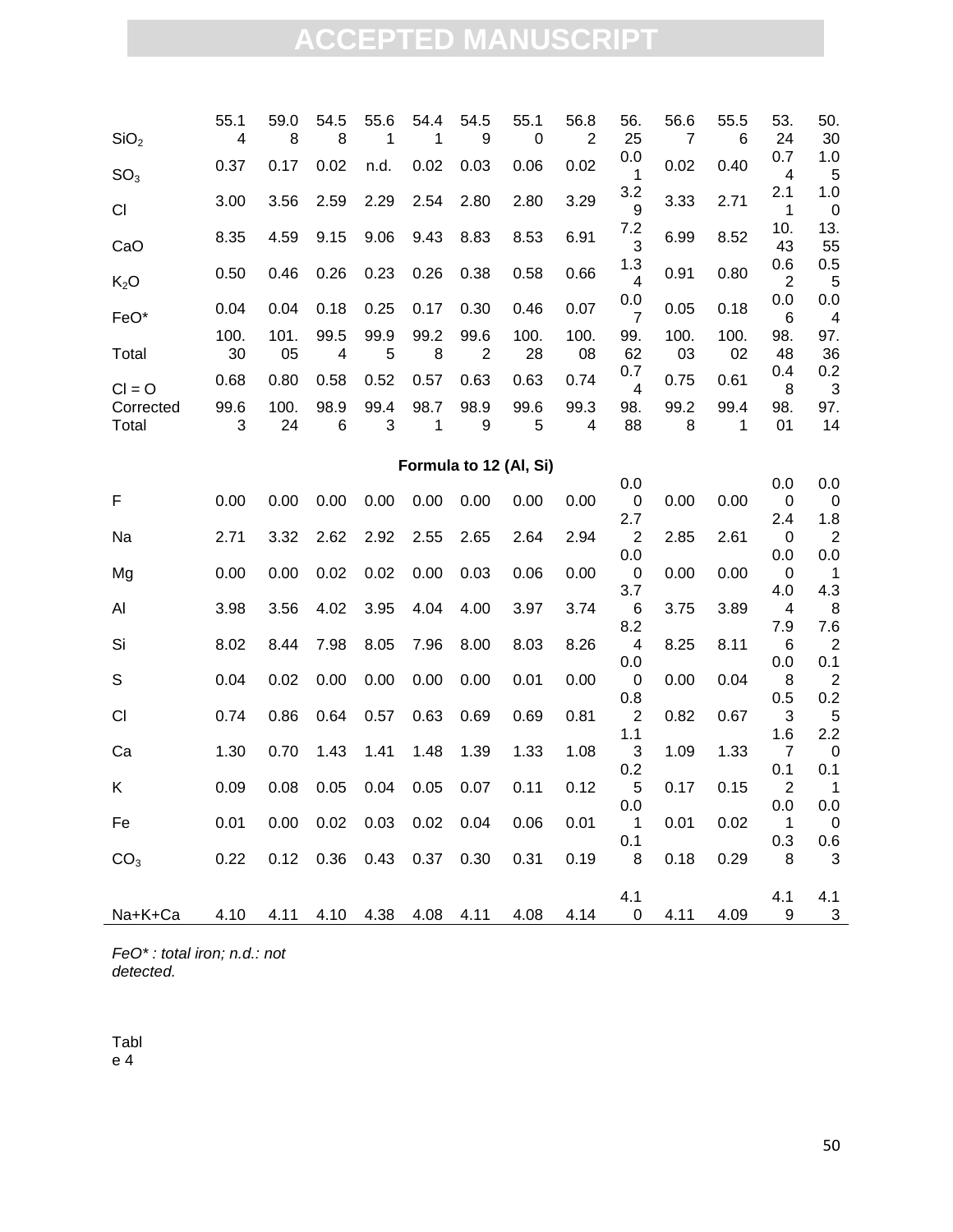| Sa<br>mpl                         | Sample Name                       | Location             | Mineralizat<br>ion | Cl<br>(wt.            | CI<br>(wt.     | Br<br>(ppm) | Na<br>(wt. | Cl/Br<br>mola | Na/B<br>$\mathbf{r}$ | $\delta^{37}$<br>CI     |
|-----------------------------------|-----------------------------------|----------------------|--------------------|-----------------------|----------------|-------------|------------|---------------|----------------------|-------------------------|
| e ID                              |                                   |                      |                    | %)<br><b>XRF</b><br>М | %)<br>EPM<br>A | XRF<br>M    | %)         | $\mathsf{r}$  | mola<br>r            | %                       |
| <b>RM</b><br>01                   | 03NUN29 125-<br>250mm             | Nunasvaa<br>ra       | <b>RM</b>          | 3.50                  | 3.50           | n.m.        | 11.9<br>9  | n.m.          |                      | 0.                      |
|                                   |                                   |                      |                    |                       |                |             |            |               |                      | $\mathbf{1}$            |
| <b>RM</b><br>12                   | Nun3.4d                           | Nunasvaa<br>ra       | <b>RM</b>          | n.m.                  | 3.07           | n.m.        | 0.96       | n.m.          |                      | n.<br>m.                |
| <b>RM</b><br>07                   | 04 TORN 1 v.<br>250-500mm         | Torneälve<br>n river | <b>RM</b>          | 2.60                  | 2.71           | 76          | 9.27       | 770           | 4,23<br>8            | 0.<br>3                 |
| <b>RM</b><br>08                   | 04 TORN 1 v.<br>100-250mm         | Torneälve<br>n river | <b>RM</b>          | 2.60                  | 2.71           | 86          | n.m.       | 680           |                      | 0.<br>0                 |
| <b>RM</b><br>05                   | 04 TORN 2 125-<br>250mm           | Torneälve<br>n river | <b>RM</b>          | 2.50                  | 2.74           | 88          | 8.97       | 639           | 3,62<br>2            | 0.<br>3                 |
| MВ<br>02                          | PAH 88217 125-<br>250mm           | Pahtohav<br>are      | <b>IOCG-M</b>      | 2.78                  | 2.92           | 36          | 9.37       | 1,73<br>8     | 9,13<br>4            | 0.<br>$\overline{2}$    |
| <b>MB</b><br>03                   | PAH 88217 100-<br>125mm           | Pahtohav<br>are      | <b>IOCG-M</b>      | 2.50                  | n.m.           | 143         | n.m.       | 393           |                      | n.<br>m.                |
| MB<br>10                          | 03PAH3 125-<br>250mm              | Pahtohav<br>are      | <b>IOCG-M</b>      | 2.80                  | 3.07           | 112         | 9.42       | 565           | 2,93<br>5            | 0.<br>$\overline{2}$    |
| PN <sub>2</sub><br>0              | KAL 90106 125-<br>250mm           | Kallosalmi           | <b>IOCG-PS</b>     | 3.30                  | n.m.           | 55          | n.m.       | 1,35<br>0     |                      | 0.<br>5                 |
| PN <sub>2</sub><br>1              | KAL 90106<br>118.4m 100-<br>125mm | Kallosalmi           | <b>IOCG-PS</b>     | 3.30                  | 3.09           | 55          | 9.59       | 1,35<br>0     | 6,05<br>9            | 0.<br>4                 |
| PN <sub>0</sub><br>9              | <b>KAL 90107</b><br>56.38m 125-   | Kallosalmi           | <b>IOCG-PS</b>     | 3.30                  | 3.61           | 90          | 10.1<br>3  | 825           | 3,90<br>9            | 0.<br>6                 |
| PN <sub>1</sub><br>$\overline{7}$ | 250mm<br>PAH 88093 100-<br>125mm  | Pahtohav<br>are      | <b>IOCG-PS</b>     | 3.30                  | 3.41           | 134         | 10.4<br>5  | 554           | 2,70<br>9            | 1.<br>0                 |
| PN <sub>1</sub><br>8              | PAH 88093 125-<br>250mm           | Pahtohav<br>are      | <b>IOCG-PS</b>     | 3.30                  | n.m.           | 90          | n.m.       | 825           |                      | 0.                      |
| PN <sub>1</sub><br>6              | G1-1 100-125mm                    | Gruvberg<br>et       | <b>IOCG-PS</b>     | 2.10                  | 2.17           | 38          | n.m.       | 1,24<br>4     |                      | $\mathbf{1}$<br>0.<br>1 |
| PN <sub>1</sub><br>4              | G1-1 250-500mm                    | Gruvberg<br>et       | <b>IOCG-PS</b>     | 2.10                  | n.m.           | 20          | n.m.       | 2,36<br>3     |                      | 0.<br>3                 |
| PN <sub>1</sub><br>5              | G1-1 125-250mm                    | Gruvberg<br>et       | <b>IOCG-PS</b>     | 2.10                  | n.m.           | 38          | 8.29       | 1,24<br>4     | 7,58<br>0            | 0.<br>$\mathbf{1}$      |
| PN <sub>0</sub><br>6              | G4-1 125-250 mm                   | Gruvberg<br>et       | <b>IOCG-PS</b>     | 2.70                  | 2.92           | 65          | 9.23       | 942           | 4,97<br>1            | 0.<br>$\mathbf{1}$      |
| PN <sub>1</sub><br>9              | SAR 1 125-<br>250mm               | Sarkivaar<br>a       | <b>IOCG-PS</b>     | 1.00                  | 1.32           | 83          | 6.23       | 271           | 2,60<br>9            | 0.<br>9                 |
| <b>MS</b><br>W                    | Modern Seawater                   |                      |                    |                       |                |             |            | 650           | 600                  | 0.<br>0                 |

RM: Regional Alteration Na-Cl Metasomatism, IOCG-M: IOCG-Sc altered Metabasic Rocks, IOCG-